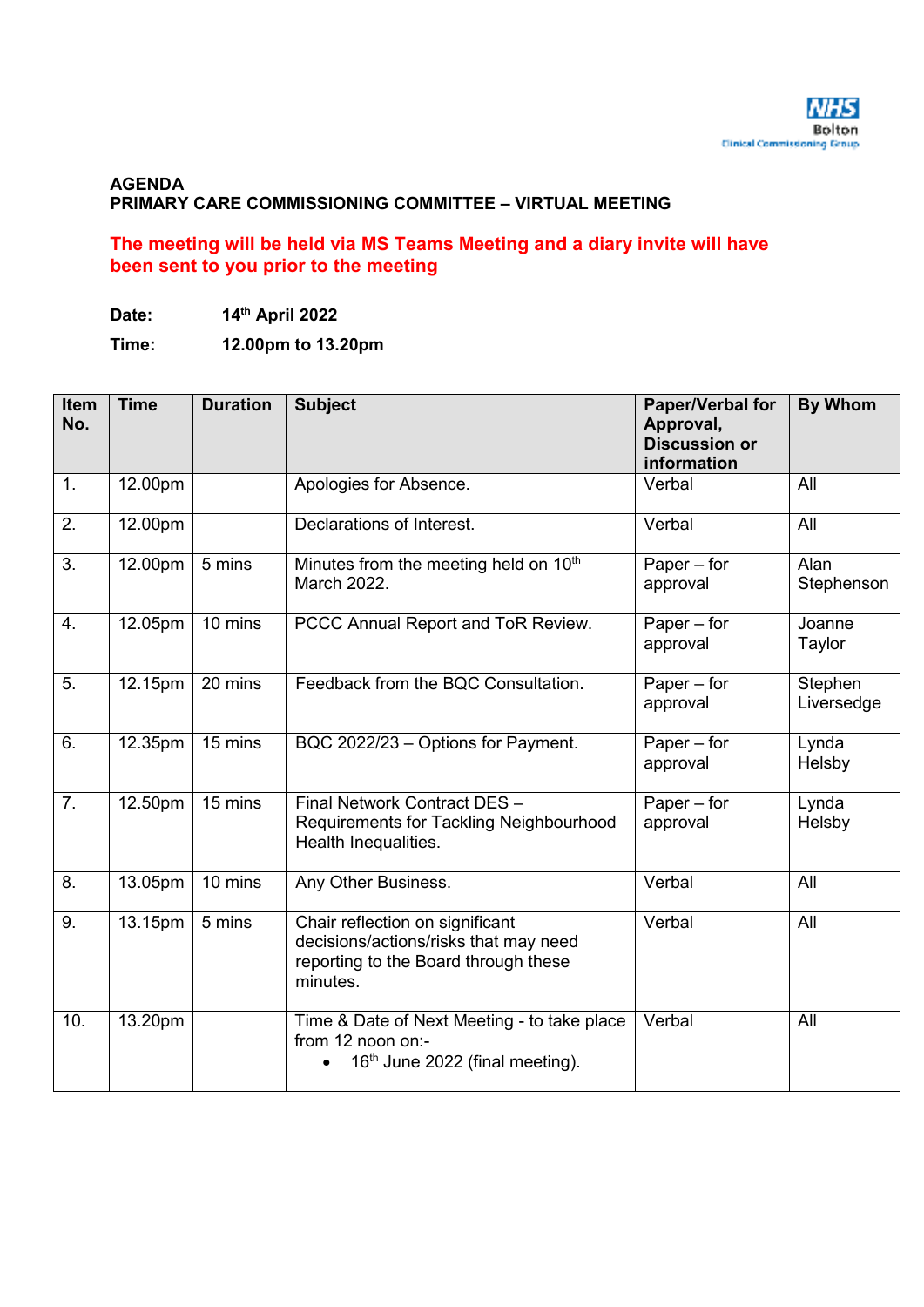#### **MINUTES**

#### **Primary Care Commissioning Committee – Virtual Meeting**

| Date: | 10th March 2022 |
|-------|-----------------|
|-------|-----------------|

**Time: 12.00pm**

#### **Present:**

|                | <b>Alan Stephenson</b>    | <b>CCG Lay Member (Committee Chair)</b>                 |  |  |  |
|----------------|---------------------------|---------------------------------------------------------|--|--|--|
|                |                           |                                                         |  |  |  |
|                | Su Long                   | <b>CCG Chief Officer</b>                                |  |  |  |
|                | <b>Stephen Liversedge</b> | <b>CCG Clinical Director, Primary Care &amp; Health</b> |  |  |  |
|                |                           | <b>Improvement</b>                                      |  |  |  |
|                | <b>Kelly Knowles</b>      | <b>CCG Acting Chief Finance Officer</b>                 |  |  |  |
|                | <b>Andy Morgan</b>        | <b>Bolton Council Elected Member</b>                    |  |  |  |
|                | <b>Susan Baines</b>       | <b>Bolton Council Elected Member</b>                    |  |  |  |
|                | <b>Steven Whittaker</b>   | <b>Local GP representative</b>                          |  |  |  |
|                | <b>Stacey Walsh</b>       | <b>Local Practice Manager representative</b>            |  |  |  |
|                | <b>Karen Cassidy</b>      | <b>Public Health representative, Bolton Council</b>     |  |  |  |
| In attendance: |                           |                                                         |  |  |  |
|                | <b>Lynda Helsby</b>       | <b>CCG Associate Director Primary Care &amp; Health</b> |  |  |  |
|                | <b>Improvement</b>        |                                                         |  |  |  |
|                | Kathryn Oddi              | <b>CCG Head of Primary Care Contracting</b>             |  |  |  |
| Minutes by:    |                           |                                                         |  |  |  |
|                | <b>Joanne Taylor</b>      | <b>Board Secretary</b>                                  |  |  |  |

## **Minute No. Topic 10/22 Apologies for Absence** Apologies for absence were received from:- • Kerry Porter, GMH&SCP Primary Care Team representative. Jim Fawcett, Health Watch representative. **11/22 Declarations of Interest Stephen Liversedge, Stacey Walsh and Steven Whittaker declared an interest in all the items on the agenda relating to primary care, due to potential financial conflicts of interest. The Chair agreed that for each item, views would be taken on the potential conflicts of interest to confirm if these members could take part in any voting or decisions taken.**  The Chair reminded members of their obligation to declare any interest they may have on any issues arising at meetings which might conflict with the business of the committee. It was noted that declarations declared by members of the committee are listed in the CCG's Register of Interest. The Register is available either via the CCG Board Secretary or the CCG's website at the following link: http://www.boltonccg.nhs.uk/about-us/declarations-of-interest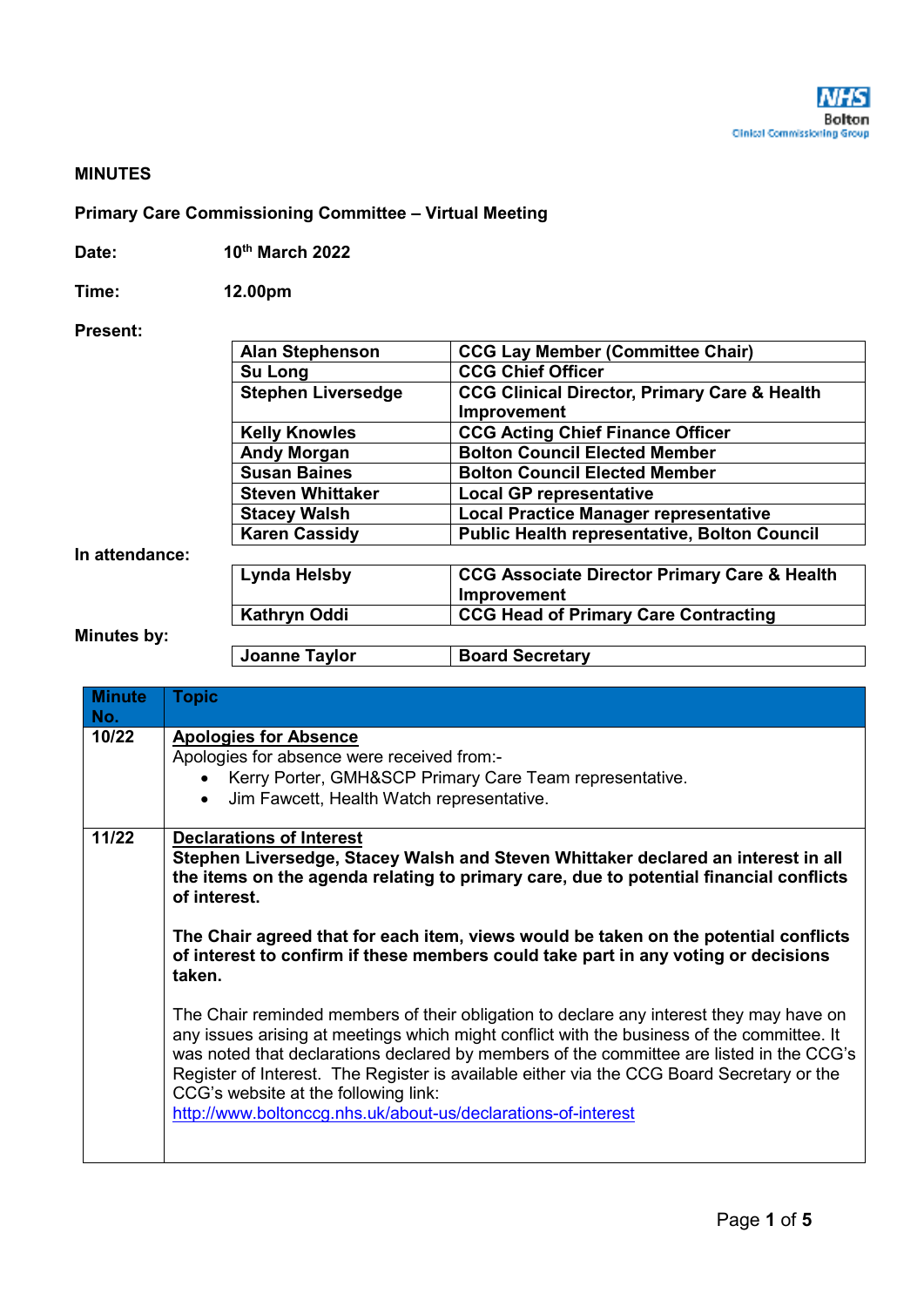| 12/22 | Minutes from the Meeting held on13th January 2022                                                                                                                                                                                                                                                                                                                                                                                                                                                                                                                                                                                                                                                                                                                                                                             |
|-------|-------------------------------------------------------------------------------------------------------------------------------------------------------------------------------------------------------------------------------------------------------------------------------------------------------------------------------------------------------------------------------------------------------------------------------------------------------------------------------------------------------------------------------------------------------------------------------------------------------------------------------------------------------------------------------------------------------------------------------------------------------------------------------------------------------------------------------|
|       | The Minutes were approved as a correct record.                                                                                                                                                                                                                                                                                                                                                                                                                                                                                                                                                                                                                                                                                                                                                                                |
|       | With regard to the recent issues at Ladybridge surgery, which were reviewed by the<br>Committee at its last meeting, the Committee was informed that the practice may be<br>closing this surgery at 2pm. Members were informed that Ladybridge surgery had been<br>informed of the Committee's decision not to support the closure of the surgery in an<br>afternoon, but that safety concerns both internally and externally would be actioned. It<br>was noted that internal works had commenced and Councillor Morgan confirmed that the<br>works to street lighting was commencing this week with the works to the car park<br>commencing the following week. Councillor Morgan was thanked for the work he has<br>done on this issue and was asked to also pass on the Committee's gratitude to involved<br>councillors. |
|       | It was agreed that the practice would be contacted to confirm the Committee's<br>decision and discuss the reasons for the practice closing.                                                                                                                                                                                                                                                                                                                                                                                                                                                                                                                                                                                                                                                                                   |
| 13/22 | <b>Bolton Quality Contract 2022/2</b><br>The Committee received a presentation on the proposed BQC for 2022/23. The<br>presentation highlighted:-                                                                                                                                                                                                                                                                                                                                                                                                                                                                                                                                                                                                                                                                             |
|       | An update on the 2021/22 achievements so far.                                                                                                                                                                                                                                                                                                                                                                                                                                                                                                                                                                                                                                                                                                                                                                                 |
|       | • General principles for setting the BQC for 2022/23.                                                                                                                                                                                                                                                                                                                                                                                                                                                                                                                                                                                                                                                                                                                                                                         |
|       | The proposed standards and KPIs.                                                                                                                                                                                                                                                                                                                                                                                                                                                                                                                                                                                                                                                                                                                                                                                              |
|       | KPI % allocation.                                                                                                                                                                                                                                                                                                                                                                                                                                                                                                                                                                                                                                                                                                                                                                                                             |
|       | Further considerations regarding the contract basis and penalties.<br>$\bullet$                                                                                                                                                                                                                                                                                                                                                                                                                                                                                                                                                                                                                                                                                                                                               |
|       | Members discussed the proposals and commented that the general approach for the<br>2022/23 BQC is appropriate and that practices should be able to achieve the standards<br>and KPIs set as the majority of these are annual reviews without a part year effect and no<br>backlog to work through due to the Covid pandemic. Members agreed practices should<br>see this year as a "catch up" and consolidation process.                                                                                                                                                                                                                                                                                                                                                                                                      |
|       | Members were keen to see a greater focus on the Access targets and to see this as an<br>area requiring continuous improvement. There is pressure at a national and local level to<br>show an increase in appointments.                                                                                                                                                                                                                                                                                                                                                                                                                                                                                                                                                                                                        |
|       | The Chair requested comments from the GP and Practice Manager representatives,<br>confirming their contribution to these discussions is valuable but that they would<br>be excluded from voting due to their conflicts of interest.                                                                                                                                                                                                                                                                                                                                                                                                                                                                                                                                                                                           |
|       | Members supported to the comments raised and, with regard to the Access standard,<br>highlighted that practices have been given additional roles to improve access and this<br>should be reflected in achievement of this target. However it was noted that some<br>practices may be struggling to recruit additional staff to cover the extra sessions to provide<br>these additional contacts. The Chair confirmed that the Access target needs to increase<br>as this is an issue for the public and is important that access is seen to be improving.<br>Members agreed that the technology developments over the last 2 years should be seen<br>as a positive.                                                                                                                                                           |
|       | Steven Whittaker raised an issue with regard to the Health Check standard confirming that<br>practices may struggle to meet these targets as this target is reviewed over a 5 year<br>period and practices have been focused on the Covid pandemic for the last 2 years.<br>Increasing this target may prove difficult for practices to achieve.                                                                                                                                                                                                                                                                                                                                                                                                                                                                              |
|       |                                                                                                                                                                                                                                                                                                                                                                                                                                                                                                                                                                                                                                                                                                                                                                                                                               |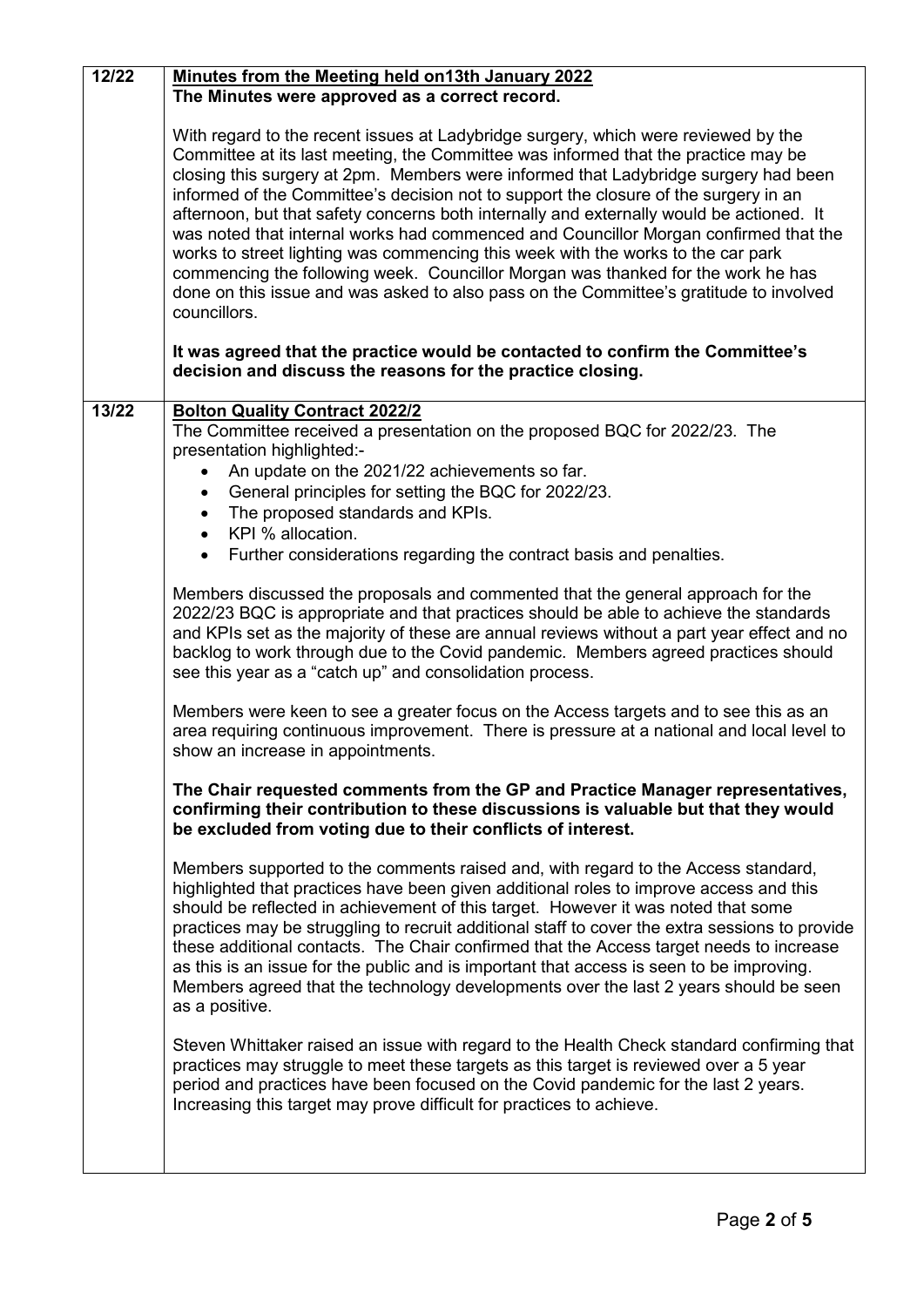|       | Members were informed that the Public Health team is currently in discussions with NHS<br>England on additional funding to target vulnerable people to refer for health checks, from a<br>prevention and early identification perspective. Further discussions locally with the CCG<br>primary care and public health teams would be held to develop these plans further.<br>Councillor Baines raised a suggestion following a recent discussion on developing a<br>standard relating to people who are deaf or hard of hearing and discussed developing a<br>pilot on this area. It was agreed further discussions on this would be held.<br>Following discussions, the Committee's views on the proposed BQC 2022/23 were:<br>To review further the Access KPI to increase to 80 per 1,000 contacts and increase<br>the value.<br>Any KPIs with a rolling target (3 or 5 years) to have a stepped approach.<br>Focus practices on achieving targets at pre-pandemic levels.<br>Maintain a contract basis of 60%/40%.<br>$\bullet$<br>The Committee agreed to receive the final version of the BQC 2022/23 at the April<br>meeting and that in the interim an implied contract letter would be sent to practices |
|-------|-------------------------------------------------------------------------------------------------------------------------------------------------------------------------------------------------------------------------------------------------------------------------------------------------------------------------------------------------------------------------------------------------------------------------------------------------------------------------------------------------------------------------------------------------------------------------------------------------------------------------------------------------------------------------------------------------------------------------------------------------------------------------------------------------------------------------------------------------------------------------------------------------------------------------------------------------------------------------------------------------------------------------------------------------------------------------------------------------------------------------------------------------------------------------------------------------------------------|
|       | on 1 <sup>st</sup> April confirming the BQC intentions for 2022/23.                                                                                                                                                                                                                                                                                                                                                                                                                                                                                                                                                                                                                                                                                                                                                                                                                                                                                                                                                                                                                                                                                                                                               |
| 14/22 | <b>Network Contract DES - Requirements for Tackling Neighbourhood Health</b><br><b>Inequalities</b>                                                                                                                                                                                                                                                                                                                                                                                                                                                                                                                                                                                                                                                                                                                                                                                                                                                                                                                                                                                                                                                                                                               |
|       | PCNs are asked to work from October 2021 to identify and engage a population<br>experiencing health inequalities within their area, and to co-design an intervention to<br>address the unmet needs of this population.                                                                                                                                                                                                                                                                                                                                                                                                                                                                                                                                                                                                                                                                                                                                                                                                                                                                                                                                                                                            |
|       | This work includes identifying and selecting the population experiencing inequality, working<br>collaboratively across systems and localities; engaging with the community experiencing<br>health inequalities; developing a plan by 28 <sup>th</sup> February 2022 describing how the intervention<br>will be delivered for the duration of the contract period; and identifying what outcome this<br>intervention is expected to achieve and how that outcome will be measured. This<br>measurement should support quality improvement activities within, and between, PCNs.<br>Delivery of this intervention will commence from March 2022.                                                                                                                                                                                                                                                                                                                                                                                                                                                                                                                                                                    |
|       | An outline for developing and approving these plans were presented to the Committee,<br>including an update from the GM Delegated Management Oversight Group meeting on 9th<br>March, where a number of CCGs that had yet to receive/consider plans from all of their<br>PCNs was discussed. It was agreed that discussions around this matter would be brought<br>back to the next meeting on 23 <sup>rd</sup> March; however all CCGs acknowledged the need to<br>ensure schemes add value and do not duplicate existing services.                                                                                                                                                                                                                                                                                                                                                                                                                                                                                                                                                                                                                                                                              |
|       | It was proposed that plans not approved/approved in principle here will be brought back to<br>this Committee for sign-off following resubmission in line with the comments made above.                                                                                                                                                                                                                                                                                                                                                                                                                                                                                                                                                                                                                                                                                                                                                                                                                                                                                                                                                                                                                            |
|       | Members discussed the plans and agreed that overall there is a need for PCNs to focus on<br>the wider inequalities of health across a larger population and that this be a principle for all<br>PCNs to review.                                                                                                                                                                                                                                                                                                                                                                                                                                                                                                                                                                                                                                                                                                                                                                                                                                                                                                                                                                                                   |
|       | The Committee reviewed each of the PCN plans received:<br>Bolton Central - request the PCN to review a different cohort, submit evidence of<br>data and interventions that do not duplicate what is already in place.<br>Chorley Roads – request the PCN to review a different cohort, submit evidence of<br>data and interventions that do not duplicate what is already in place.<br>Farnworth and Kearsley – addresses wider determinants of health, and is over and<br>above the requirements in other schemes already in place and should be approved.                                                                                                                                                                                                                                                                                                                                                                                                                                                                                                                                                                                                                                                       |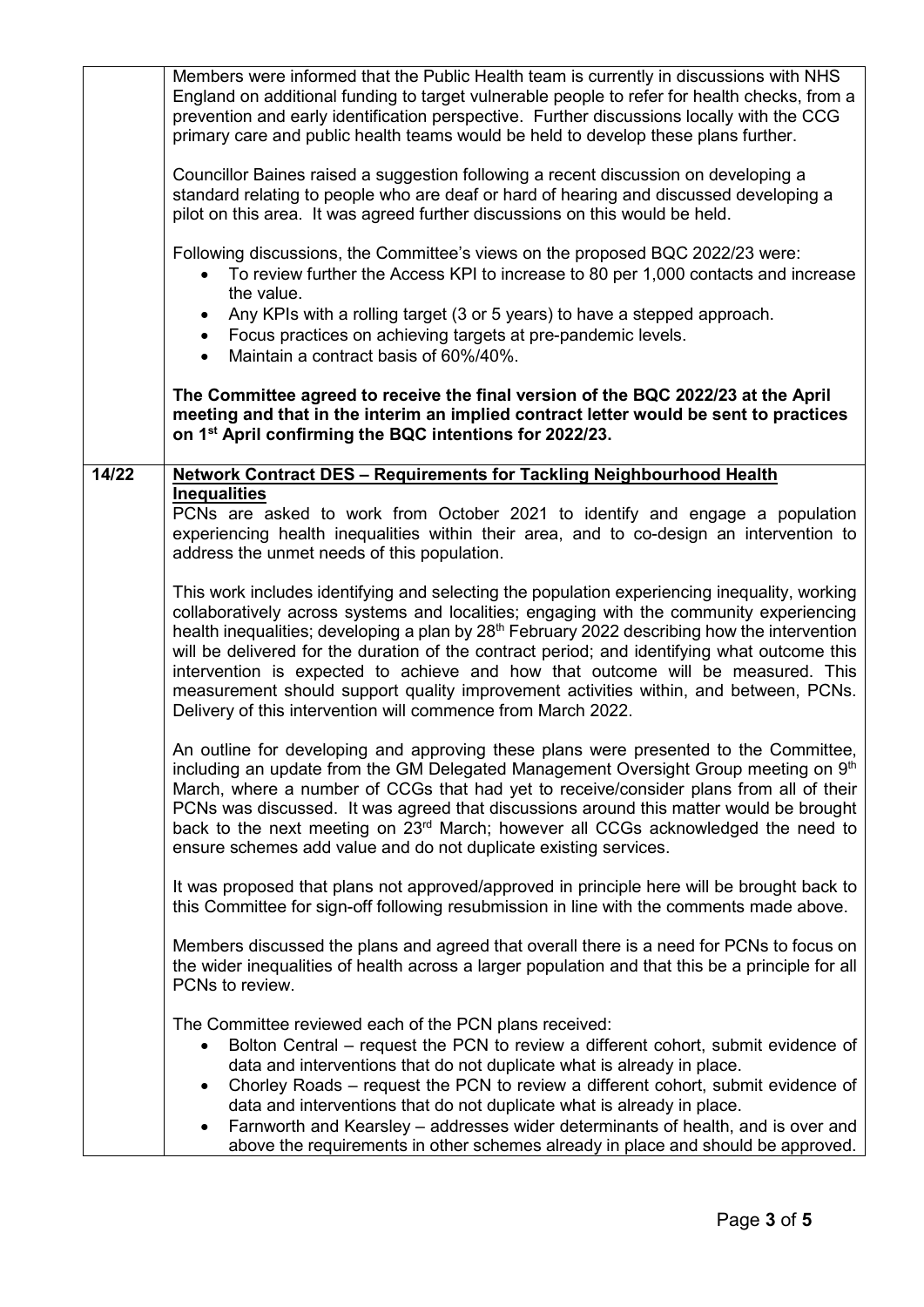|       | Halliwell – duplication with existing requirements – request the PCN to review a<br>$\bullet$<br>different cohort, submit evidence of data and interventions that do not duplicate what<br>is already in place.<br>Rumworth – request the PCN to review a different cohort, submit evidence of data<br>$\bullet$<br>and interventions that do not duplicate what is already in place.<br>Westhoughton – request the PCN to review a different cohort, submit evidence of<br>$\bullet$<br>data and interventions that do not duplicate what is already in place.<br>Horwich – focuses on promoting health checks at an earlier age across an ethnic<br>$\bullet$ |
|-------|-----------------------------------------------------------------------------------------------------------------------------------------------------------------------------------------------------------------------------------------------------------------------------------------------------------------------------------------------------------------------------------------------------------------------------------------------------------------------------------------------------------------------------------------------------------------------------------------------------------------------------------------------------------------|
|       | population. No duplication with other existing specifications, therefore a valid<br>proposal and supported. Further information to be requested.<br>Turton – social isolation in the elderly and younger people with mental illness,<br>$\bullet$<br>therefore a valid proposal and support. Further information to be requested on<br>delivery of the plan.<br>Breightmet – workshop to be held to consider data/information as a baseline to agree<br>$\bullet$                                                                                                                                                                                               |
|       | and identify areas. Proposed approach supported.                                                                                                                                                                                                                                                                                                                                                                                                                                                                                                                                                                                                                |
|       | Bring back to Committee once finalised. Noted our approach is in line with processes across<br>Greater Manchester.                                                                                                                                                                                                                                                                                                                                                                                                                                                                                                                                              |
|       | The Committee supported the recommendations outlined in the report for developing<br>and approving these plans, with an agreed principle being to focus on the wider<br>inequalities of health across a larger population. Further developments to include<br>public health colleagues.                                                                                                                                                                                                                                                                                                                                                                         |
|       | The final plans to be presented for approval to the Committee at a future meeting.                                                                                                                                                                                                                                                                                                                                                                                                                                                                                                                                                                              |
| 15/22 | <b>Winter Access Fund Activity Contributing to BQC Access Audit</b><br>Members were informed that the LMC Chair had asked for a question to be raised with the<br>Committee on whether the activity and appointments delivered through the Winter Access<br>Fund activity/funding could be considered alongside the BQC access target of 75 per<br>1,000 contacts.                                                                                                                                                                                                                                                                                              |
|       | Members discussed and agreed that the Winter Access Fund is funding to deliver<br>additional appointments above what is already being delivered, for which practices<br>receive additional funding. The BQC access target is separate funding received by<br>practices and both should be kept separate.                                                                                                                                                                                                                                                                                                                                                        |
| 16/22 | <b>Estates Update</b><br>The Committee was informed of developments on the Little Lever project. It was noted<br>that there have been some delays on accessing the site and this may delay the target date<br>of 31 <sup>st</sup> March. The Heads of Terms have now also been agreed and access issues<br>resolved.                                                                                                                                                                                                                                                                                                                                            |
|       | The Committee noted the update.                                                                                                                                                                                                                                                                                                                                                                                                                                                                                                                                                                                                                                 |
| 17/22 | <b>Any Other Business</b>                                                                                                                                                                                                                                                                                                                                                                                                                                                                                                                                                                                                                                       |
|       | Delay to ICS Transition – Review of Business for Q1 (April to June)<br>The Committee will continue to meet between April and June to take forward the business<br>it is required to do as the CCG continues as a statutory organisation to the end June, prior<br>to the ICS transition from 1 <sup>st</sup> July.                                                                                                                                                                                                                                                                                                                                              |
|       | <b>Shanti Medical Centre and Hindu Forum</b><br>Councillor Baines raised a query regarding accommodation space at Shanti Medical<br>Centre which was being used by the Hindu Forum who were requesting funding to make<br>alterations to the space.                                                                                                                                                                                                                                                                                                                                                                                                             |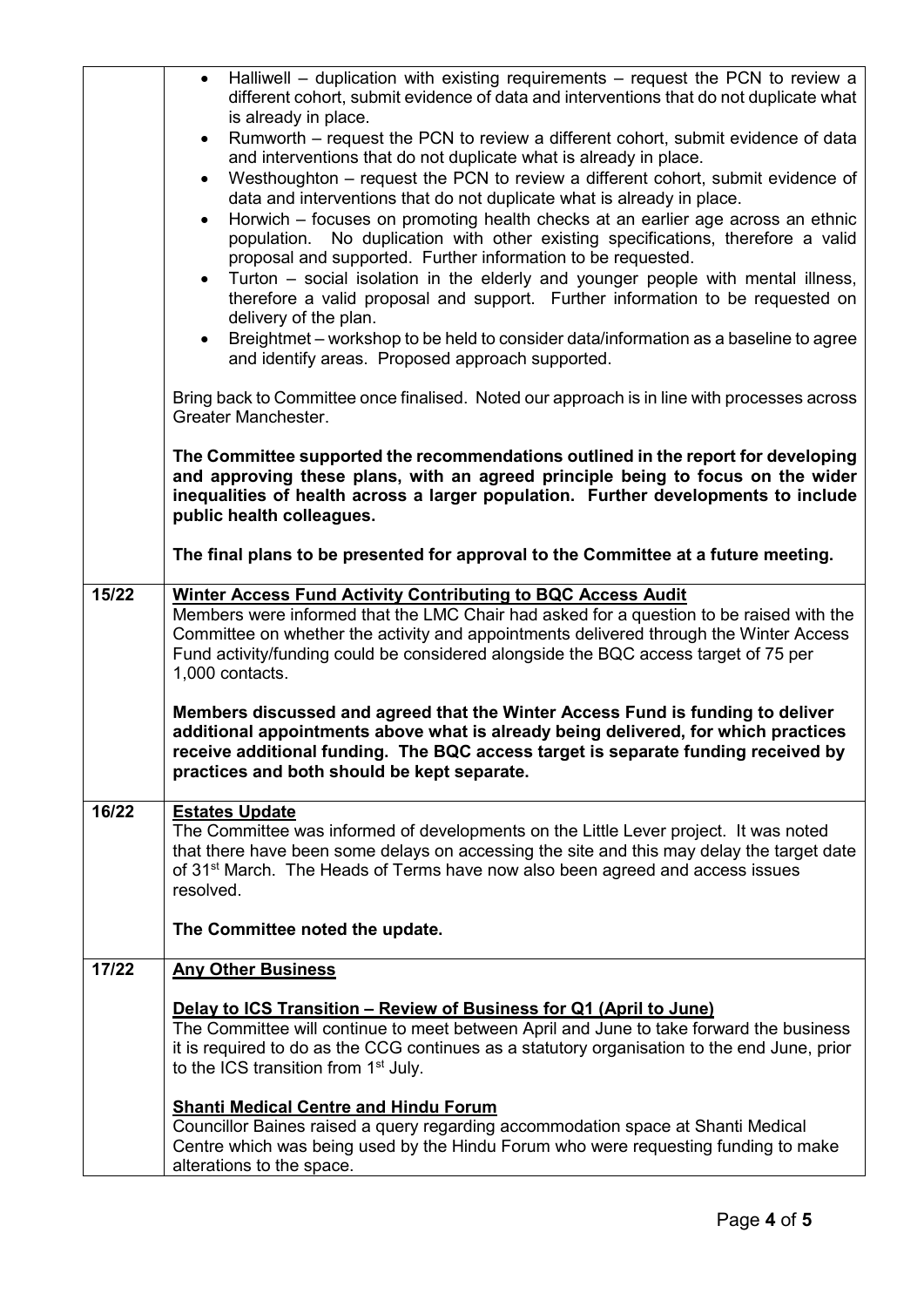|       | It was confirmed that any funding for building works would need to come from the<br>landlord/owner of the building as NHS funding will not be available for these works as it is<br>not a health matter. |  |  |  |  |
|-------|----------------------------------------------------------------------------------------------------------------------------------------------------------------------------------------------------------|--|--|--|--|
| 18/22 | Chair reflection on significant decisions/actions/risks that may need reporting to the                                                                                                                   |  |  |  |  |
|       | Board through these minutes                                                                                                                                                                              |  |  |  |  |
|       | The main points highlighted were:-                                                                                                                                                                       |  |  |  |  |
|       | Reviewed the BQC 2022/23 proposals for final approval at the April meeting.<br>$\bullet$                                                                                                                 |  |  |  |  |
|       | Supported the recommendations for developing and approving the plans for<br>$\bullet$                                                                                                                    |  |  |  |  |
|       | tackling neighbourhood health inequalities.                                                                                                                                                              |  |  |  |  |
|       | • Affirmed that the Winter Access Funding is additional funding and cannot count                                                                                                                         |  |  |  |  |
|       | towards BQC targets.                                                                                                                                                                                     |  |  |  |  |
|       |                                                                                                                                                                                                          |  |  |  |  |
| 19/22 | <b>Time and Date of Next Meeting</b>                                                                                                                                                                     |  |  |  |  |
|       | It was agreed that the next meeting would be held on Thursday 14 <sup>th</sup> April and the                                                                                                             |  |  |  |  |
|       | final meeting of the Committee held on 16 <sup>th</sup> June.                                                                                                                                            |  |  |  |  |
|       |                                                                                                                                                                                                          |  |  |  |  |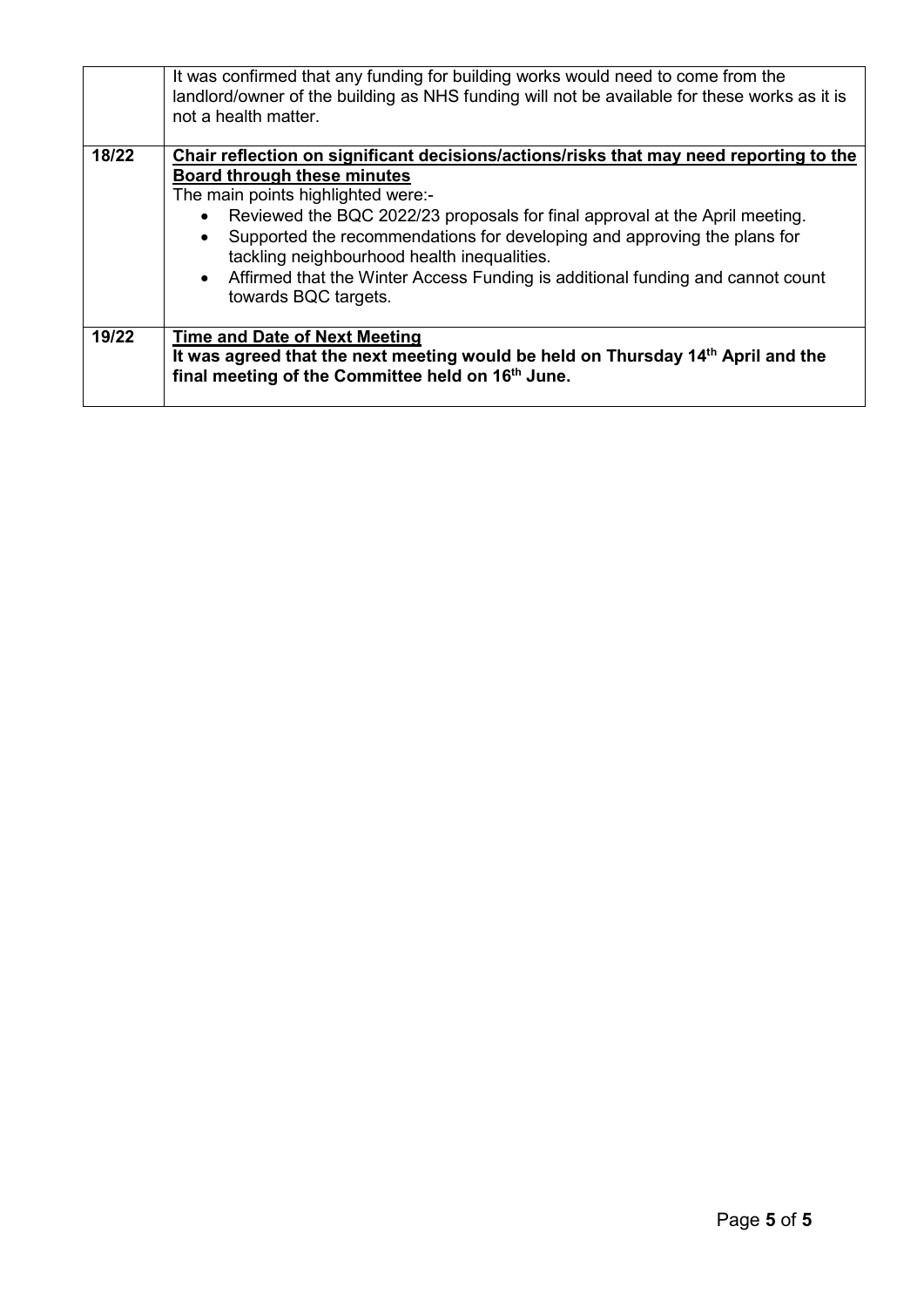

## **Primary Care Commissioning Committee**

**AGENDA ITEM NO: ……..4……………** 

**Date of Meeting: ……14th April 2022………………** 

| <b>TITLE OF REPORT:</b> | Draft Annual Report and Terms of Reference |  |  |  |
|-------------------------|--------------------------------------------|--|--|--|
| <b>AUTHOR:</b>          | Joanne Taylor, Board Secretary             |  |  |  |
| <b>PRESENTED BY:</b>    | Joanne Taylor, Board Secretary             |  |  |  |

#### **PURPOSE OF PAPER: (Please be clear e.g. decision(s) required, a discussion, for noting)**

For review and comment

The purpose of this report is to provide a summary of the Committee's activities, in order to demonstrate how the Committee has discharged its responsibilities and terms of reference.

The Committee is asked to approve subject to review and comment on the draft report prior to the final document being presented to a future CCG governing body meeting.

| <b>LINKS TO CORPORATE</b><br><b>OBJECTIVES (tick relevant boxes):</b> | Deliver the outcomes in the Bolton Joint<br><b>Health and Care Plan.</b> |  |
|-----------------------------------------------------------------------|--------------------------------------------------------------------------|--|
|                                                                       | Ensure compliance with the NHS statutory                                 |  |
|                                                                       | duties and NHS Constitution.                                             |  |
|                                                                       | Deliver financial balance.                                               |  |
|                                                                       | <b>Regulatory Requirement.</b>                                           |  |
|                                                                       | <b>Standing Item.</b>                                                    |  |
| FINANCIAL IMPLICATIONS [discussed with Chief Financial Officer]:      |                                                                          |  |
| . .                                                                   |                                                                          |  |

None

**COMMITTEES/GROUPS PREVIOUSLY CONSULTED:**  None

**REVIEW OF CONFLICTS OF INTEREST:**  N/A

#### **RECOMMENDATION(s)**

The Committee is asked to approve subject to review and comment on the draft report prior to the final document being presented to a future CCG governing body meeting.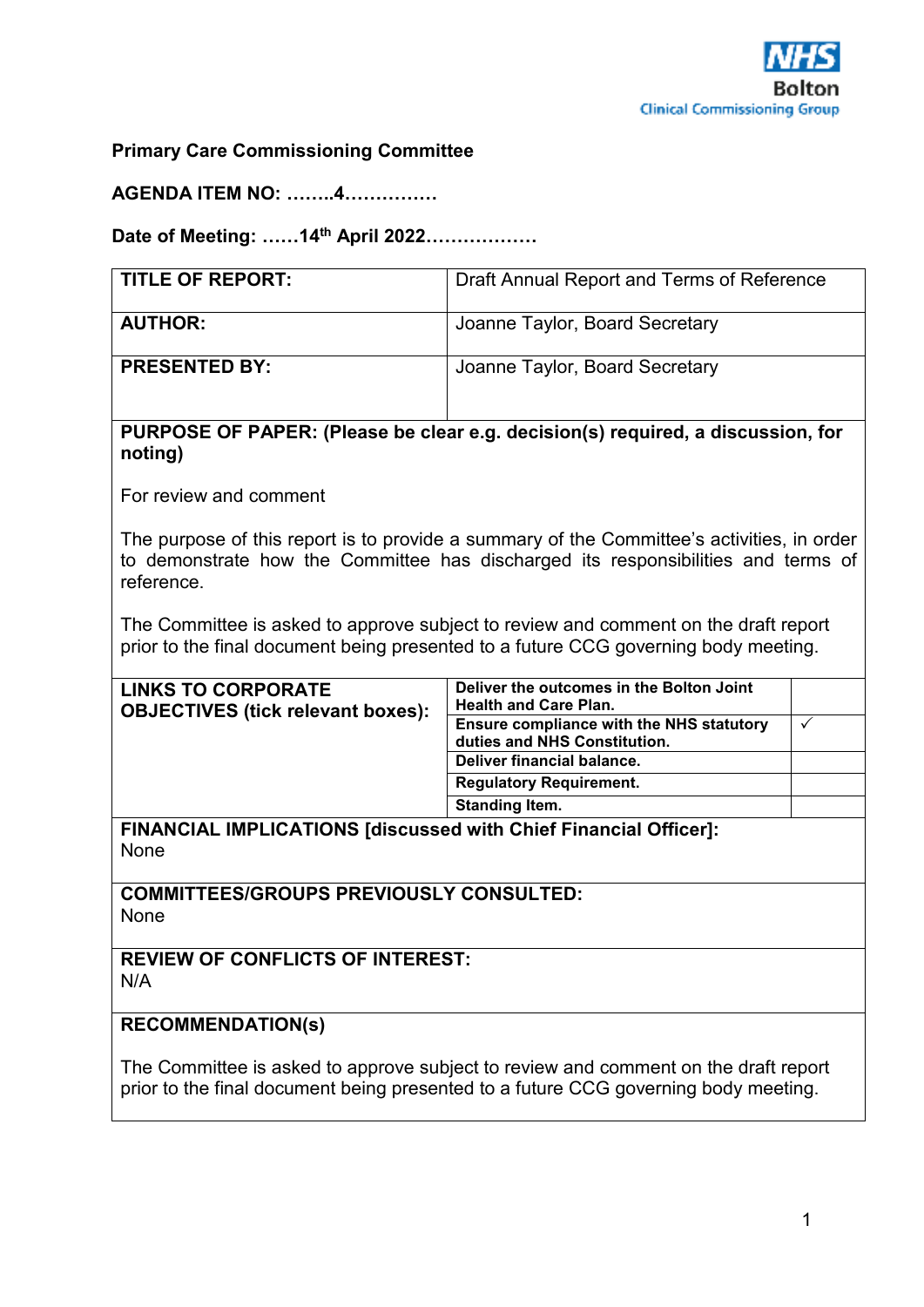# **Primary Care Commissioning Committee Annual Report 2021-22**

#### **1. Introduction**

The purpose of this report is to provide a summary of the Primary Care Commissioning Committee (the Committee) activities, in order to demonstrate compliance with the Committee's terms of reference, effectiveness and impact of the Committee.

The Committee is established as a Sub-Committee of the governing body in accordance with NHS Bolton Clinical Commissioning Group (CCG) governing body's constitution.

The terms of reference setting out the membership, remit, responsibilities and reporting arrangements of the Committee were reviewed and amended in April 2022.

#### **2. Membership**

The membership of the Committee during 2021-22 was as follows:

- Alan Stephenson, Lay Member and Chair of the Committee.
- Jim Fawcett, Health Watch representative.
- Su Long, CCG Chief Officer.
- Kelly Knowles, CCG Acting Chief Finance Officer.
- Stephen Liversedge, Clinical Director Primary Care & Health Improvement.
- Lynda Helsby, Associate Director Primary Care & Health Improvement.
- Bolton Council Senior Officer representative.
- Bolton Council Elected Member representatives.
- NHS England Primary Care Commissioning representative.
- Steven Whittaker, local GP representative.
- Stacey Walsh, local practice manager representative.

#### **3. Attendance**

From April 2021 to March 2022, the Committee met seven times and was quorate at each meeting.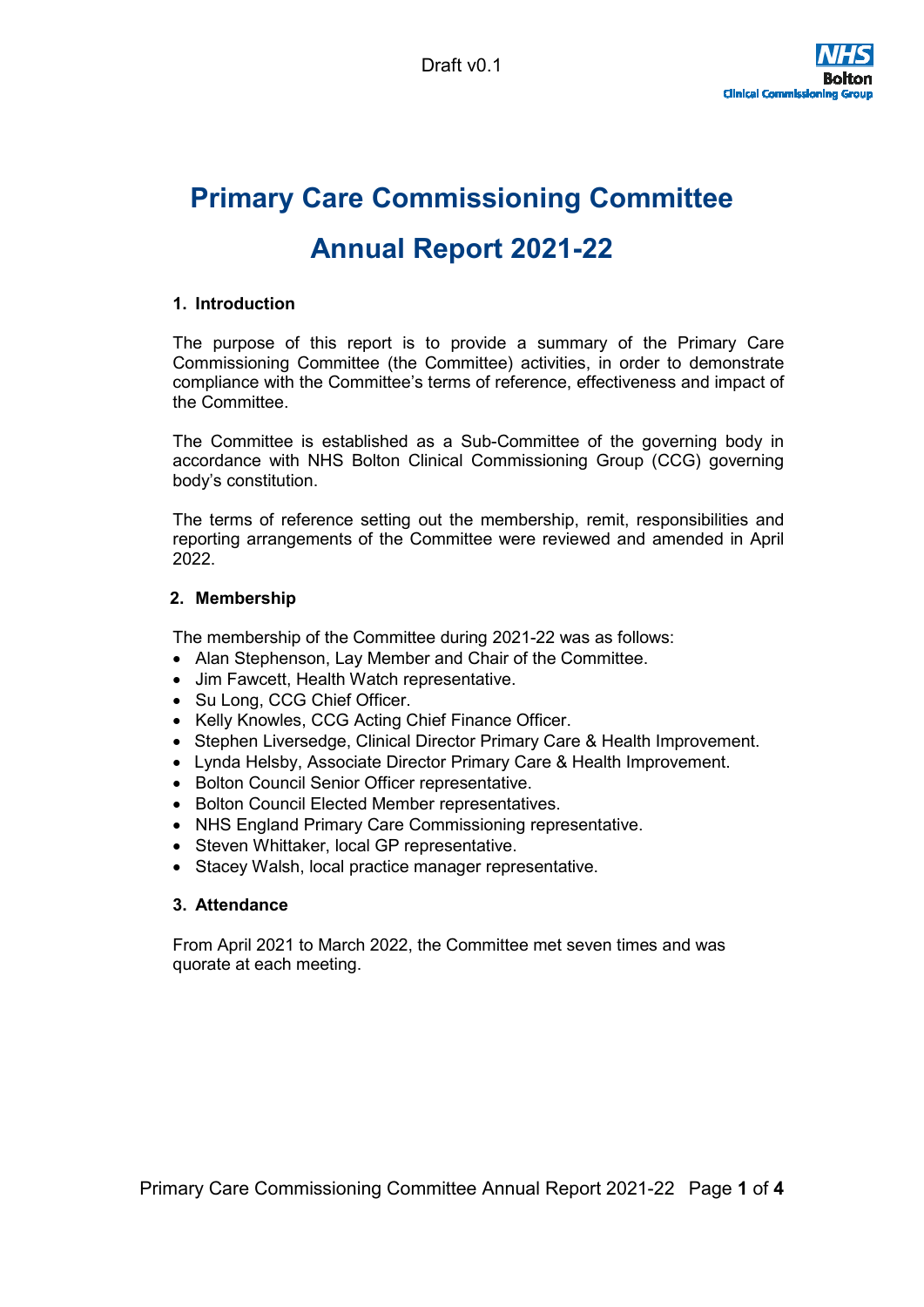|                                                                   | <b>May 21</b> | June<br>21   | <b>Aug 21</b> | <b>Oct 21</b> | <b>Dec 21</b> | <b>Jan 22</b> | <b>March</b><br>22 |
|-------------------------------------------------------------------|---------------|--------------|---------------|---------------|---------------|---------------|--------------------|
| Alan Stephenson                                                   | $\sqrt{ }$    | $\sqrt{ }$   | $\sqrt{}$     | V             | $\sqrt{ }$    | $\sqrt{ }$    | $\sqrt{ }$         |
| <b>Jim Fawcett</b>                                                | $\sqrt{}$     | $\sqrt{}$    | X             | $\sqrt{ }$    | $\sqrt{ }$    | $\sqrt{ }$    | $\mathsf{X}$       |
| Su Long                                                           | $\sqrt{ }$    | $\sqrt{ }$   | $\sqrt{}$     | $\sqrt{}$     | $\sqrt{ }$    | $\sqrt{ }$    | $\sqrt{}$          |
| <b>Kelly Knowles</b>                                              | $\sqrt{ }$    | $\sqrt{ }$   | $\sqrt{}$     | $\sqrt{}$     | $\sqrt{}$     | $\sqrt{ }$    | $\sqrt{}$          |
| Stephen<br>Liversedge                                             | $\sqrt{}$     | $\sqrt{ }$   | $\sqrt{ }$    | $\sqrt{ }$    | $\sqrt{ }$    | $\sqrt{ }$    | $\sqrt{ }$         |
| Melissa<br>Maguinness (to<br>Aug 21)                              | $\sqrt{}$     | $\sqrt{}$    | X             | N/A           | N/A           | N/A           | N/A                |
| <b>Bolton Council</b><br>Senior Officer                           | X             | $\mathsf{X}$ | $\sf X$       | $\sqrt{}$     | $\mathsf{X}$  | $\sqrt{ }$    | $\sqrt{}$          |
| <b>Bolton Council</b><br><b>Elected Members</b><br>x <sub>2</sub> | $\sqrt{ }$    | $\sqrt{ }$   | $X\sqrt{}$    | $\sqrt{}$     | $\sqrt{ }$    | $X\sqrt{}$    | $\sqrt{}$          |
| <b>NHS England</b><br><b>Primary Care</b><br>representative       | $\sqrt{ }$    | $\mathsf{X}$ | $\sqrt{}$     | $\sqrt{}$     | $\sqrt{ }$    | $\sqrt{ }$    | X                  |
| <b>Steven Whittaker</b>                                           | $\sqrt{ }$    | $\sqrt{ }$   | $\sqrt{}$     | $\sqrt{}$     | $\sqrt{}$     | $\sqrt{ }$    | $\sqrt{}$          |
| <b>Stacey Walsh</b>                                               | $\sqrt{}$     | V            | $\sqrt{}$     | V             | $\sqrt{ }$    | $\sqrt{ }$    | $\sqrt{ }$         |

The schedule of attendance is as follows:

#### **4. Conflicts of Interest**

There were several declarations of interest reported dependent on the item for discussion. These were recorded in the minutes. The Chair agreed that for each item, views would be taken on the potential conflicts of interest to confirm if these members could take part in any voting or decisions taken.

For some items requiring decision, the members concerned asked not to take part in the discussions and were requested to leave the meeting when these items were being discussed.

#### **5. Remit and responsibilities of the Committee**

The Committee's remit is to:

 Make collective decisions on the review, planning and procurement of primary care services in the borough of Bolton, under delegated authority from NHS England.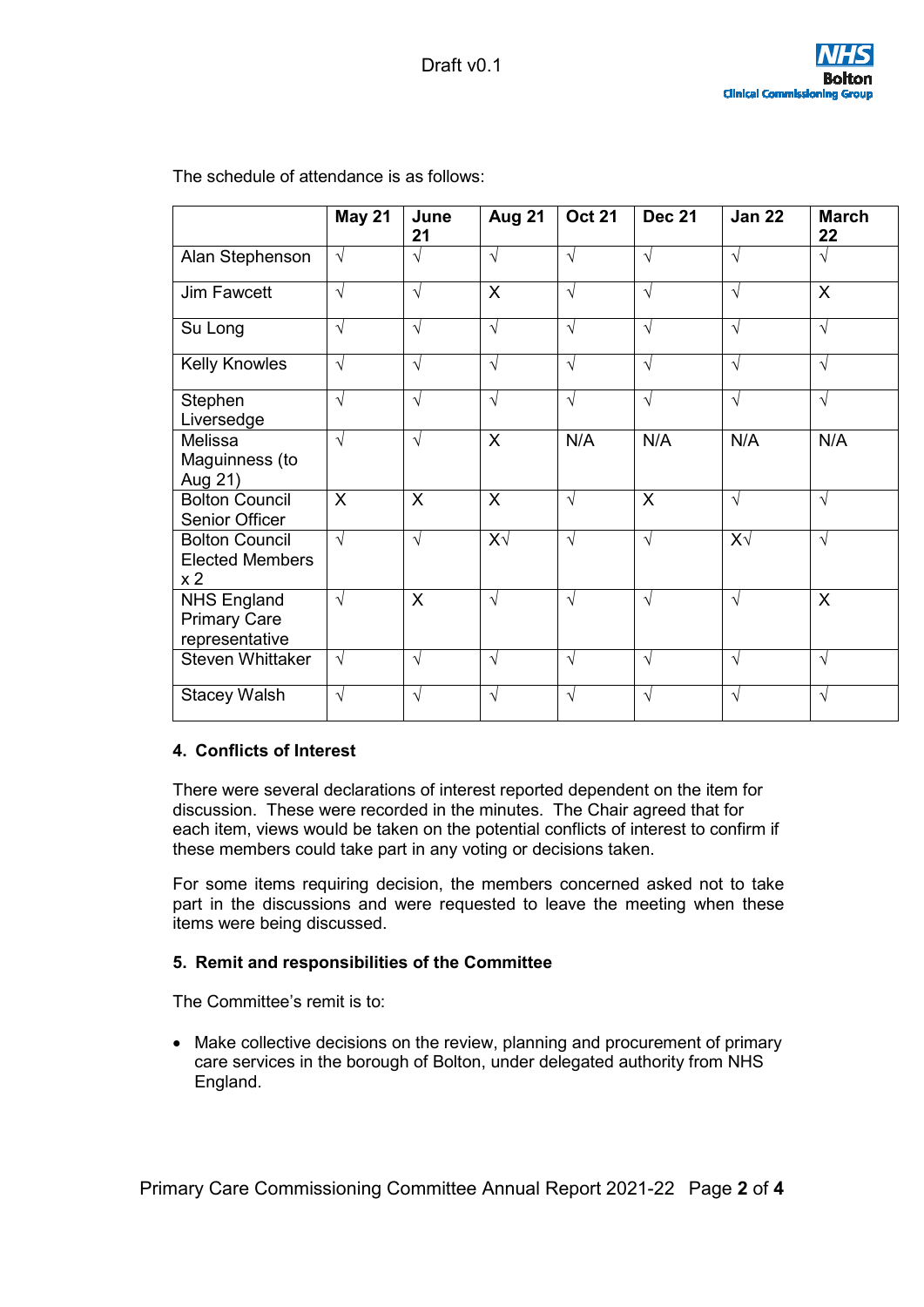- In performing its role the Committee will exercise its management of the functions in accordance with the agreement entered into between NHS England and NHS Bolton CCG, which will sit alongside the delegation and terms of reference.
- The functions of the Committee are undertaken in the context of a desire to promote increased co-commissioning to increase quality, efficiency, productivity and value for money and to remove administrative barriers.
- The role of the Committee shall be to carry out the functions relating to the commissioning of primary medical services under section 83 of the NHS Act, except those relating to individual GP performance management, which have been reserved to NHS England.
- This includes the following:
	- GMS, PMS and APMS contracts (including the design of PMS and APMS contracts, monitoring of contracts, taking contractual action such as issuing breach/remedial notices and removing a contract);
	- Newly designed enhanced services ("Local Enhanced Services" and "Directed Enhanced Services");
	- Design of local incentive schemes as an alternative to the Quality Outcomes Framework (QOF);
	- Decision making on whether to establish new GP practices in an area;
	- Approving practice mergers; and
	- Making decisions on 'discretionary' payment (eg. Returner/retainer schemes).
- The Committee's aim is to deliver the following benefits:
	- Improved provision of out-of hospital services for the benefit of patients and local populations;
	- a more integrated healthcare system that is affordable, high quality and which better meets local needs;
	- more optimal decisions to be made about how primary care resources are deployed;
	- greater consistency between outcome measures and incentives used in primary care services and wider out-of-hospital services; and
	- a more collaborative approach to designing local solutions for workforce, premises and IM&T challenges.
- In performing its role the Committee will exercise its management of the functions in accordance with the agreement entered into between NHS England and NHS Bolton CCG, which will sit alongside the delegation and terms of reference.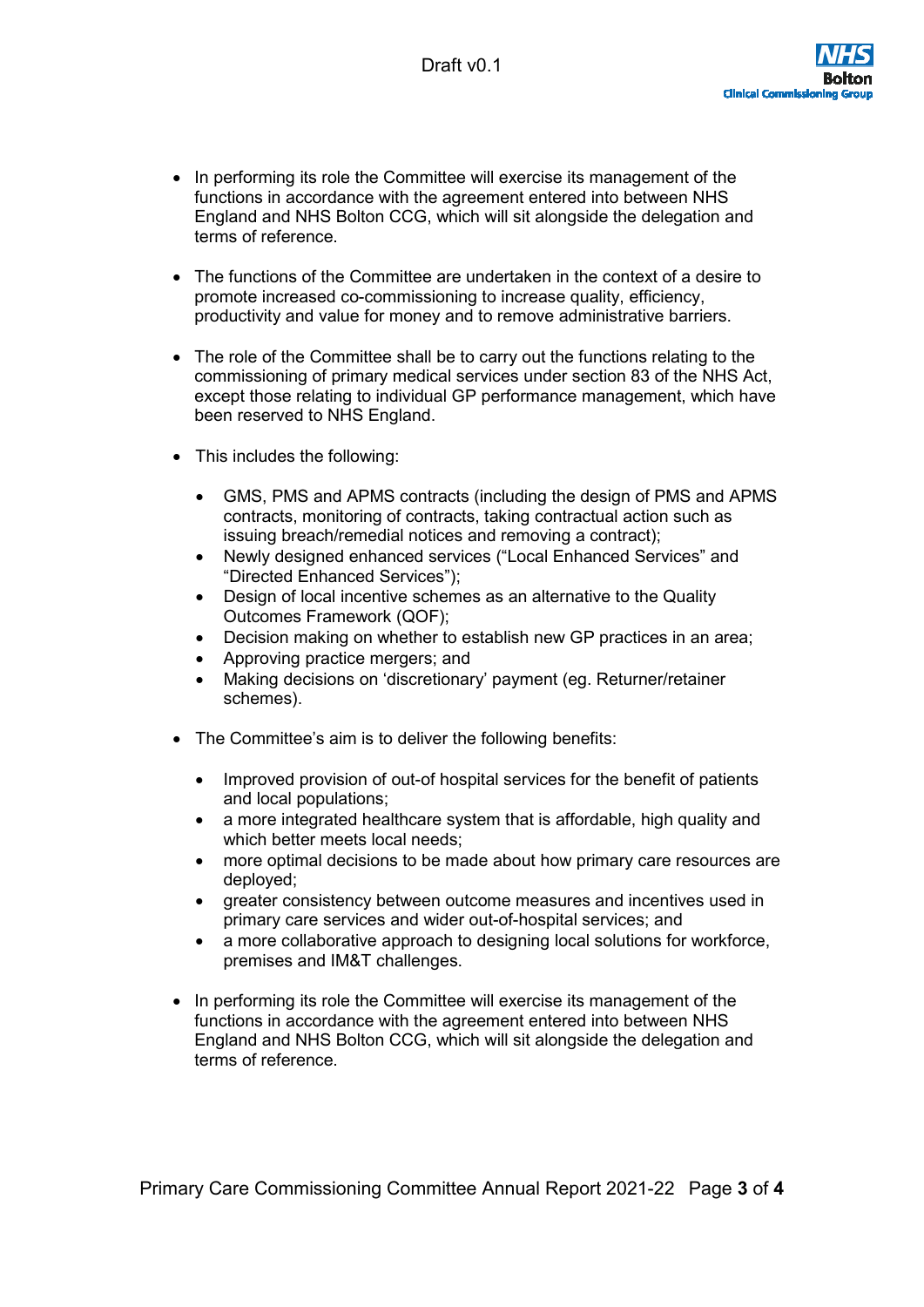#### **6. Policy and best practice**

The Committee applied best practice in its deliberations and decision making processes. It conducted its business in accordance with national guidance and relevant codes of conduct and good governance practice.

#### **7. Conduct of the Committee**

The Committee reviewed its performance, membership and terms of reference and any changes to the terms of reference or membership were approved by the Governing Body.

Meetings of the Committee were conducted in accordance with the provisions of Standing Orders, Reservation and Delegation of Powers and Prime Financial Policies approved by the Governing Body and reviewed from time to time.

The Board Secretary minuted the proceedings of all meetings of the Committee, including recording the names of those present and in attendance and the minutes of the Committee meetings were circulated promptly to all attendees of the Committee for approval.

The Committee reported to the Governing Body after each meeting via its minutes.

#### **8. Key Areas Reviewed**

Throughout the year, the Committee reviewed the following areas:-

- The Bolton Quality Contract for 2021/22 including:
	- o Options for payment.
	- o Primary Care Access Audit Review.
	- o Re-set of the KPIs in light of the Covid pandemic.
	- o End of Year Review.
- The Bolton Quality Contract 2022/23.
- Primary Care Covid Expansion Funding.
- Primary Care Commissioning Contract review.
- Primary Care Winter Access Funding.
- Locally commissioned services review.
- Safety issues at GP practices.
- PCN Health Inequality Plans.
- Regular updates on the development of the primary care estate.
- Various primary care contractual changes and contractual issues.
- BQC Appeals Process 2021/22.

The Terms of Reference attached were reviewed and amended in April 2022.

#### **Alan Stephenson**

#### **Primary Care Commissioning Committee Chair**

#### **2April 2022**

Primary Care Commissioning Committee Annual Report 2021-22 Page **4** of **4**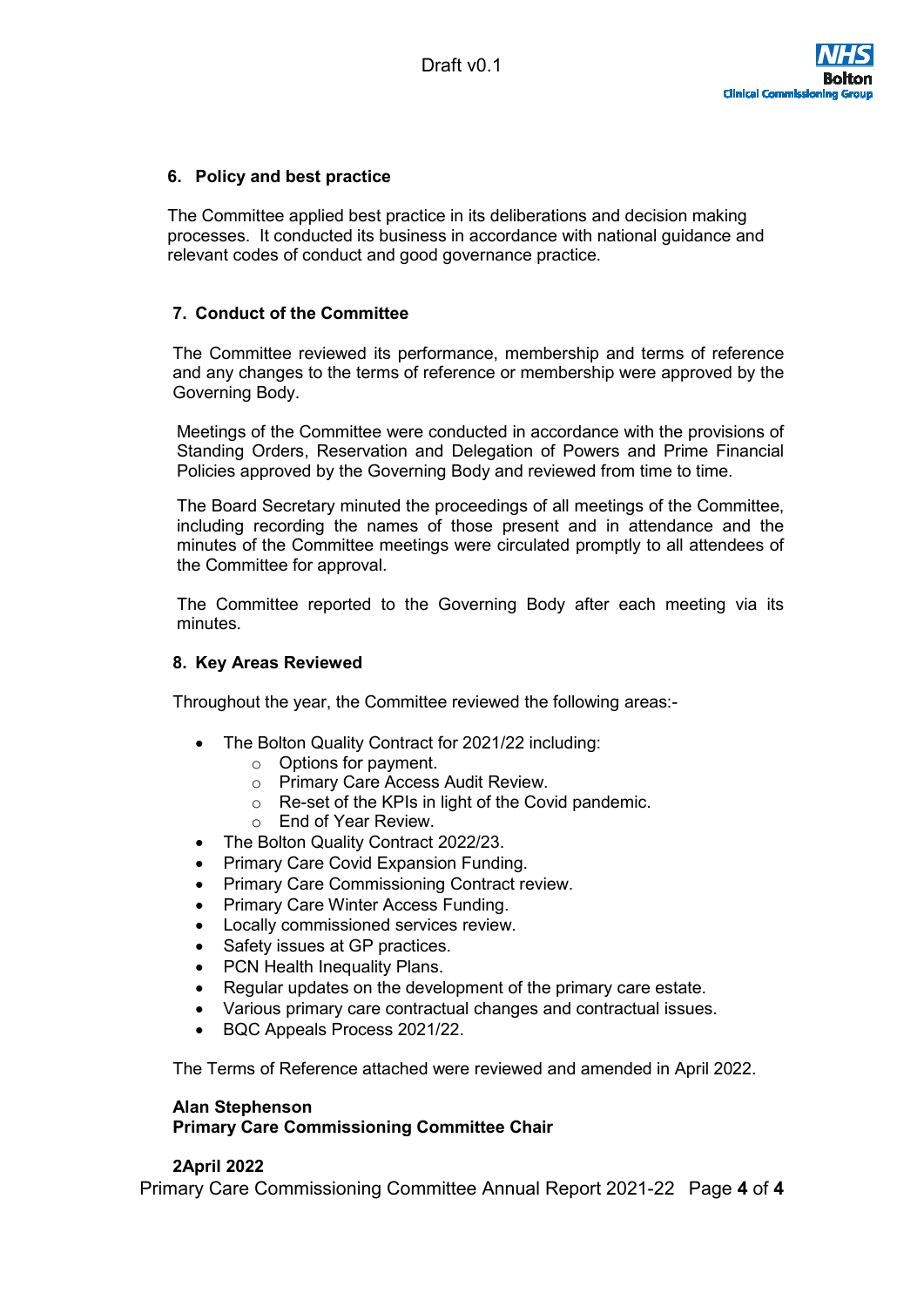# **Primary Care Commissioning Committee Terms of Reference**

## **1. Introduction**

- 1.1. Simon Stevens, the Chief Executive of NHS England, announced on 1 May 2014 that NHS England was inviting Clinical Commissioning Groups (CCGs) to expand their role in primary care commissioning and to submit expressions of interest setting out the CCG's preference for how it would like to exercise expanded primary medical care commissioning functions. One option available was that NHS England would delegate the exercise of certain specified primary care commissioning functions to a CCG.
- 1.2 In accordance with its statutory powers under section 13Z of the National Health Service Act 2006 (as amended), NHS England has delegated the exercise of the functions specified in Schedule 2 to these Terms of Reference to NHS Bolton CCG. The delegation is set out in Schedule 1.
- 1.3 The CCG has established the NHS Bolton CCG Primary Care Commissioning Committee ("the Committee"). The Committee will function as a corporate decision-making body for the management of the delegated functions and the exercise of the delegated powers.
- 1.4 It is a committee comprising representatives of the following organisations:
	- NHS Bolton CCG;
	- Healthwatch Bolton:
	- GP not practising in Bolton;
	- Member representatives: Local GP, Practice Manager;
	- NHS England representatives including public health commissioning representative;
	- Local Council senior officer.
	- Local Council elected members.
- 1.2. The NHS England and Bolton CCG Primary Care Commissioning Committee is a committee with the primary purpose of jointly commissioning primary medical services for the people of Bolton.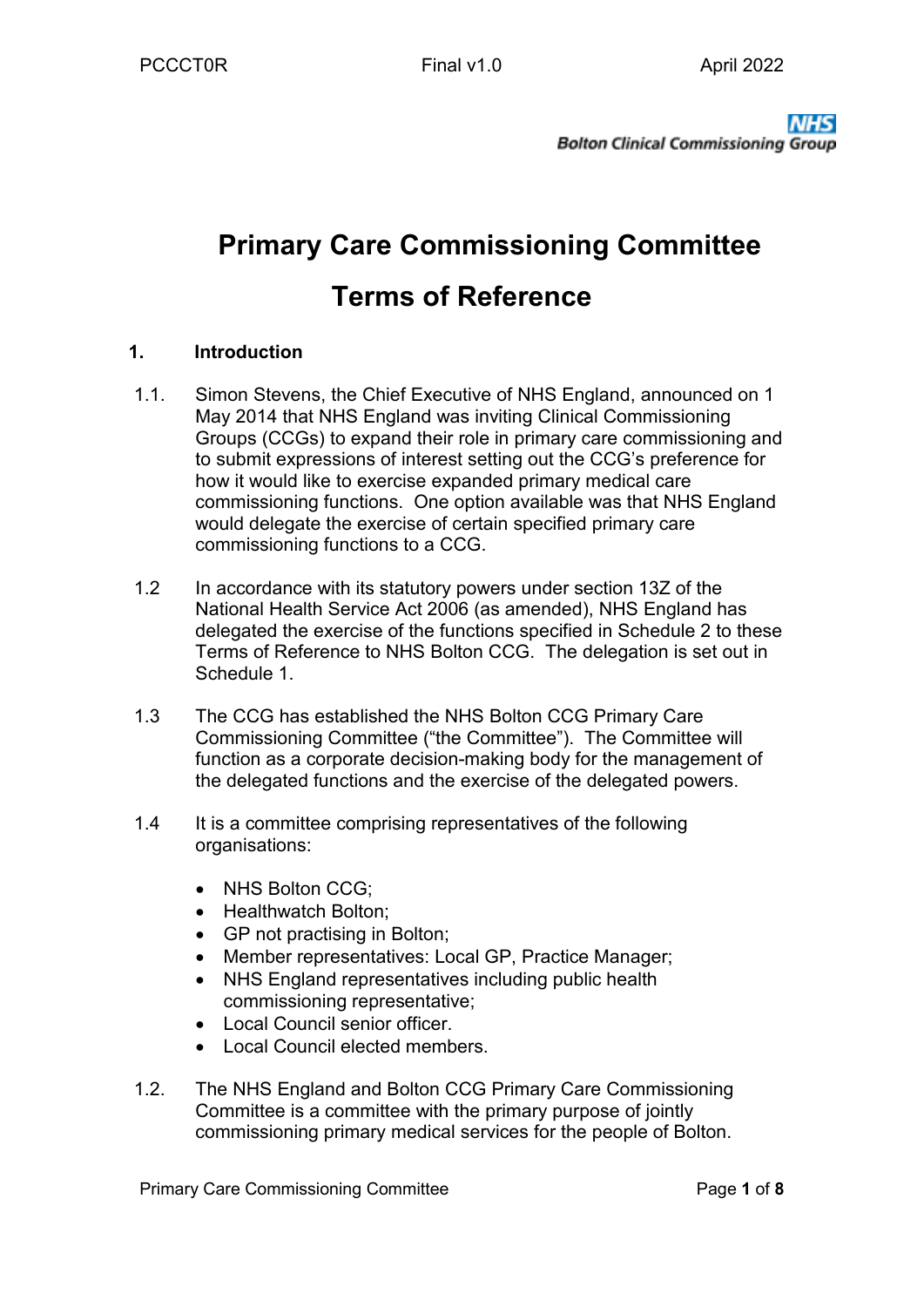1.3. The NHS Bolton CCG Primary Care Commissioning Committee is established in accordance with NHS Bolton Clinical Commissioning Group's Constitution, Standing Orders and Scheme of Delegation.

These terms of reference set out the membership, remit, responsibilities and reporting arrangements of the Committee and shall have effect as if incorporated into the Clinical Commissioning Group's Constitution and Standing Orders.

## **2. Statutory Framework**

2.1. NHS England has delegated to the CCG authority to exercise the primary care commissioning functions set out in Schedule 2 in accordance with section 13Z of the NHS Act.

> The National Health Service Act 2006 (as amended) ("NHS Act") provides, at section 13Z, that NHS England's functions may be exercised jointly with a CCG, and that functions exercised jointly in accordance with that section may be exercised by a committee of NHS England and the CCG. Section 13Z of the NHS Act further provides that arrangements made under that section may be on such terms and conditions as may be agreed between NHS England and the CCG.

- 2.2. Arrangements made under section 13Z may be on such terms and conditions (including terms as to payment) as may be agreed between the Board and the CCG.
- 2.3. Arrangements made under section 13Z do not affect the liability of NHS England for the exercise of any of its functions. However, the CCG acknowledges that in exercising its functions (including those delegated to it), it must comply with the statutory duties sect out in Chapter A2 of the NHS Act and including:
	- 2.3.1. Management of conflicts of interest (section 140);
	- 2.3.2. Duty to promote the NHS Constitution (section 14P);
	- 2.3.3. Duty to exercise its functions effectively, efficiently and economically (section 14Q);
	- 2.3.4. Duty as to improvement in quality of services (section 14R);
	- 2.3.5. Duty in relation to quality of primary medical services (section 14S);
	- 2.3.6. Duties as to reducing inequalities (section 14T);
	- 2.3.7. Duty to promote the involvement of each patient (section 14U);
	- 2.3.8. Duty as to patient choice (section 14V);
	- 2.3.9. Duty as to promoting integration (section 14Z1);
	- 2.3.10 Public involvement and consultation (section 14Z2).
- 2.4 The CCG will also need to specifically, in respect of the delegated functions from NHS England, exercise those in accordance with the relevant provisions of section 13 of the NHS Act as set out below: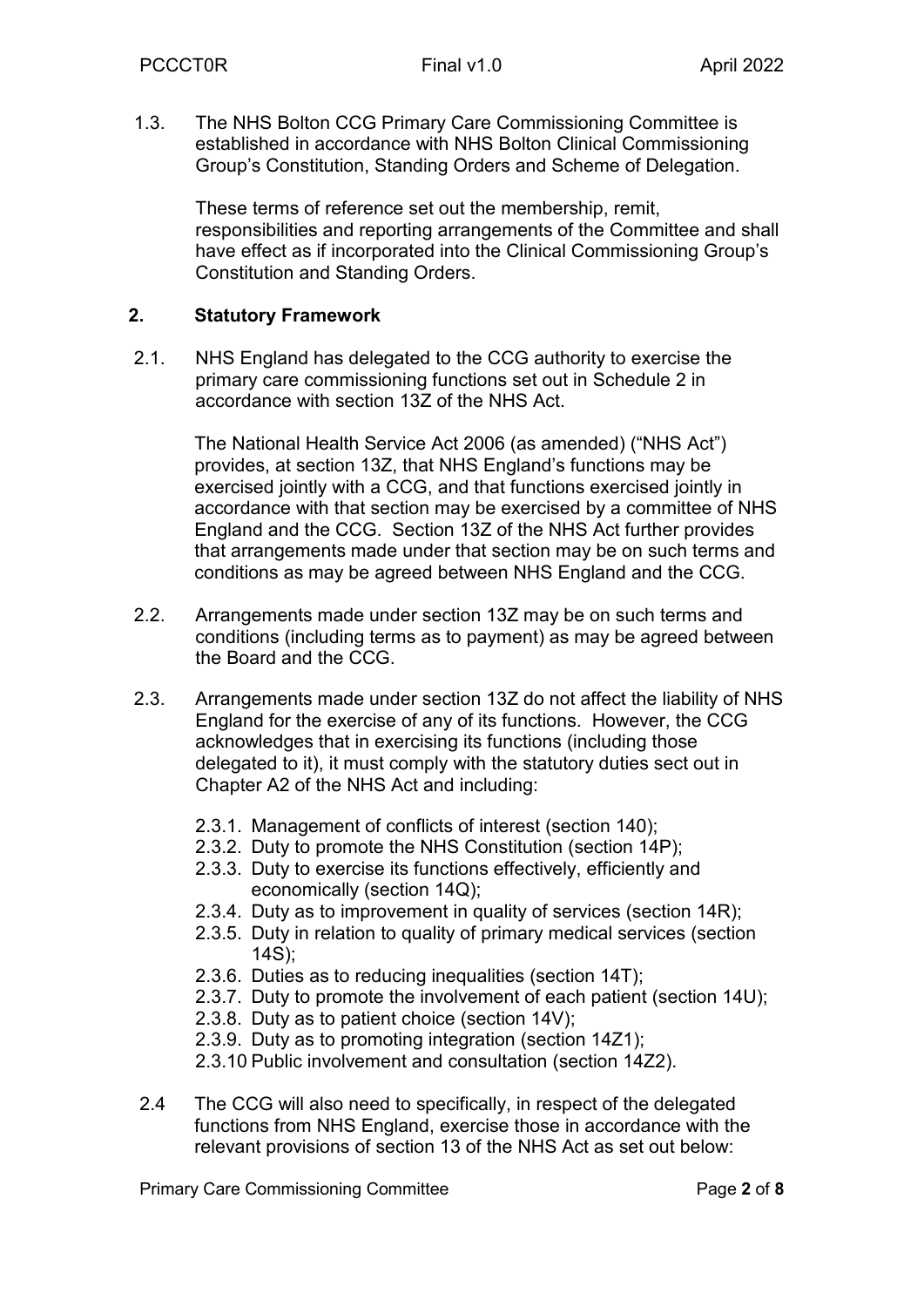- Duty to have regard to impact on services in certain areas (section 13O);
- Duty as respects variation in provision of health services (section 13P).
- 2.5 The Committee is established as a committee of the Governing Body of NHS Bolton CCG in accordance with Schedule 1A of the "NHS Act".
- 2.6 The members acknowledge that the Committee is subject to any directions made by NHS England or by the Secretary of State.

## **3. Role of the Committee**

- 3.1 The Committee has been established in accordance with the above statutory provisions to enable the members to make collective decisions on the review, planning and procurement of primary care services in the borough of Bolton, under delegated authority from NHS England.
- 3.2 In performing its role the Committee will exercise its management of the functions in accordance with the agreement entered into between NHS England and NHS Bolton CCG, which will sit alongside the delegation and terms of reference.
- 3.3 The functions of the Committee are undertaken in the context of a desire to promote increased co-commissioning to increase quality, efficiency, productivity and value for money and to remove administrative barriers.
- 3.4 The role of the Committee shall be to carry out the functions relating to the commissioning of primary medical services under section 83 of the NHS Act, except those relating to individual GP performance management, which have been reserved to NHS England.
- 3.5 This includes the following:
	- GMS, PMS and APMS contracts (including the design of PMS and APMS contracts, monitoring of contracts, taking contractual action such as issuing breach/remedial notices and removing a contract);
	- Newly designed enhanced services ("Local Enhanced Services" and "Directed Enhanced Services");
	- Design of local incentive schemes as an alternative to the Quality Outcomes Framework (QOF);
	- Decision making on whether to establish new GP practices in an area;
	- Approving practice mergers; and
	- Making decisions on 'discretionary' payment (eg. Returner/retainer schemes).

Primary Care Commissioning Committee **Page 1** and **Page 3** of 8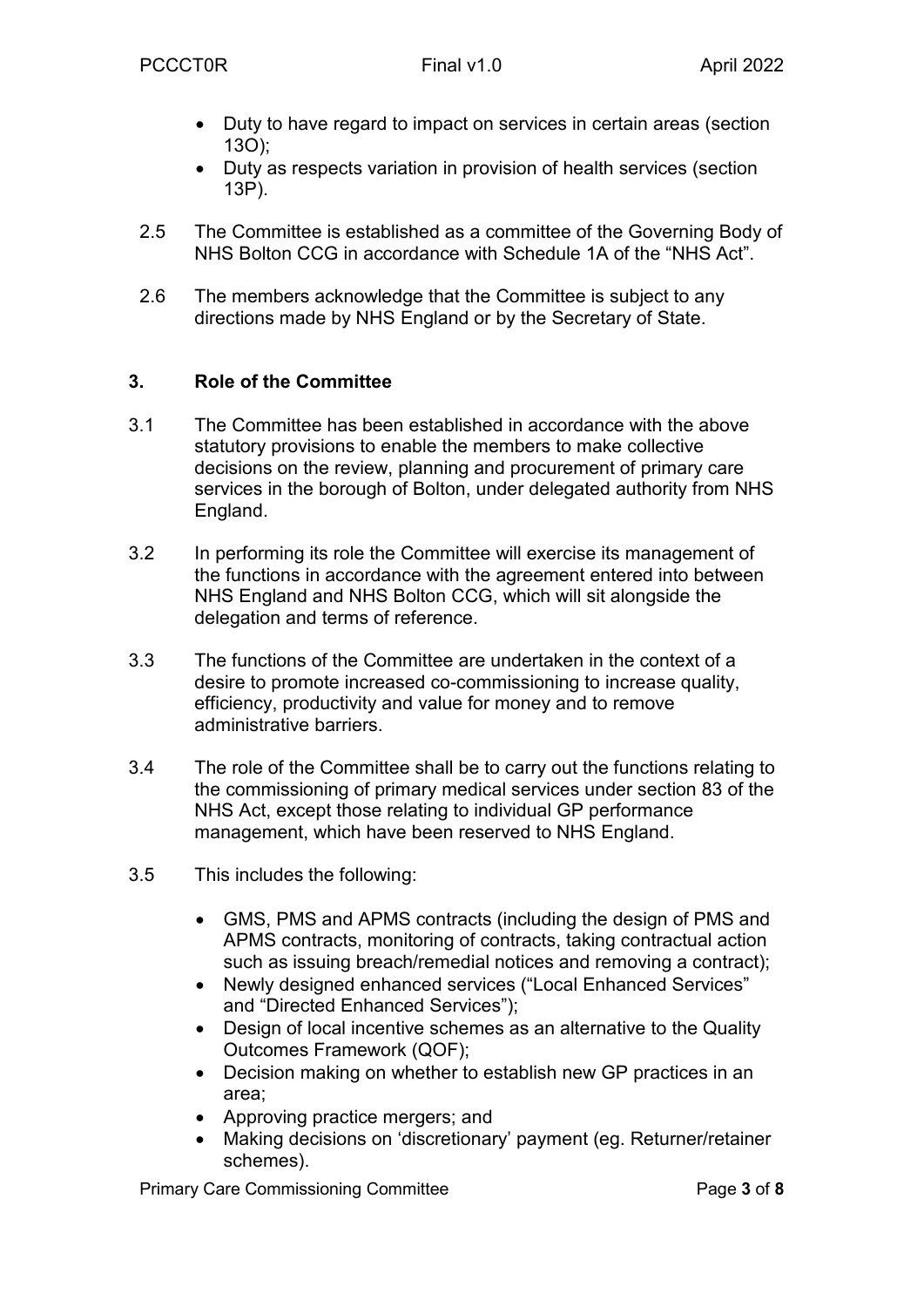- 3.6 The CCG will also carry out the following activities:
	- Plan, including needs assessment, primary medical care services in Bolton borough;
	- Undertake reviews of primary medical services in Bolton borough;
	- Co-ordinate a common approach to the commissioning of primary care services generally;
	- Manage the budget for commissioning of primary medical care services in Bolton borough.
- 3.7 The Committee will aim to deliver the following benefits:
	- Improved provision of out-of hospital services for the benefit of patients and local populations;
	- a more integrated healthcare system that is affordable, high quality and which better meets local needs;
	- more optimal decisions to be made about how primary care resources are deployed;
	- greater consistency between outcome measures and incentives used in primary care services and wider out-of-hospital services; and
	- a more collaborative approach to designing local solutions for workforce, premises and IM&T challenges.
- 3.7.1 In performing its role the Committee will exercise its management of the functions in accordance with the agreement entered into between NHS England and NHS Bolton CCG, which will sit alongside the delegation and terms of reference.

## **4. Geographical Coverage**

4.1 The Committee's responsibilities will cover the same geographical area as those of NHS Bolton CCG.

## **5. Membership**

5.1. The Committee will comprise of the following members:-

| <b>Members (Designation)</b>                                |
|-------------------------------------------------------------|
| CCG Governing Body Lay Member (Chair of the Group) (Voting) |
| Healthwatch Representative (Voting)                         |
| CCG Chief Officer (Voting) (or their deputy)                |
| CCG Acting Chief Finance Officer (Voting) (or their deputy) |
| CCG Clinical Director Primary Care & Health Improvement     |
| (Voting)                                                    |
| CCG Director of Strategic Commissioning (Voting)            |
| CCG Associate Director Primary Care & Health Improvement    |
| (Non-Voting - In Attendance)                                |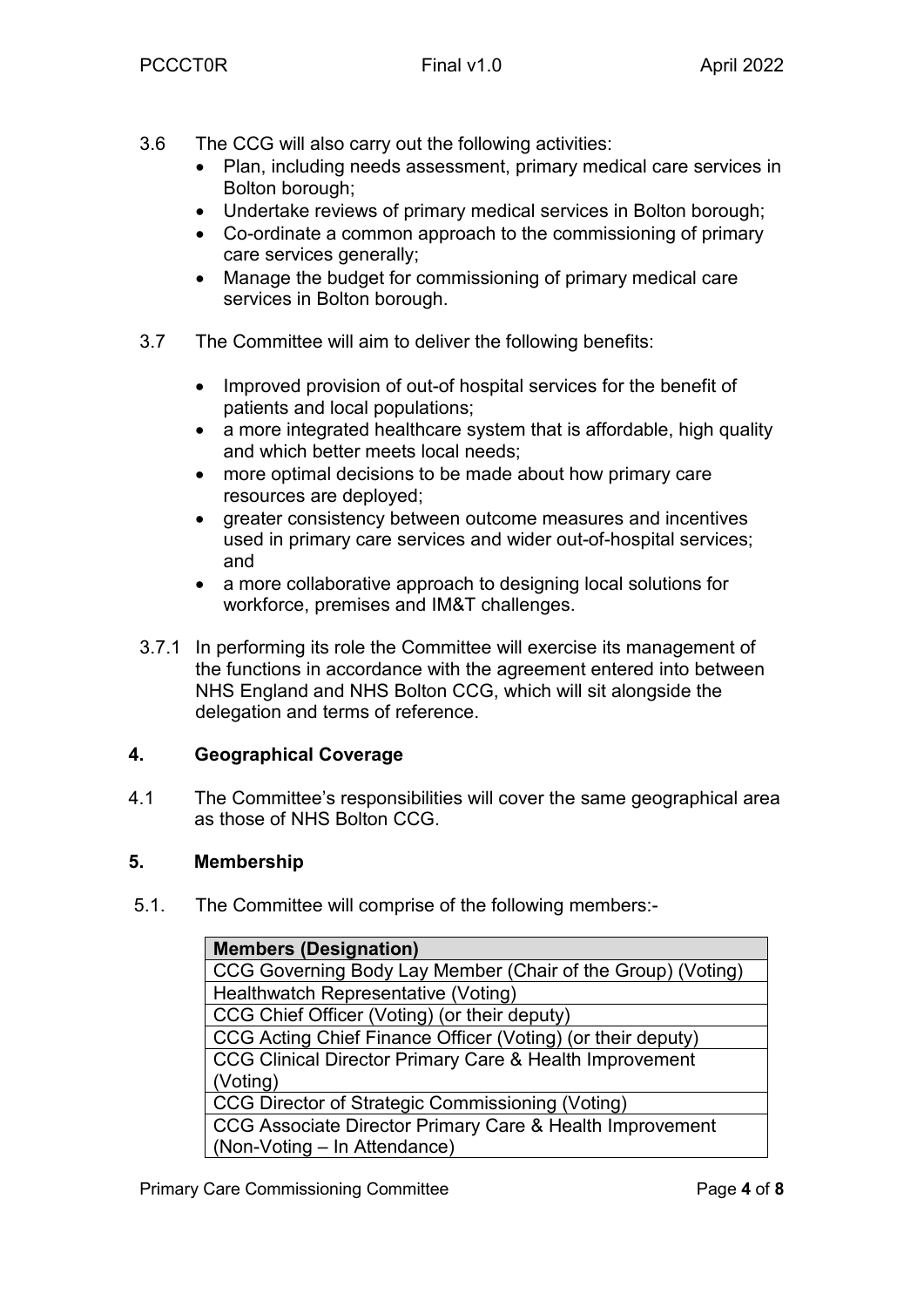| Bolton Council Senior Officer (or their deputy) (Voting) |
|----------------------------------------------------------|
| 2 Bolton Council Elected Members (Voting) (Susan Baines  |
| appointed as Vice-Chair)                                 |
| NHS England Primary Care Commissioning (or their deputy) |
| (Voting)                                                 |
| GP not practising in Bolton (Voting)                     |
| Local GP (Voting)                                        |
| Local Practice Manager (Voting)                          |

A CCG Lay Member will Chair the Group, in accordance with national guidelines. In the absence of the Chair of the Committee, a lay chairman shall be nominated by other members attending that meeting.

The Committee has agreed that the CCG Chief Officer and Chief Finance Officer can appoint deputies to attend meetings on their behalf. The deputies are:

- Chief Officer TBC as required.
- Acting Chief Finance Officer Associate Director, Financial Management.

## **6. Meetings and Voting**

- 6.1 The Committee will operate in accordance with the CCG's Standing Orders. The Board Secretary will be responsible for giving notice of meetings. This will be accompanied by an agenda and supporting papers and sent to each member representative no later than 7 days before the date of the meeting. When the chair of the committee deems it necessary, in light of the urgent circumstances, to call a meeting at short notice, the notice period shall be such as s/he shall specify.
- 6.2 Each member of the Committee shall have one vote except those indicated in schedule 1 as non-voting. The Committee shall reach decisions by a simple majority of members present, but with the Chair having a second and deciding vote, if necessary. However, the aim of the Committee will be to achieve consensus decision-making wherever possible.
	- 6.3 Meetings of the Committee shall:
		- (a) Be held in public, subject to the application of point (b) below;
		- (b) The Committee may resolve to exclude the public from a meeting that is open to the public (whether during the whole or part of the proceedings) whenever publicity would be prejudicial to the public interest by reason of the confidential nature of the business to be transacted or for other special reasons stated in the resolution and arising from the nature of that business or of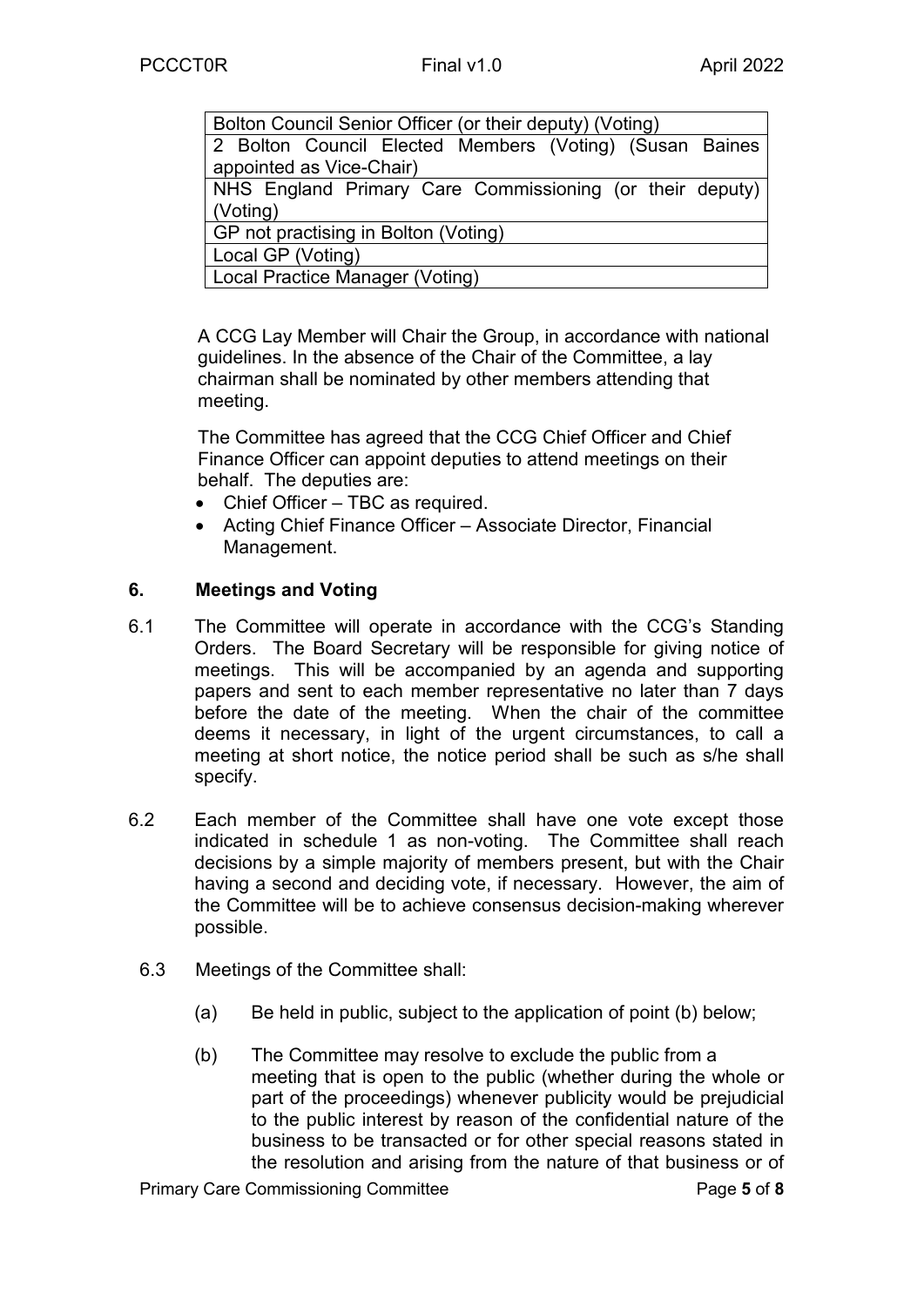the proceedings or for any other reason permitted by the Public Bodies (Admissions to Meetings) Act 1960 as amended or succeeded from time to time.

- 6.4 NHS England, Bolton CCG and Bolton Council have the right and responsibility to designate alternates of their own choosing to ensure they attend all meetings.
- 6.5 Members of the Committee have a collective responsibility for the operation of the Committee. They will participate in discussion, review evidence and provide objective expert input to the best of their knowledge and ability, and endeavor to reach a collective view.
- 6.6 The Committee may delegate tasks to such individuals, subcommittees or individual members as it shall see fit, provided that any such delegations are consistent with the parties' relevant governance arrangements, are recorded in a scheme of delegation, are governed by terms of reference as appropriate and reflect appropriate arrangements for the management of conflicts of interest.
- 6.7 The Committee may call additional experts to attend meetings on an ad hoc basis to inform discussions.
- 6.8 Members of the Committee shall respect confidentiality requirements as set out in the CCG's Constitution.
- 6.9 The Committee will present its minutes to Governing Body of NHS Bolton CCG for information, including the minutes of any subcommittees to which responsibilities are delegated under section 8.4
- 6.10 The CCG will also comply with any reporting requirements set out in its Constitution.
- 6.11 Terms of Reference will be reviewed annually, reflecting experience of the Committee in fulfilling its functions. NHS England may also issue revised model terms of reference from time to time.
- 6.12 The Committee will also report to the governing body annually setting out how it has discharged its responsibilities and its terms of reference.

#### **7. Quorum**

7.1 Two thirds of voting members represents a quorum. This should include a majority of lay and executive members in attendance with eligibility to vote.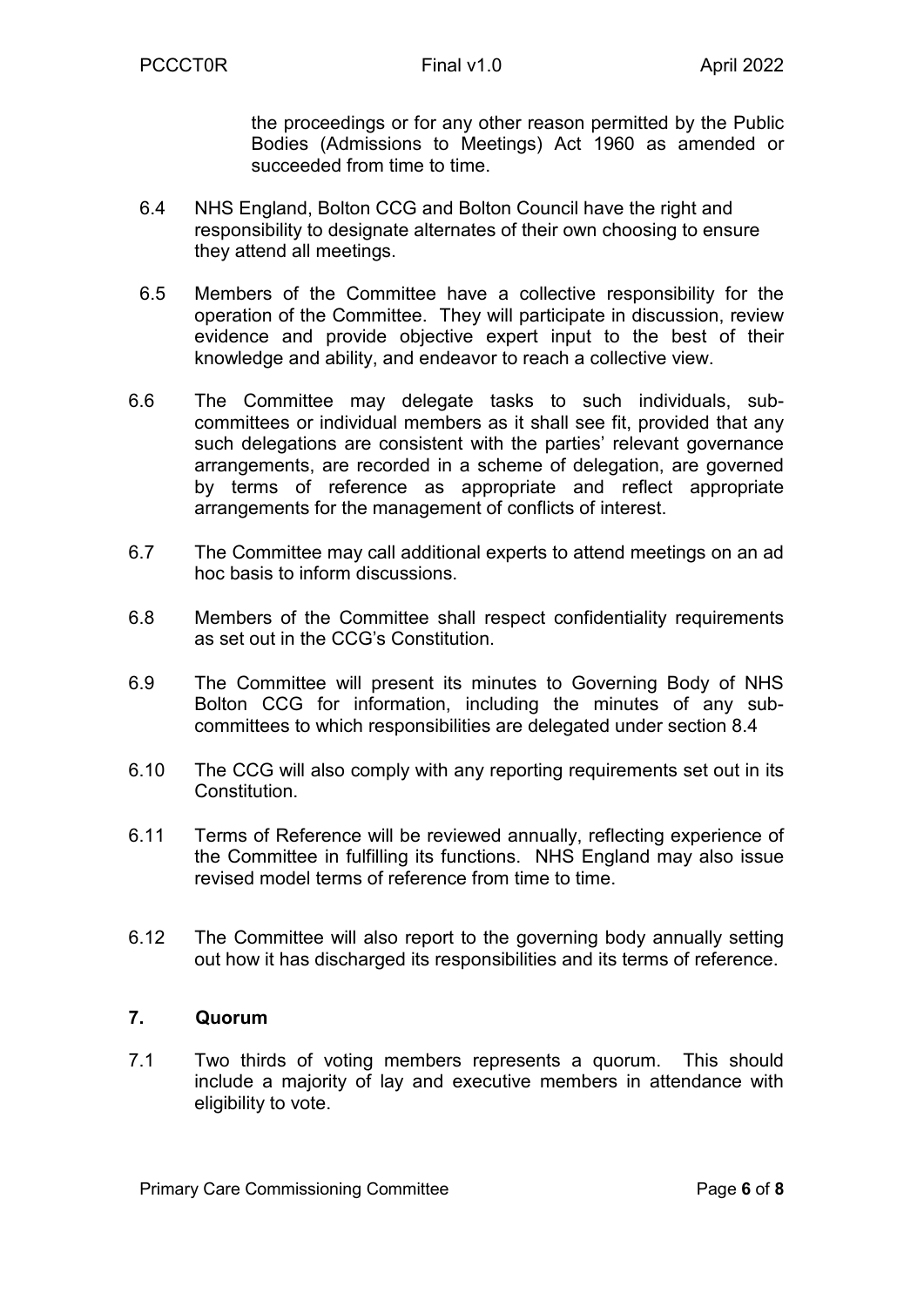## **8. Handling Conflicts of Interest**

8.1 As defined in the CCG's Conflicts of Interest Policy, where this Committee is taking a decision where a member of the Committee has a conflict of interest, the member/s will be excluded from the relevant parts of the meeting and clearly and demonstrably take no part in the decision-making process.

## **9. Frequency of Meetings**

- 9.1 The Committee will meet once every two months.
- 9.2 For any urgent interim decisions that are required. The process to follow is detailed below:
	- Recommendation by the Operational Group.
	- Notified to the Joint Commissioning Committee Chair in the first instance.
	- Recommendation to the Joint Commissioning Committee for a "virtual" decision.
	- Reported and recorded at the next meetings of the Joint Commissioning Committee and Operational Group.
	- Reported to NHSE.

## **10. Secretary**

- 10.1 The NHS Bolton CCG Board Secretary will provide administrative support to the Committee. The Board Secretary will be responsible for:
	- Circulation of the minutes and action notes of the committee within 1 week of the meeting to all members.
	- Supporting the chair in the management of business.
	- Drawing the committee's attention to best practice, national guidance and other relevant documents, as appropriate.
	- Present the minutes and action notes to the governing body of NHS Bolton CCG.
- 10.2 Unless otherwise agreed, notice of each meeting confirming the venue, time and date together with an agenda of items to be discussed, shall be forwarded to each member of the committee, and other persons required to attend no later than five working days before the date of the meeting. Supporting papers shall be sent to committee members and other attendees as appropriate, at the same time. These timescales can be amended by express agreement of the Chair of the Committee. Urgent items can be added to the agenda at short notice, only with the express agreement of the Chair of the Committee.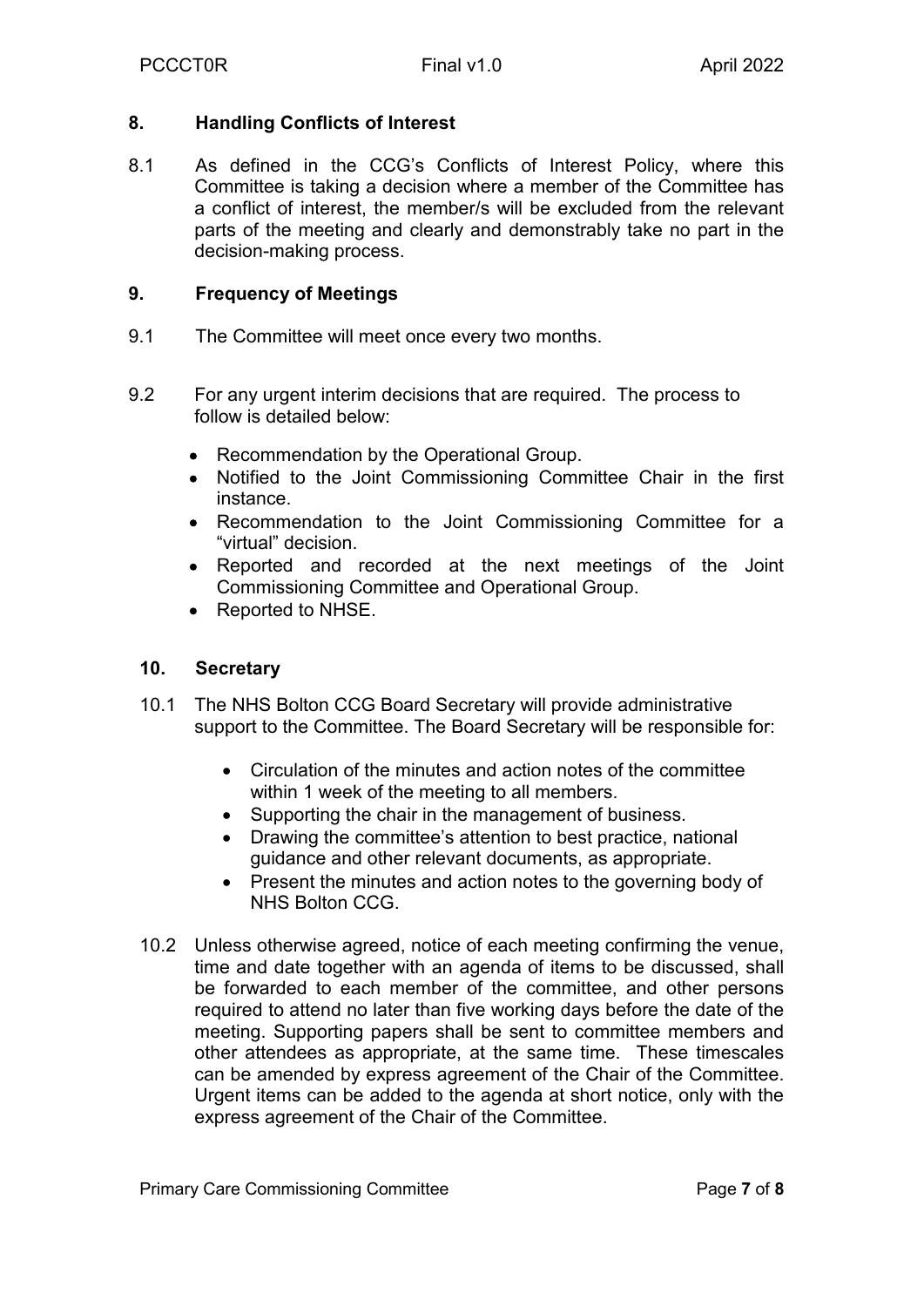## **11. Policy and Best Practice**

11.1 The Committee will apply best practice in its deliberations and in the decision making processes. It will conduct its business in accordance with national guidance and relevant codes of conduct and good governance practice.

# **Date Terms of Reference Agreed:**

April 2022

**Review Date:**  April 2023.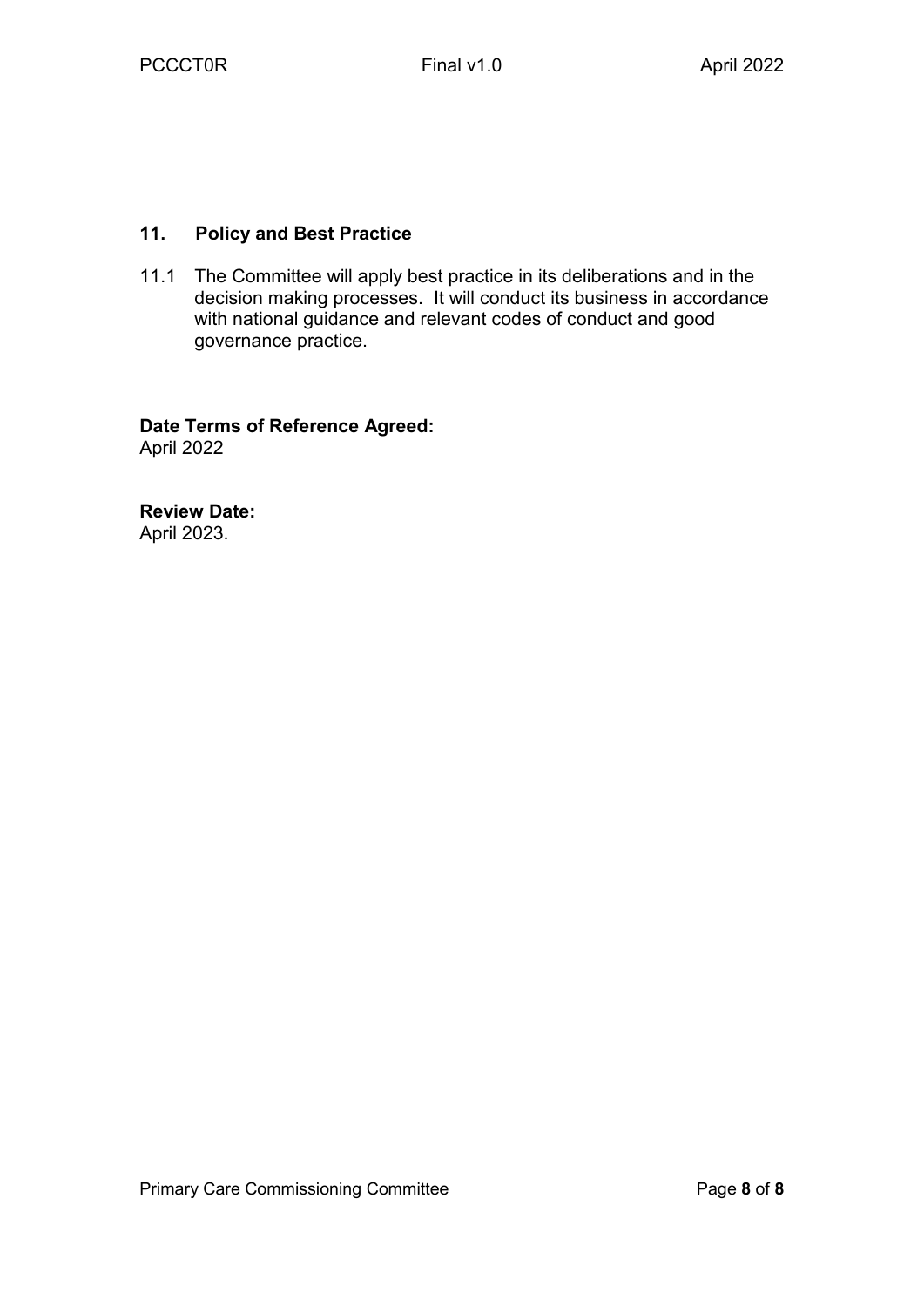

## **Bolton Primary Care Commissioning Committee**

**AGENDA ITEM NO……………..5……………………** 

**Date of Meeting: …………Thursday 14 April 2022…………………….** 

| <b>TITLE OF REPORT:</b>                                          | The Bolton Quality Contract 2022 - 2023                                               |
|------------------------------------------------------------------|---------------------------------------------------------------------------------------|
|                                                                  | <b>Member Consultation Feedback</b>                                                   |
|                                                                  |                                                                                       |
|                                                                  |                                                                                       |
| <b>AUTHOR:</b>                                                   | Lynda Helsby                                                                          |
|                                                                  |                                                                                       |
| <b>PRESENTED BY:</b>                                             | Stephen Liversedge                                                                    |
|                                                                  |                                                                                       |
|                                                                  |                                                                                       |
|                                                                  |                                                                                       |
|                                                                  | PURPOSE OF PAPER: (Please be clear e.g. decision(s) required, a discussion, for       |
| noting)                                                          |                                                                                       |
|                                                                  |                                                                                       |
| agree the final specification for 2022 - 2023                    | The PCCC is being asked to discuss the feedback from the recent BQC consultation, and |
|                                                                  |                                                                                       |
| FINANCIAL IMPLICATIONS [discussed with Chief Financial Officer]: |                                                                                       |
|                                                                  |                                                                                       |
| <b>COMMITTEES/GROUPS PREVIOUSLY CONSULTED:</b>                   |                                                                                       |
|                                                                  |                                                                                       |
| <b>LMC</b>                                                       |                                                                                       |
| <b>Clinical Leads</b>                                            |                                                                                       |
| <b>Practice Managers</b>                                         |                                                                                       |
|                                                                  |                                                                                       |
| <b>RECOMMENDATION(s)</b>                                         |                                                                                       |

**Discuss the feedback from the recent consultation exercise, and agree the final specification for the BQC for 2022 – 2023.**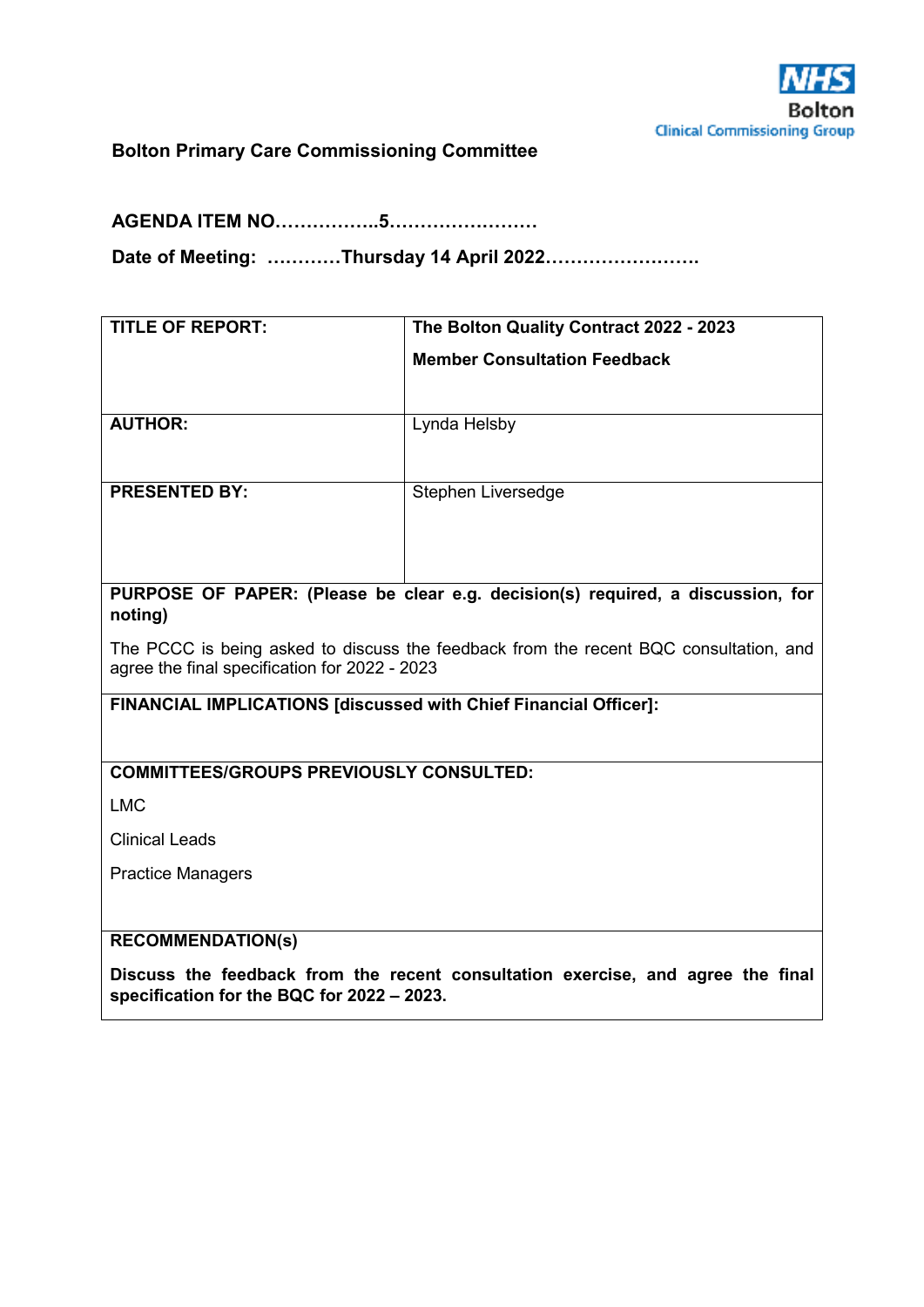## **Background information**

As part of the BQC consultation process, the Primary Care Development Team has discussed the proposals with:

- CCG Executive
- Clinical Leads North and South
- PCCC
- Bolton GP Board
- LMC
- Practice Managers
- *To share with ICP Board at their next meeting for information*

Although the membership welcomed the continuation of the BQC, they have fed back specific issues for consideration by the PCCC.

This is a collation of feedback from Clinical Leads, Bolton GP Board, LMC and Practice Managers.

| Number | Standard | Feedback                                                                                                                                                                                                                                                                                                                                                                                                                                                                                                                                                  |  |  |  |
|--------|----------|-----------------------------------------------------------------------------------------------------------------------------------------------------------------------------------------------------------------------------------------------------------------------------------------------------------------------------------------------------------------------------------------------------------------------------------------------------------------------------------------------------------------------------------------------------------|--|--|--|
| 1.     | Access   | 80/1000 contacts                                                                                                                                                                                                                                                                                                                                                                                                                                                                                                                                          |  |  |  |
|        |          | 80/1000 contacts is too high. If it must be<br>increased to this level we should be able to count<br>social prescribing contacts in the access audit.                                                                                                                                                                                                                                                                                                                                                                                                     |  |  |  |
|        |          | Can we add in HIP and pharmacy technician<br>contacts?                                                                                                                                                                                                                                                                                                                                                                                                                                                                                                    |  |  |  |
|        |          | Can we all in all new practitioners which are not<br>specifically first contact?                                                                                                                                                                                                                                                                                                                                                                                                                                                                          |  |  |  |
|        |          | We are all working under immense<br>$\bullet$<br>pressures. Some practices are struggling with<br>room capacity as well due to additional ARRS<br>staff. Increasing the goal post particularly from 75<br>to 80 appointments per thousand patients would<br>prove to create a significantly higher challenge. If<br>this has to be decided then you need to consider<br>cost of one additional GP hour of appointments<br>per thousand patients and remunerate it as well,<br>i.e. as you increase the goal post then please fund<br>accordingly as well. |  |  |  |
|        |          | When we come on to Extended Access from<br>October, will that be included in the figure?                                                                                                                                                                                                                                                                                                                                                                                                                                                                  |  |  |  |
|        |          | Unfair allocation of new workforce, their contacts<br>$\bullet$<br>for the days we have them is minimal, so this will<br>impact our figures.                                                                                                                                                                                                                                                                                                                                                                                                              |  |  |  |
|        |          | <b>LMC Chair</b> $-$ concerns re proposal to increase this<br>from 75 and 22.5 contacts per 1000 (5% of the                                                                                                                                                                                                                                                                                                                                                                                                                                               |  |  |  |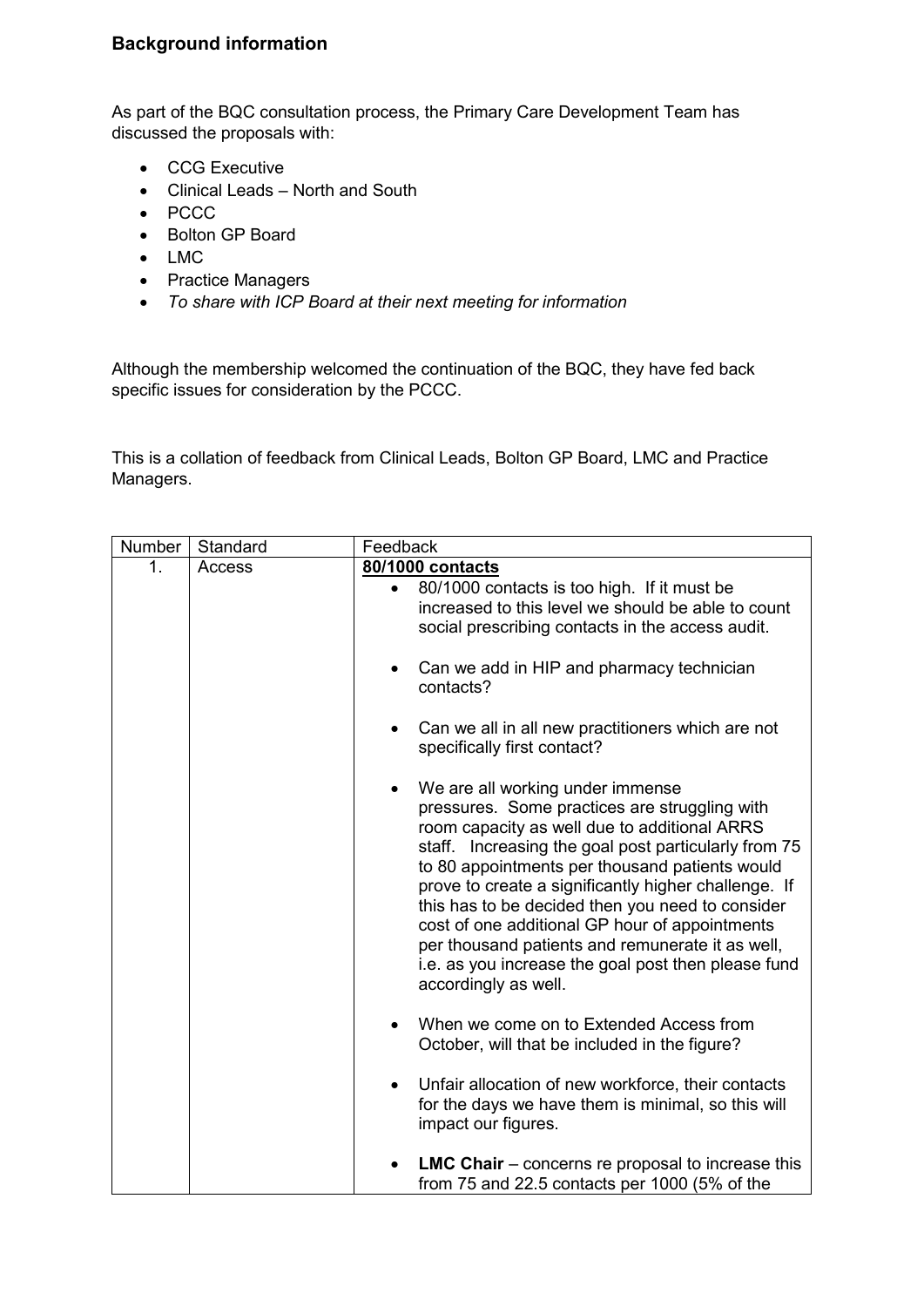|    |                                       | BQC) to 80 and 25 contacts per 1000 (10% of the<br>BCQ).                                                                                                                                                                                                                                                                                                                                                                                                                                                                                                                                        |
|----|---------------------------------------|-------------------------------------------------------------------------------------------------------------------------------------------------------------------------------------------------------------------------------------------------------------------------------------------------------------------------------------------------------------------------------------------------------------------------------------------------------------------------------------------------------------------------------------------------------------------------------------------------|
|    |                                       | 25/1000 contacts<br>25/1000 contacts is too high - I feel 25% of the<br>80/1000 contacts is fair and allows practices the<br>flexibility to adapt their appointment system to new<br>ways of working, as well as giving patients choice.<br>ARRS staff take up rooms meaning more GPs<br>٠<br>doing remote working<br>With regards to the face to face appointments, why<br>don't you leave it to the GP's discretion as to<br>whether they want to see face to face or not?<br><b>KPI 10%</b><br>KPI 10% access is too high. Access can be<br>hugely affected by Covid IPC guidance as well as |
|    |                                       | the ability to recruit permanent/locum staff.                                                                                                                                                                                                                                                                                                                                                                                                                                                                                                                                                   |
| 2. | Ageing well                           | No comments                                                                                                                                                                                                                                                                                                                                                                                                                                                                                                                                                                                     |
| 3. | Carers                                | No comments                                                                                                                                                                                                                                                                                                                                                                                                                                                                                                                                                                                     |
| 4. | Defined patient<br>groups             | Dementia Diagnosis<br>Wait time for appointments at the Memory<br>Assessment Service is 4/5 months<br>There is currently a four month wait for the<br>dementia screening clinic.                                                                                                                                                                                                                                                                                                                                                                                                                |
| 5. | Health<br>Improvement                 | No comments                                                                                                                                                                                                                                                                                                                                                                                                                                                                                                                                                                                     |
| 6. | Long Term<br>condition / Best<br>care | Asthma / COPD<br>Access to Feno / spirometry is an issue (this only<br>$\bullet$<br>needs to be considered)<br>Concerns re spirometry                                                                                                                                                                                                                                                                                                                                                                                                                                                           |
| 7. | Membership<br>Engagement              | <b>Clinical leads</b><br>Who will the membership engage with as the CCG<br>will no longer be here can this be the GP board?                                                                                                                                                                                                                                                                                                                                                                                                                                                                     |
| 8. | Prescribing                           | Additional information is needed on prescribing,<br>$\bullet$<br>the view being that practices need more up to date<br>information.                                                                                                                                                                                                                                                                                                                                                                                                                                                             |
|    | <b>General Comments</b>               | We need a 2-year period to get back to<br>٠<br>pre-pandemic levels<br>Unrealistic expectations<br>Long hospital waits and system is trying to recover<br>- meaning more patients accessing GP practice                                                                                                                                                                                                                                                                                                                                                                                          |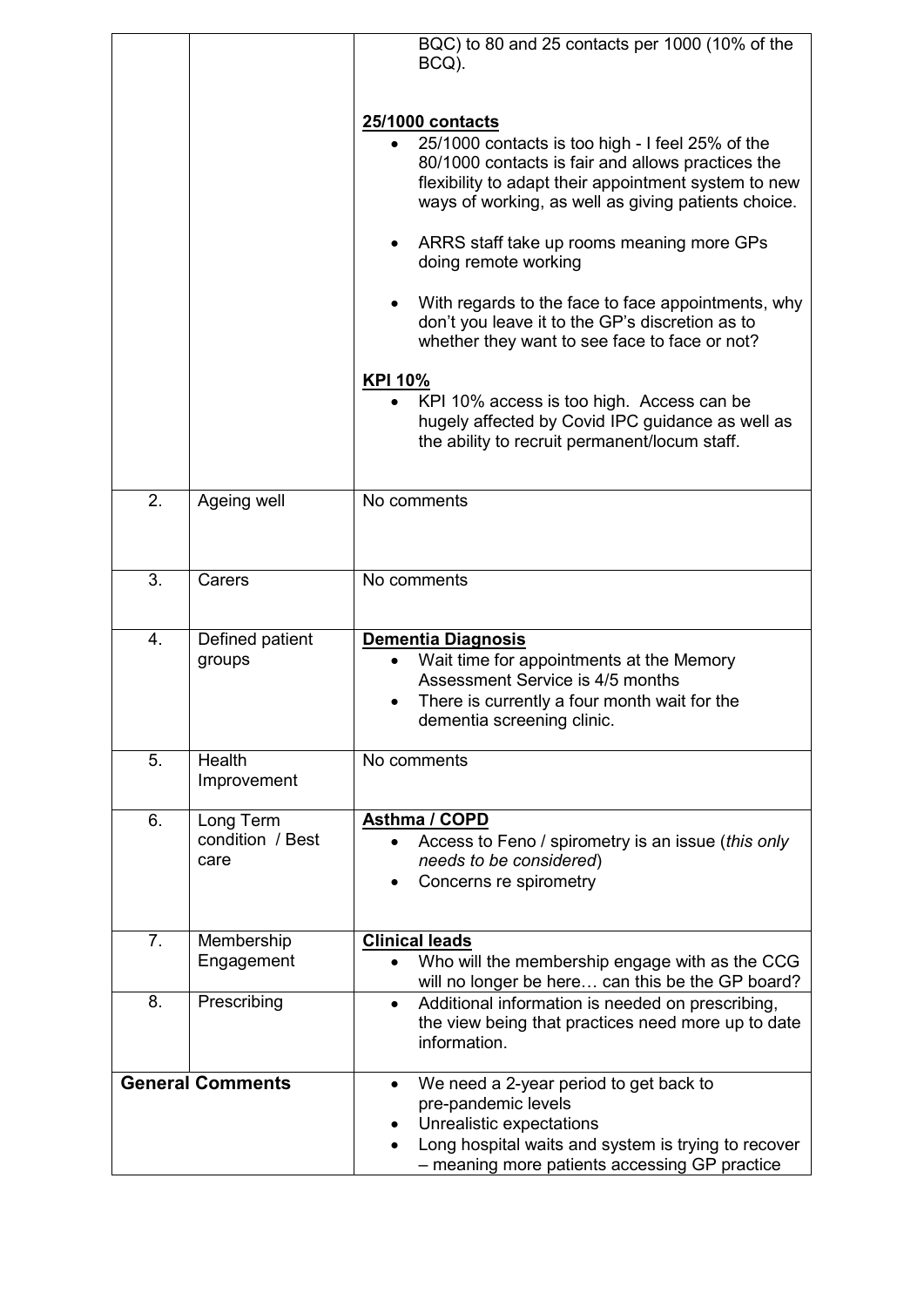| Suggestion that a 'recovery' period of 24 months<br>$\bullet$<br>might be more appropriate and achievable.<br>Is there any guarantee that BQC will exist after this<br>$\bullet$ |
|----------------------------------------------------------------------------------------------------------------------------------------------------------------------------------|
| year?                                                                                                                                                                            |
| The rolling targets that have not been done for two<br>$\bullet$<br>years will not be 12 month targets, as we will be<br>capturing some of these patients again.                 |
| Things haven't gone back to normal. The<br>$\bullet$                                                                                                                             |
| government are making out as if we have. All                                                                                                                                     |
| these targets that are being proposed would be ok                                                                                                                                |
| if we could turn the clock back and the situation<br>was exactly the same before it changed two years                                                                            |
| ago. I am working over 50 hours per week at the                                                                                                                                  |
| moment; it never used to be like this.                                                                                                                                           |
| Unachievable targets.<br>٠                                                                                                                                                       |

## **Previous minutes from PCCC**

Members discussed the proposals and commented that the general approach for the 2022/23 BQC is appropriate and that practices should be able to achieve the standards and KPIs set as the majority of these are annual reviews without a part year effect and no backlog to work through due to the Covid pandemic. Members agreed practices should see this year as a "catch up" and consolidation process.

Members were keen to see a greater focus on the Access targets and to see this as an area requiring continuous improvement. There is pressure at a national and local level to show an increase in appointments.

Members supported the comments raised and, with regard to the Access standard, highlighted that practices have been given additional roles to improve access and this should be reflected in achievement of this target. However it was noted that some practices may be struggling to recruit additional staff to cover the extra sessions to provide these additional contacts. The Chair confirmed that the Access target needs to increase as this is an issue for the public and is important that access is seen to be improving. Members agreed that the technology developments over the last 2 years should be seen as a positive.

An issue (was raised) with regard to the Health Check standard confirming that practices may struggle to meet these targets as this target is reviewed over a 5 year period and practices have been focused on the Covid pandemic for the last 2 years. Increasing this target may prove difficult for practices to achieve.

Following discussions, the Committee's views on the proposed BQC 2022/23 were:

- To review further the Access KPI to increase to 80 per 1,000 contacts and increase the value.
- Any KPIs with a rolling target (3 or 5 years) to have a stepped approach.
- Focus practices on achieving targets at pre-pandemic levels.
- $\bullet$  Maintain a contract basis of 60%/40%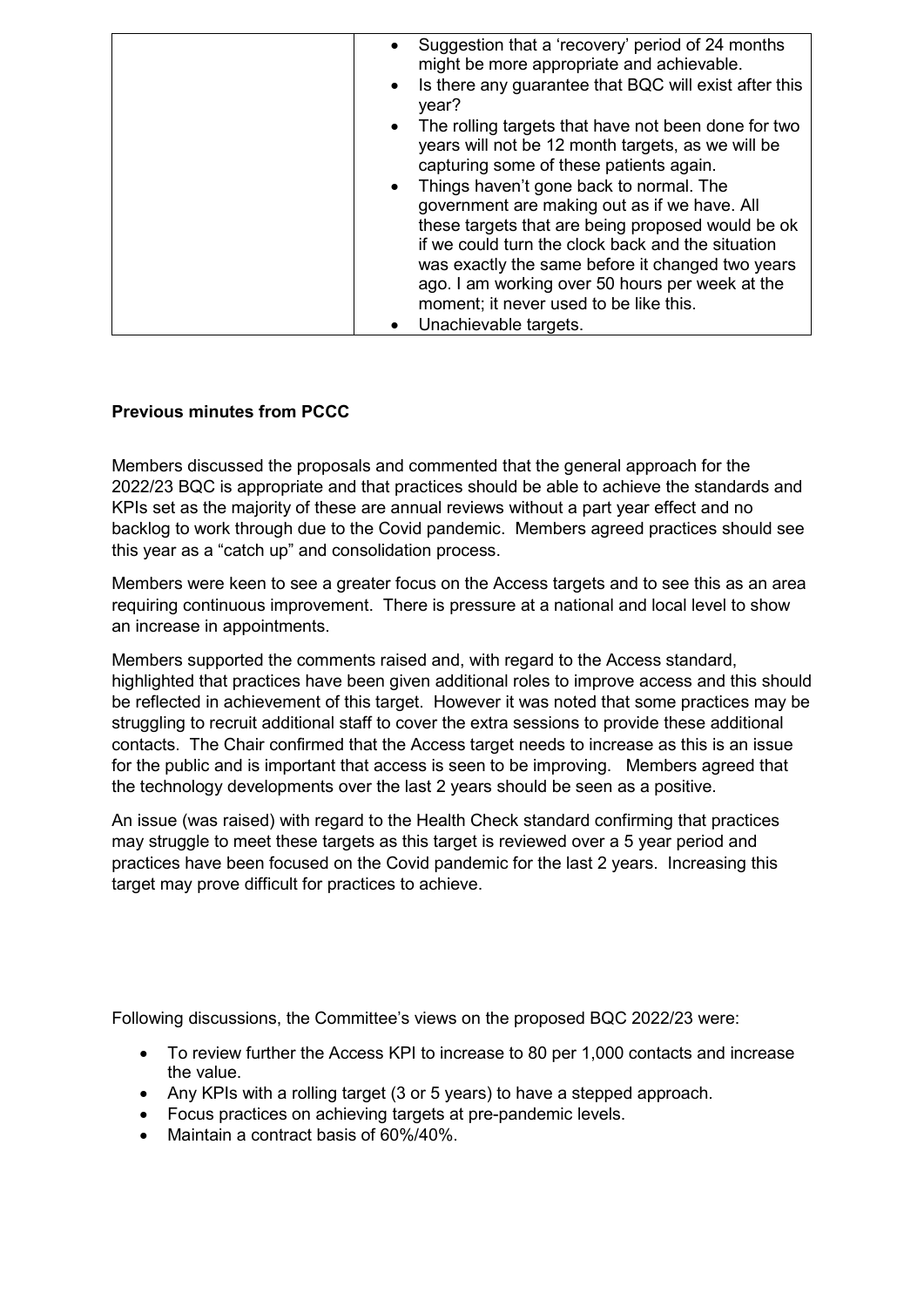## **Additional information**

#### **Standard 1 - Access**

The latest data extracted from practices (Q3 data - Dec 2021) suggests that overall, we are on course to achieve the proposed Bolton targets

|    | <b>Standard</b>                                                                                                                                                   | <b>Achievement -</b><br>as at Q3 2021 |
|----|-------------------------------------------------------------------------------------------------------------------------------------------------------------------|---------------------------------------|
| 1. | <b>Access to General Practice</b><br>2021-2022 target – 75 contacts per 1000 pop.<br><b>Deliver F2F Contacts</b><br>2021-2022 target - 22.5 contacts per 1000 pop | 82 contacts<br>25.8 contacts          |

#### **Standard 4 – Defined Patient Groups**

In order to consider the feedback relating to the Dementia Diagnosis targets - Memory Assessment Service, we have checked directly with the Service and they are reporting that their wait times are currently 4-5 months.

#### **Recommendations**

PCCC are asked to discuss the feedback from the recent consultation, and agree the final specification of the BQC 2022-2023.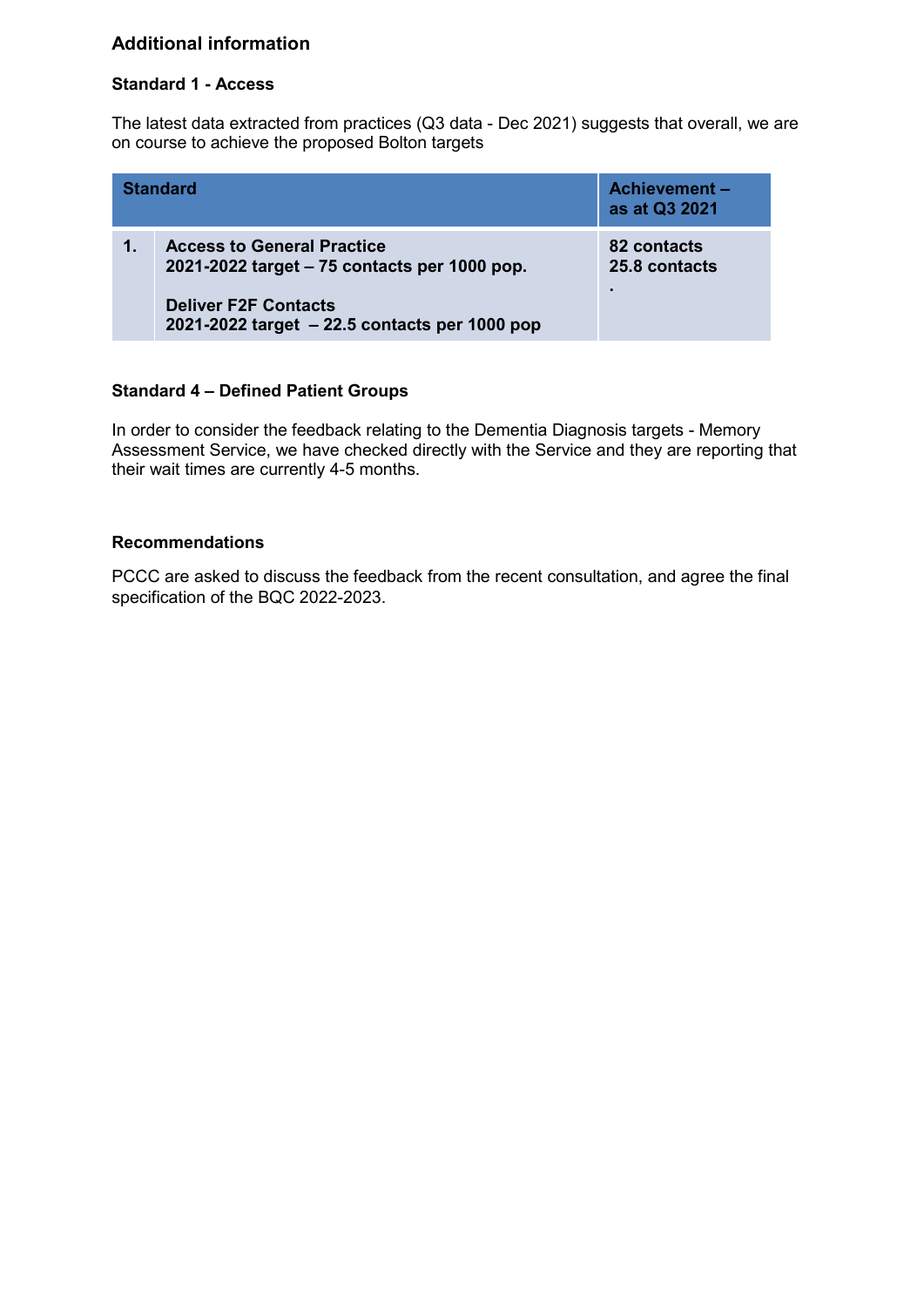

**Primary Care Commissioning Committee** 

**AGENDA ITEM NO: …………..6…………………………..** 

**Date of Meeting: ……………Thursday 14 April 2022………………..** 

| <b>TITLE OF REPORT:</b> | The Bolton Quality Contract 2022 - 2023<br><b>Options for payments</b> |
|-------------------------|------------------------------------------------------------------------|
| <b>AUTHOR:</b>          | Lesley Hardman/Claire Donovan                                          |
| <b>PRESENTED BY:</b>    | Lynda Helsby                                                           |

## **PURPOSE OF PAPER: (Please be clear e.g. decision(s) required, a discussion, for noting)**

The PCCC is being asked to consider a range of payment options for the eighth year of the BQC, in light of the uplift to the Global Sum Rate (the national price per patient for 'core primary medical services') for 2022 – 2023.

## **FINANCIAL IMPLICATIONS [discussed with Chief Financial Officer]:**

Discussed with Deputy CFO

#### **COMMITTEES/GROUPS PREVIOUSLY CONSULTED:**

N/A

#### **RECOMMENDATION(s)**

The PCCC is being asked to discuss the options, and recommend a preferred option for BQC payments for 2022 – 2023.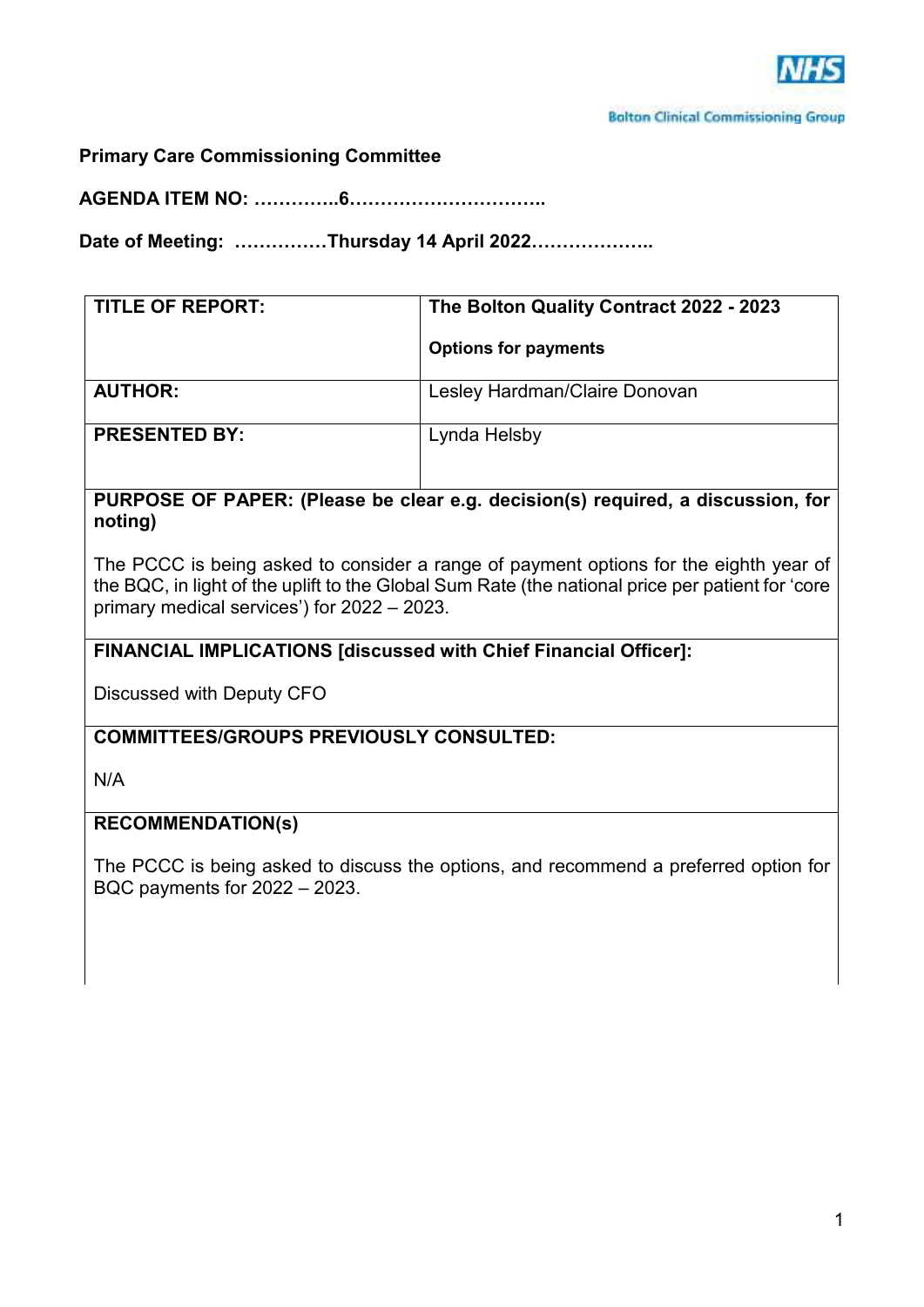

# **OPTIONS FOR PAYMENTS FOR THE BOLTON QUALITY CONTRACT 2022 - 2023**

## **1. Summary and Purpose of Report**

NHS Bolton Clinical Commissioning Group (CCG) Board agreed to the continuation of the Bolton Quality Contract (BQC) as a rolling programme of work for Primary Care, following the recommendation from the Primary Care Commissioning Committee (PCCC).

In 2015 – 2016, the first year of the BQC, each practice that signed up to the programme received a minimum of £95.00 per weighted patient (pwp) to deliver 'core' primary medical services plus delivery of 19 Standards detailed in the Specification.

For the next 5 years, the PCCC recommended that investment in the BQC should continue, with sufficient funding to support all agreed Standards, and to include any nationally recommended uplifts. The payments pwp were agreed as follows:

| $2016 - 2017$ | £102.45 |                                                                        |
|---------------|---------|------------------------------------------------------------------------|
| $2017 - 2018$ | £107.21 |                                                                        |
| $2018 - 2019$ | £109.78 |                                                                        |
| $2019 - 2020$ | £110.70 | (later increased to £111.74 to reflect additional 1% increase in year) |
| $2020 - 2021$ | £110.91 | (now excludes the New Ways of Working at £3 pwp)                       |
| $2021 - 2022$ | £113.13 |                                                                        |

PCCC is now being asked to consider a number of payment options to determine the level that the pwp should be set at for the BQC 2022 – 2023.

PCCC should determine the level of the pwp by also taking into consideration the uplift of £2.42 (2.49%) taking the Global Sum Rate (the national price per patient for 'core primary medical services) to £99.70 for 2022 – 2023.

# **2. Context**

Over a number of years, an increased share of NHS spend was allocated to hospital care. Consequently, there was a reduced spend on primary care. Furthermore, an historic disparity had developed which resulted in wide variation in the level of funding allocated from one GP practice to another, as illustrated in the table below. All of this came at a time when demand on general practice was growing inexorably.

NHS Bolton CCG was keen to support local practices by introducing a significant local investment in an attempt to address the imbalance; despite there being a finite resource available. The initial investment was made in 2015 – 2016, through the development of the Bolton Quality Contract and the aim was to provide a guaranteed and consistent income level per weighted patient for practices as well as incentives for the delivery of a set of standards.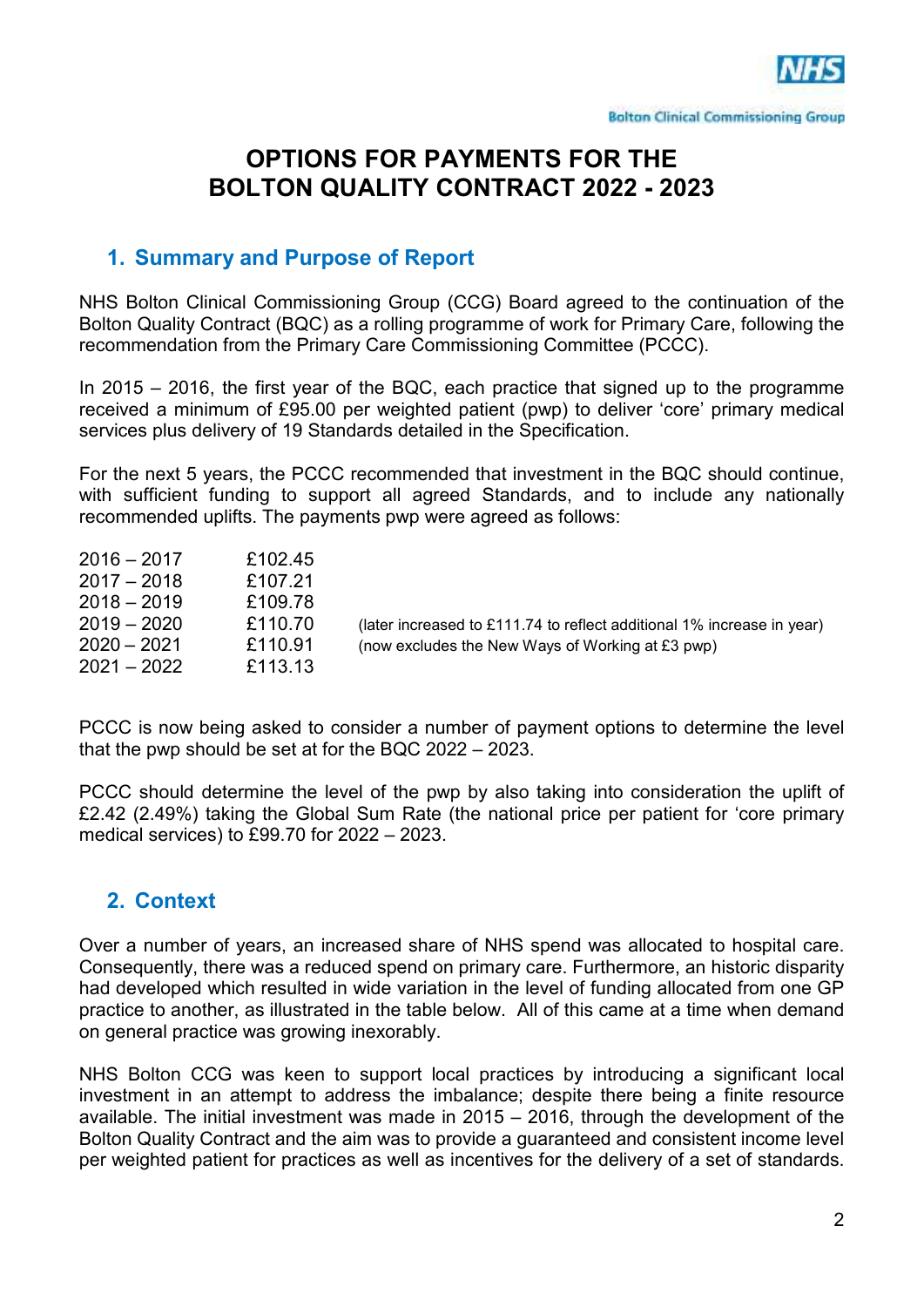

**Bolton Clinical Commissioning Group** 

This was the start of a 'levelling up' process for practice income across Bolton, which was standardised by 2019 – 2020.

The investment has provided two clear benefits for practices:

- 1. Increased staffing capacity to meet rising demand
- 2. Guaranteed, and consistent, practice income

The aim was for practices to deliver the following outcomes:

- Better value for the NHS pound
- Better health outcomes for Bolton people
- Improved quality of services offered
- Better access

The intention was that the Bolton Quality Contract would release savings over the course of each year.

## **3. Commissioning**

From the 1<sup>st</sup> April 2016, under Level 3 Joint Commissioning arrangements with NHS England, the CCG has been responsible for the commissioning of 'core' primary medical services and their associated payments. Core primary medical services include the provision of:

- 'essential' services (management of patients who are ill, terminally ill or living with a chronic disease)
- 'additional' services (e.g cervical screening, maternity services etc)

The CCG is also now responsible for payments relating to the delivery of Directed Enhanced Services (DESs) and the Quality and Outcomes Framework (QOF).

Under these arrangements, NHS England still retains ultimate accountability and control in relation to how much national resource is allocated to Primary Care, and for core GMS/PMS/APMS contractual terms and conditions.

The CCG is fully responsible for all decisions concerning the commissioning of the 'core' GP Contract, the Enhanced Services commissioned by NHS England, and any associated risks arising from in year pressures on the delegated budget. This latter point being an important factor when considering the options detailed later in this paper.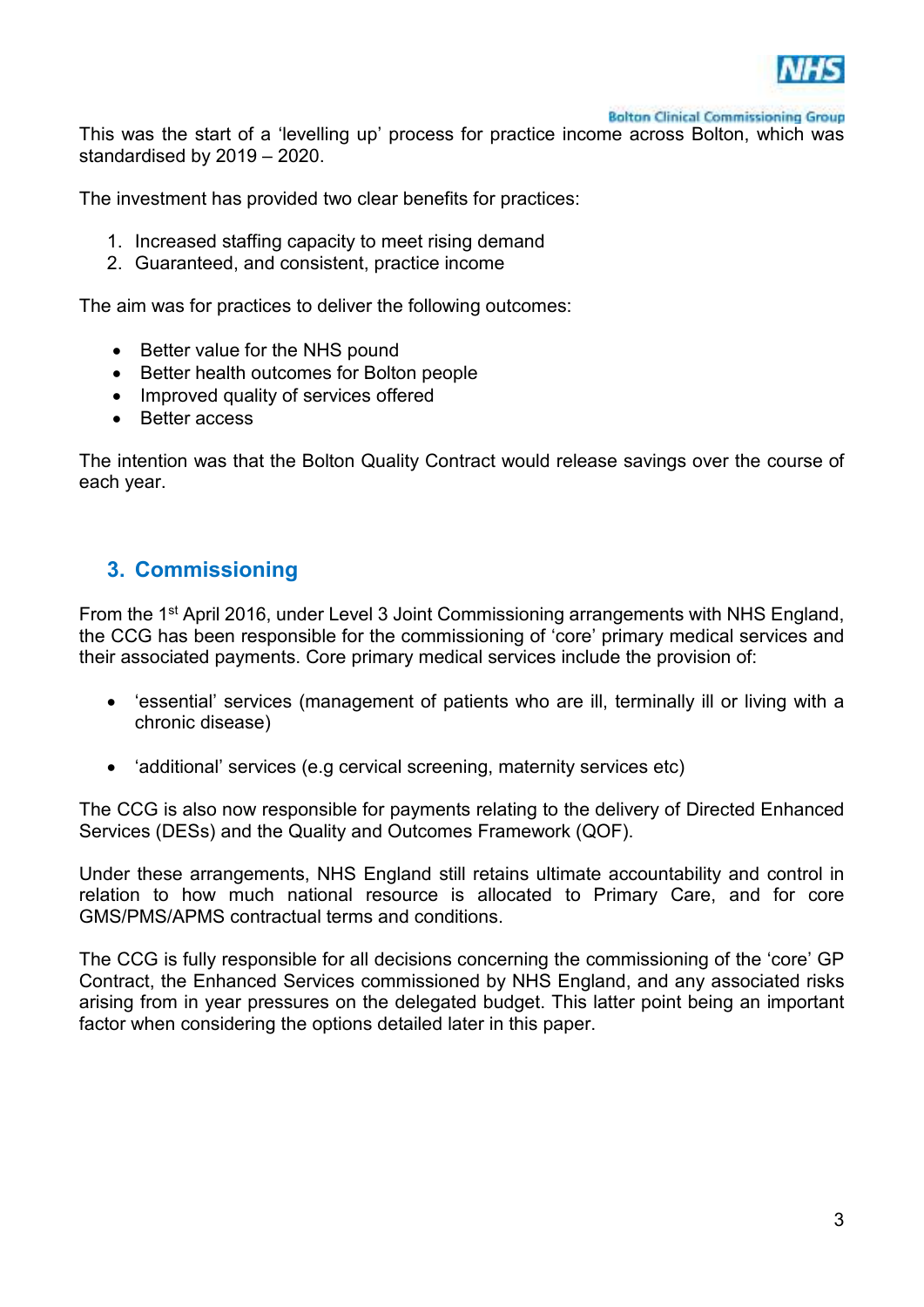# **4. The BQC and COVID-19**

As agreed by the PCCC, the BQC for 2021-2022 was paused for the second year running in light of the COVID-19 pandemic, and the need for practices to address urgent demand.

An attempt was made to re-start the BQC in October 2021. However, this programme was still being adversely affected by the demands of the continuing pandemic.

# **5. Options for the BQC 2022 - 2023 payment level pwp**

Each year the detail in the Specification is reviewed and agreed. In addition, the payment level per weighted patient is determined by the PCCC.

The table below provides the detail on the options:

|                                                                           | <b>Global Sum</b> | <b>BQC Rate</b> | <b>Total Rate</b><br>per<br>Weighted | <b>Total</b><br><b>Funding</b><br><b>Required</b> |                                                                                                                         |
|---------------------------------------------------------------------------|-------------------|-----------------|--------------------------------------|---------------------------------------------------|-------------------------------------------------------------------------------------------------------------------------|
| Option                                                                    | Rate (£)          | (E)             | Patient (£)                          | (E'000)                                           | <b>Description</b>                                                                                                      |
| 2021/22 Rates                                                             | 97.28             | 15.85           | 113.13                               |                                                   |                                                                                                                         |
| Option 1.<br>Maintain rate at £113.13                                     | 99.70             | 13.43           | 113.13                               | 4,366                                             | No increase – payment per weighted<br>patient in relation to the BQC<br>standards remains the same as<br>previous year. |
| Option 2.<br>Inflationary uplift on the<br>21/22 rate at 2%               | 99.70             | 15.69           | 115.39                               | 5.102                                             | The full 2022/23 rate has been<br>uplifted by 2% inflation.                                                             |
| Option 3.<br><b>Total Global Sum Uplift</b><br>(E2.42)                    | 99.70             | 15.85           | 115.55                               | 5,153                                             | This increase reflects the total<br>increase to global sum rate for<br>2022/23                                          |
| Option 4.<br>Total Global Sum uplift +<br>2.49% applied to BQC<br>element | 99.70             | 16.24           | 115.94                               | 5.281                                             | This increase reflects the 2.49 %<br>increase to global sum rate and<br>BQC for 2022/23.                                |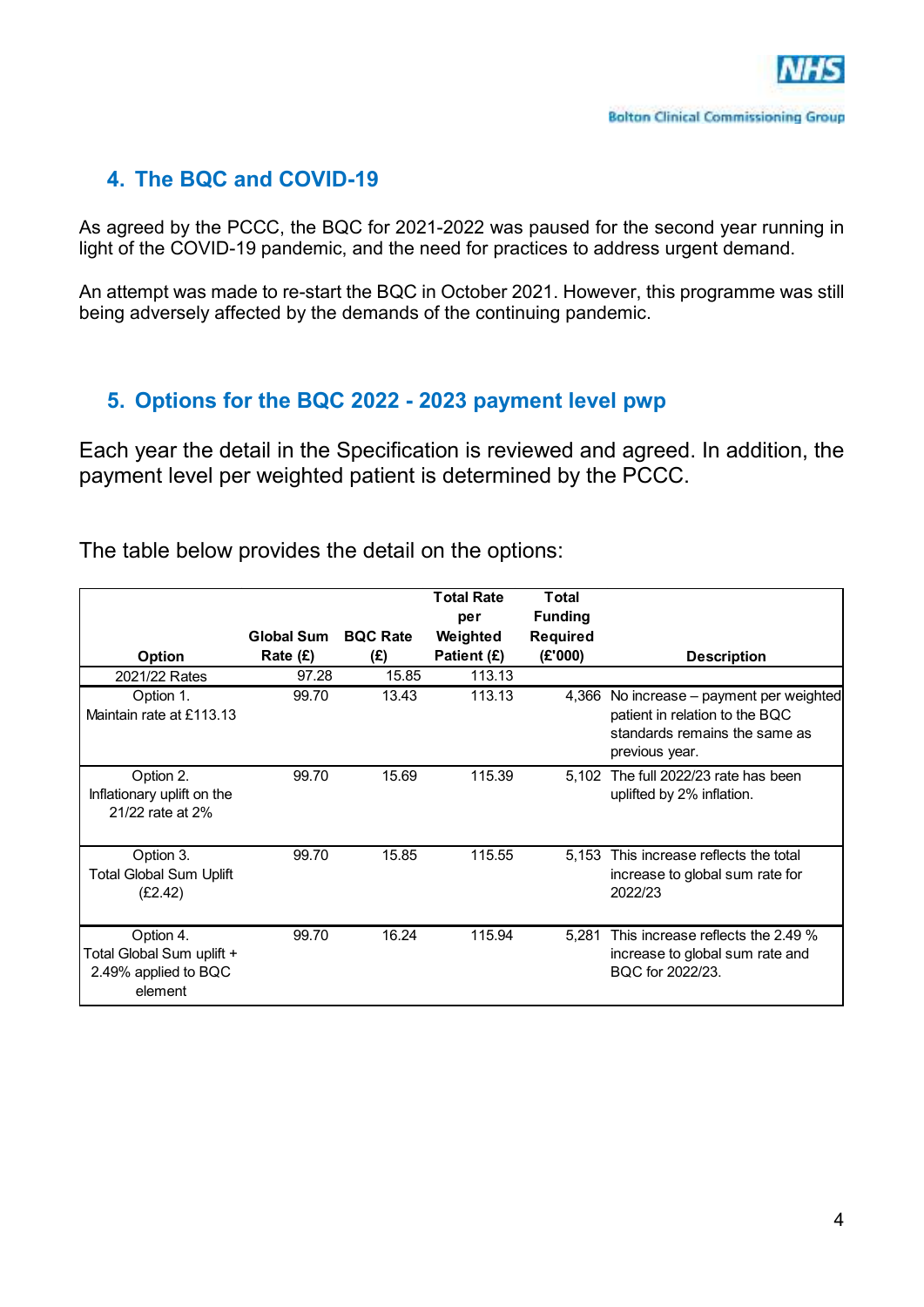

#### **The financial impact of the 4 options are:**

- Option 1 total funding required is £4,366k a decrease in the 2021 2022 level of investment of £762k.
- Option 2 total funding required is £5.102k a decrease in the 2021 2022 level of investment of £26k.
- Option 3 total funding required is £5,153k an increase in the 2021 2022 level of investment of £25k.
- Option 4 total funding required is £5,281k an increase in the 2021 2022 level of investment of £153k.

## **6. Recommendation**

Bolton CCG has planned for a level of inflation and growth in line with planning assumptions under the planning guidance for 2022/23

The costs outlined in Option 4 are in excess of these assumptions. Should this option be the preferred option, the CCG will need to increase its QIPP target to cover these costs.

Options 1 and 2 would contribute to the CCG achievement of the challenging QIPP target outlined in the 2022/23 financial plan.

Option 3 is within the level of inflation applied through the CCG financial plan.

The PCCC is being asked to discuss the options, and recommend a preferred option for BQC payments for 2022 – 2023.

The Primary Care Commissioning Committee is asked to agree the preferred option. Subsequently, the PCCC recommendation will be ratified at a future CCG Board meeting once practices have been consulted based on the PCCC decision.

#### **Claire Donovan/Lesley Hardman**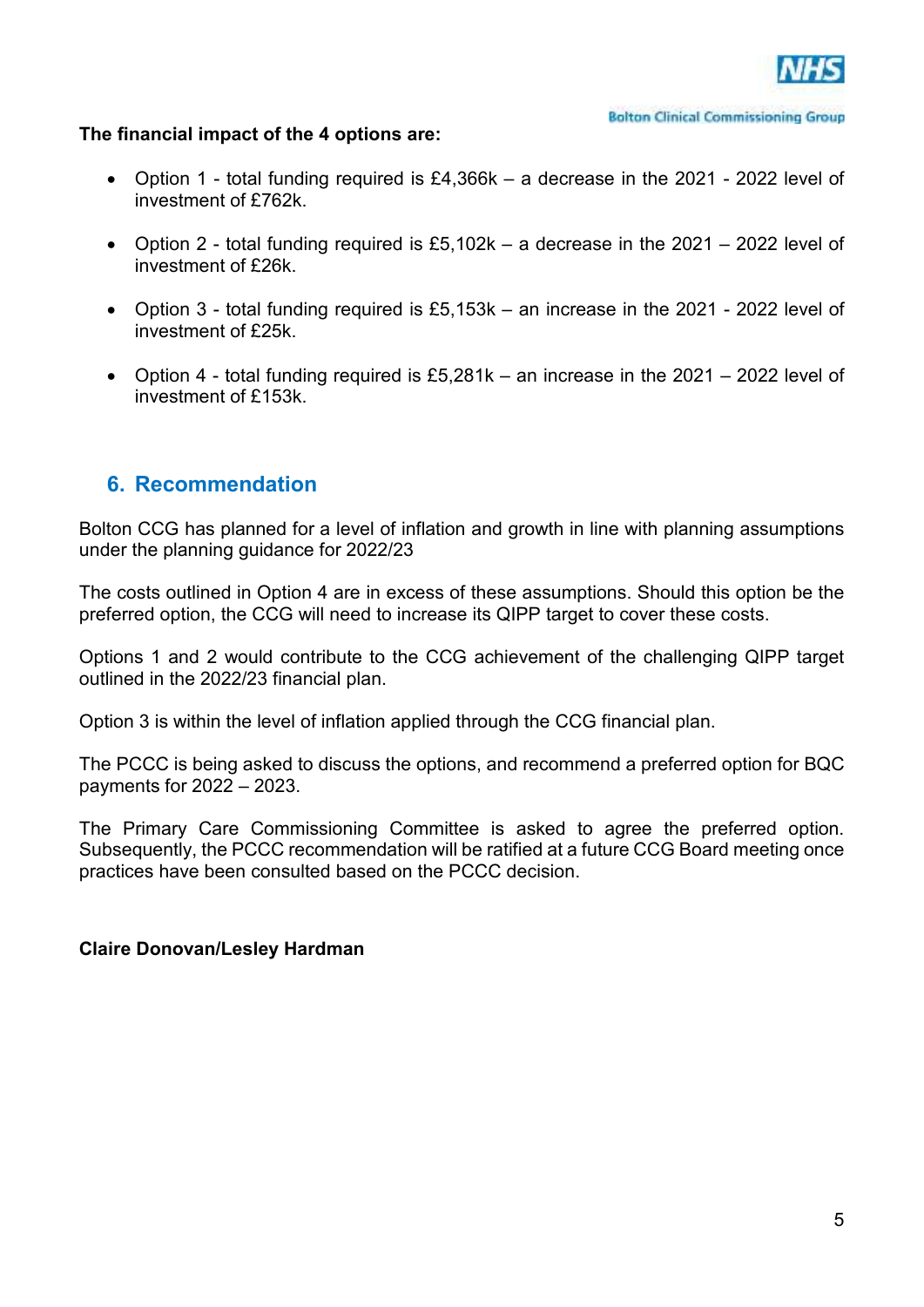

## **CCG Primary Care Commissioning Committee**

**AGENDA ITEM NO: …………7……………** 

**Date of Meeting: ……….14th April 2022…………….** 

| <b>TITLE OF REPORT:</b> | Network Contract DES - Requirements for<br><b>Tackling Neighbourhood Health Inequalities</b> |
|-------------------------|----------------------------------------------------------------------------------------------|
| <b>AUTHOR:</b>          | K Oddi/L Hardman                                                                             |
| <b>PRESENTED BY:</b>    | L Helsby/S Liversedge                                                                        |

## **PURPOSE OF PAPER: (Please be clear e.g. decision(s) required, a discussion, for noting)**

Following discussions regarding initial submissions of PCN plans for Tackling Neighbourhood Health Inequalities at PCCC in March, 8 out of 9 PCNs were asked to either:

- a) submit revised plans which did not duplicate with other funded DES/ QOF schemes or
- b) submit further details re. the model of delivery, proposed outcome measures etc.

Eight PCNs have now resubmitted plans in line with the above requirements. PCCC is asked to agree the recommendations for approval put forward by the CCG's Primary Care Senior Management Team.

| <b>LINKS TO CORPORATE</b><br><b>OBJECTIVES (tick relevant boxes):</b> | Deliver the outcomes in the Bolton Joint<br><b>Health and Care Plan.</b><br><b>Ensure compliance with the NHS statutory</b><br>duties and NHS Constitution.<br>Deliver financial balance.<br><b>Regulatory Requirement.</b><br><b>Standing Item.</b> |
|-----------------------------------------------------------------------|------------------------------------------------------------------------------------------------------------------------------------------------------------------------------------------------------------------------------------------------------|
|                                                                       |                                                                                                                                                                                                                                                      |

**FINANCIAL IMPLICATIONS [discussed with Chief Financial Officer]:** 

**COMMITTEES/GROUPS PREVIOUSLY CONSULTED:** N/A

**REVIEW OF CONFLICTS OF INTEREST:** 

#### **RECOMMENDATION(s)**

See final page of attached report.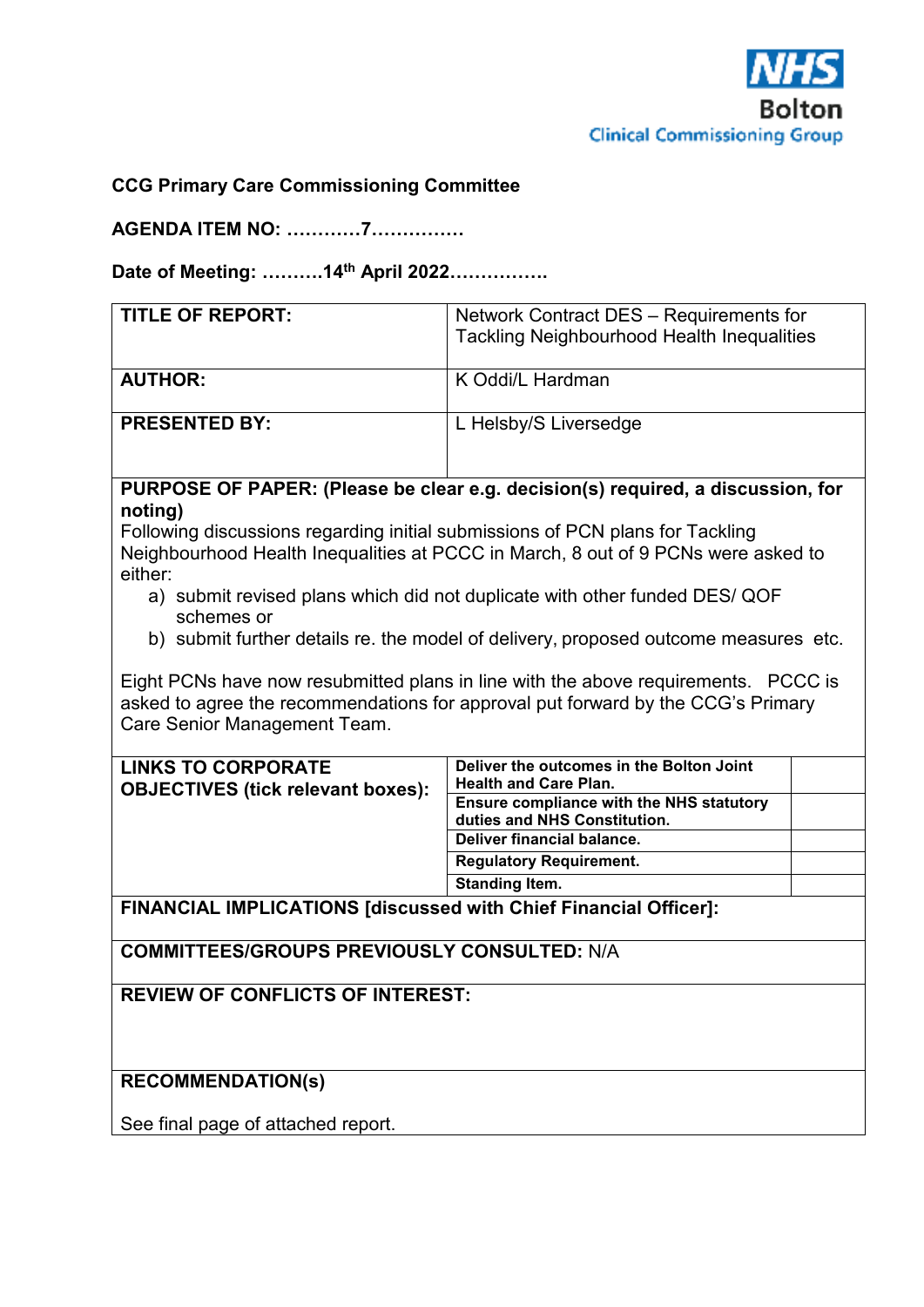| <b>PCN Name</b>       | <b>Comments</b><br>from<br>PCCC at meeting in                                                                                                                                                                                                                                                                                                                                                                                              | <b>Details of Revised/Updated Submission</b>                                                                                                                                                                                                                                                                                                                                                                                                                                                                                                                                                                                                                                                                                                                                                                                                                                                                | <b>Recommendation to</b><br><b>PCCC</b>                                                                                                                                                                                                                                                                                                                              |
|-----------------------|--------------------------------------------------------------------------------------------------------------------------------------------------------------------------------------------------------------------------------------------------------------------------------------------------------------------------------------------------------------------------------------------------------------------------------------------|-------------------------------------------------------------------------------------------------------------------------------------------------------------------------------------------------------------------------------------------------------------------------------------------------------------------------------------------------------------------------------------------------------------------------------------------------------------------------------------------------------------------------------------------------------------------------------------------------------------------------------------------------------------------------------------------------------------------------------------------------------------------------------------------------------------------------------------------------------------------------------------------------------------|----------------------------------------------------------------------------------------------------------------------------------------------------------------------------------------------------------------------------------------------------------------------------------------------------------------------------------------------------------------------|
| <b>Bolton Central</b> | <b>March</b><br>The<br>proposed<br>interventions linked to<br>LD and SMI overlap with<br>requirements of the<br>existing LD DES and<br>current QOF indicators<br>relating to both LD and<br>SMI.<br>PCN asked to<br>resubmit a plan which<br>does<br>not<br>propose<br>interventions<br>which<br>duplicate<br>the<br>requirements of other<br>services in the DES.<br>national contracts and<br>incentive schemes, and<br>other<br>locally | <b>Population identified:</b><br><b>Early identification of the 'at risk of diabetes' population aged</b><br>30-39 in BAME Community<br>To offer blood test and lifestyle advice as population at risk of<br>diabetes. Circa 1130 male and 1090 female BAME patients<br>within the Central PCN aged between 30-39. Statistics indicate<br>higher risk of type 2 Diabetes in BAME patients. Supporting<br>them with lifestyle advice, checking the risk by blood test would<br>help raise awareness in the community about the risk,<br>hopefully learn about the available services, consider<br>improving lifestyle early on to reduce the risk of developing<br>diabetes, receiving an offer for testing and further follow up<br>where appropriate, would help address this inequality.<br>Some statistical data and study is referenced below.<br>https://www.ncbi.nlm.nih.gov/pmc/articles/PMC6948201/ | Evidence supports the<br>PCN's identification of<br>this population as one<br>experiencing inequality<br>health provision<br>$\mathsf{in}$<br>and/or outcomes.<br><b>The</b><br>proposed<br>interventions do not<br>overlap<br>with<br>requirements of any<br>other<br>existing<br>DES/QOF scheme - no<br>risk to duplication of<br>work/payment for these<br>areas. |
|                       | commissioned services.<br>Ensure there is robust<br>evidence for selecting<br>identified populations.                                                                                                                                                                                                                                                                                                                                      | Utilise available data on health inequalities, working in<br>partnership with Integrated Care System, including local<br>medical/pharmaceutical committees, and local authority<br>commissioners<br>Health innovation workshop, fingertips and practice system<br>searches to identify patients. Liaise with community team and<br>diabetes service re interventions for the individuals; analyse<br>gaps in support and co-design opportunities with CVS.                                                                                                                                                                                                                                                                                                                                                                                                                                                  | The CCG Primary Care<br>Development & Health<br>Improvement Team will<br>work with the PCN to<br>definitive<br>agree<br>outcome measures.<br>PCCC is asked<br>to<br>approve the plan.                                                                                                                                                                                |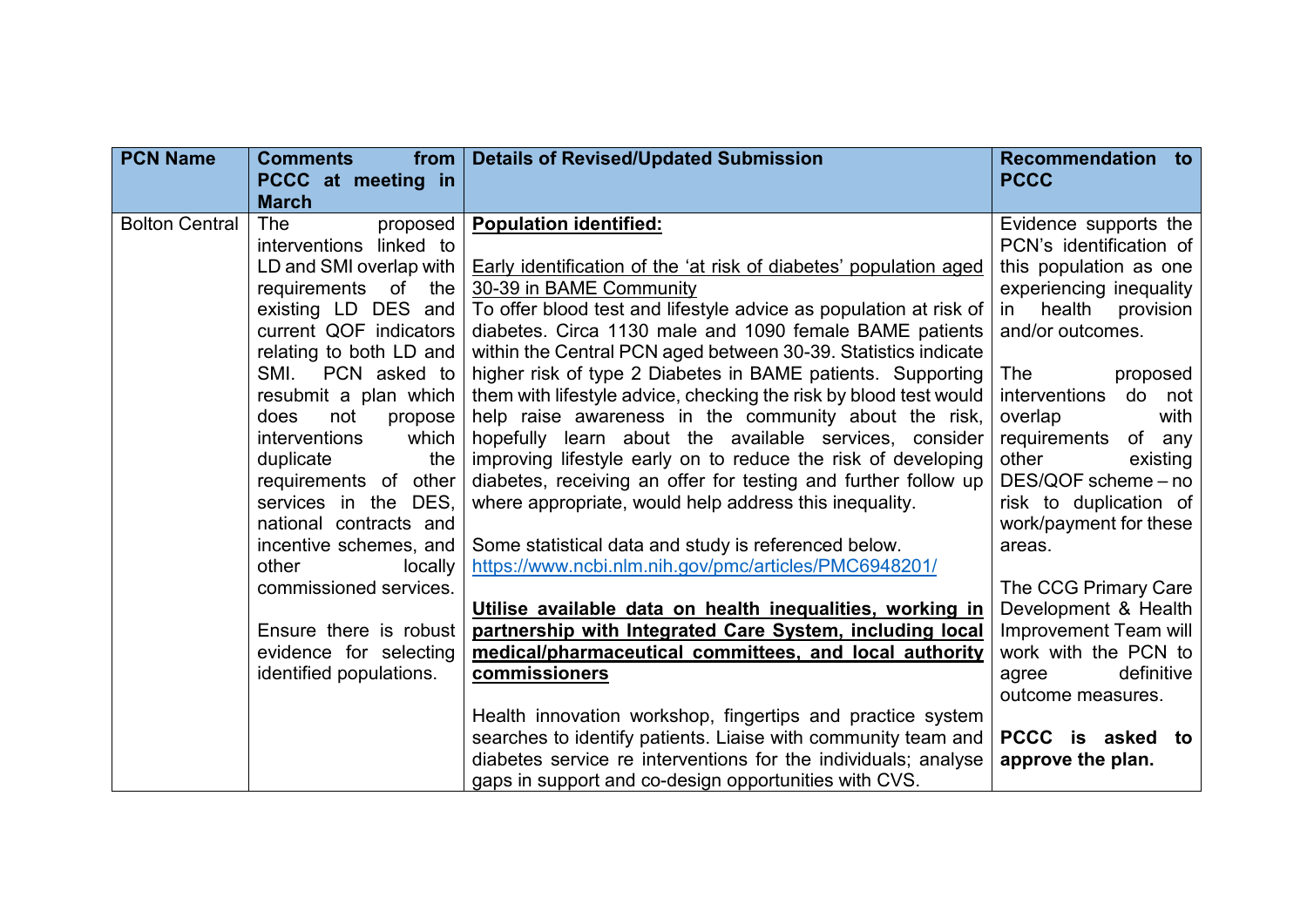|  | All PCN practices were invited in Health Inequalities workshop<br>on 9/12/21.<br>Additional data is noted in row 9D above.<br>PCN will co-design a standard operating procedure involving<br>data searches from the practice systems, and involve guidance<br>from Diabetic Centre.      |  |
|--|------------------------------------------------------------------------------------------------------------------------------------------------------------------------------------------------------------------------------------------------------------------------------------------|--|
|  | Hold discussions with local system partner organisations<br>who have existing relationships with the selected<br>population to agree an approach to engagement                                                                                                                           |  |
|  | Met with Bolton ICP community lead and PH to discuss,<br>inequalities event and discussed with CCG HI lead.                                                                                                                                                                              |  |
|  | Begin engagement with the selected population to<br>understand the gaps in, and barriers to their care                                                                                                                                                                                   |  |
|  | Liaise with BCOM and CVSE to raise awareness of project;<br>Healthwatch to support facilitation of focus groups and 1:1<br>engagement with lived experience; BCOM; Asian Elders and<br>ACAB African Community Association Bolton; Caribbean<br>African Health Network.                   |  |
|  | Define an approach for identifying and addressing the<br>unmet needs of this population                                                                                                                                                                                                  |  |
|  | Identified approach:<br>Practice system searches for individuals of BAME groups aged<br>30-39. Inviting individuals in for health screening to support the<br>early diagnoses of diabetes/prevention of diabetes. Utilising<br>social prescribing team for holistic support/CVSE groups; |  |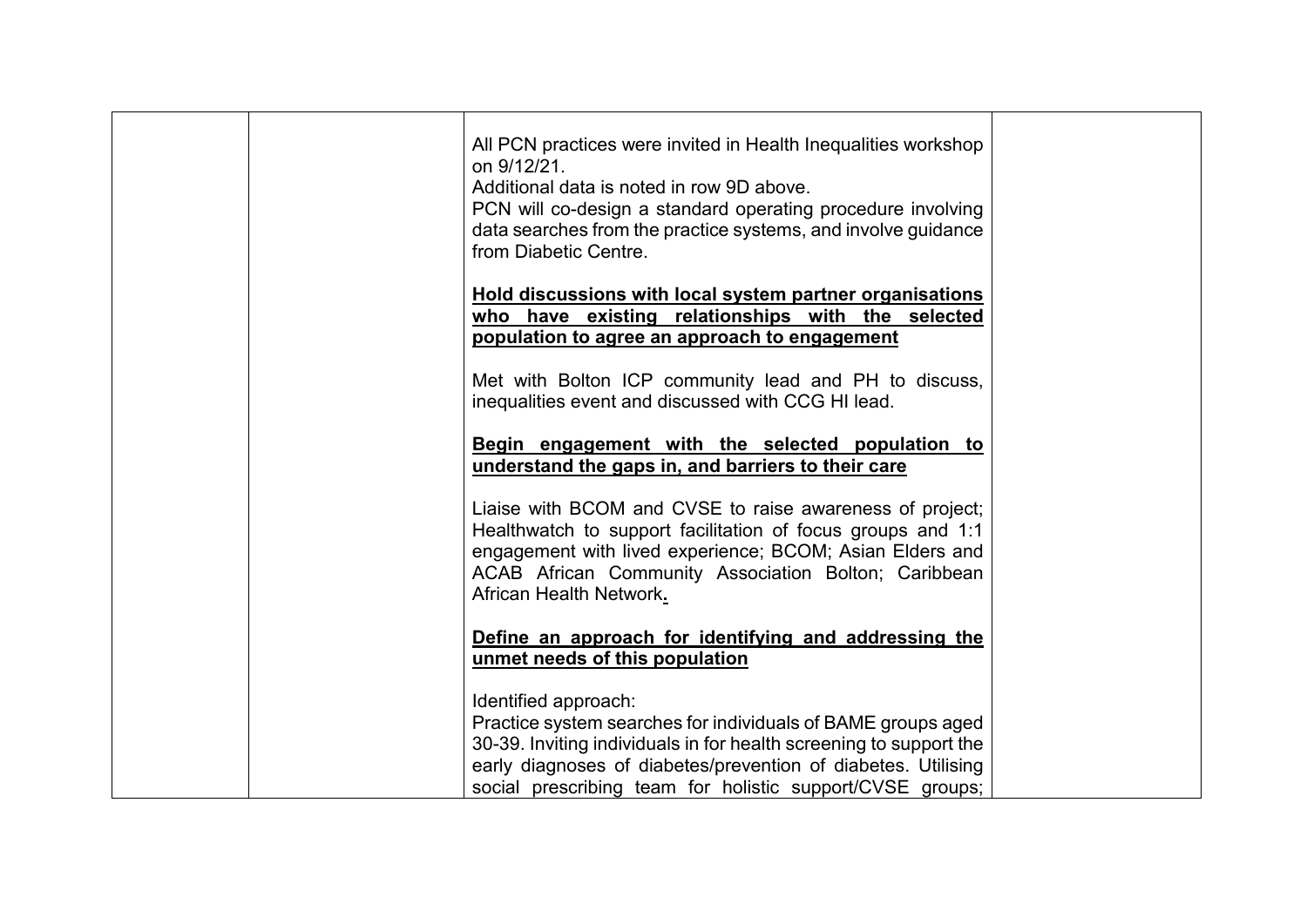| consider delivery out of GP practice and in alternative<br>community facilities, such as community centres.<br>defined<br>Locally<br><u>agreed</u><br>with<br>measures<br><b>local</b><br>commissioners in line with, and co-ordinated between,<br>wider system strategies to tackle drivers of inequalities |
|--------------------------------------------------------------------------------------------------------------------------------------------------------------------------------------------------------------------------------------------------------------------------------------------------------------|
| Propose:<br>No of individuals provided with lifestyle advice<br>No of people diagnosed with diabetes<br>No of people with HBA1C raised to a defined level (tbc)<br>No of people with reduced HBA1C annually re-checked                                                                                       |
| Delivery of relevant interventions or referrals to services<br>that provide these interventions for the selected<br>population                                                                                                                                                                               |
| The relevant interventions/referral to services are being<br>delivered by: Diabetes Service; voluntary & community sector<br>support groups; social prescribers; practice teams.                                                                                                                             |
| Ongoing engagement with the selected population                                                                                                                                                                                                                                                              |
| The PCN will continue to engage with the selected population<br>via: SPLWs, voluntary & community sector including<br>Healthwatch Insight & engagement; BCOM; Asian Elders and<br>ACAB African Community Association Bolton; Caribbean<br>African Health Network.                                            |
|                                                                                                                                                                                                                                                                                                              |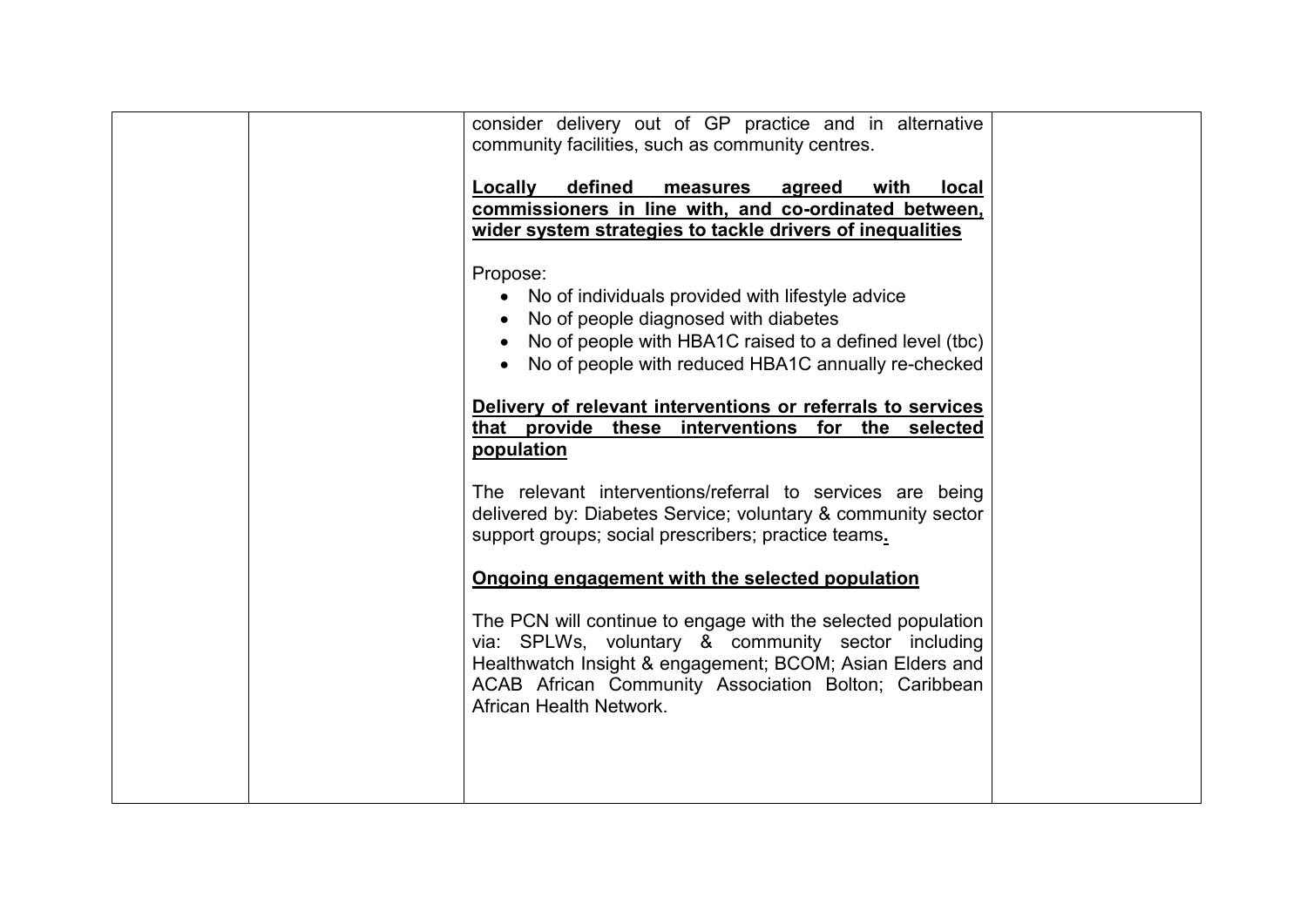|         |          | Proceed to deliver the plan referred to above                                                                      |                                              |
|---------|----------|--------------------------------------------------------------------------------------------------------------------|----------------------------------------------|
|         |          |                                                                                                                    |                                              |
|         |          | Initial plan to be commenced immediately upon approval;                                                            |                                              |
|         |          | Patient lists ready, Healthwatch ready.                                                                            |                                              |
| Chorley | As above | <b>Population identified:</b>                                                                                      | Evidence supports the                        |
| Roads   |          |                                                                                                                    | PCN's identification of                      |
|         |          | Cohort of Mental Health Patients who have mild to moderate                                                         | this population as one                       |
|         |          | mental health illness but not classic bipolar, schizophrenia, or                                                   | experiencing inequality                      |
|         |          | LD but those we identify by frequent attenders at out of hours                                                     | in health provision                          |
|         |          | and A&E on multiple medications but not currently under the                                                        | and/or outcomes.                             |
|         |          | mental helth team. These vulnerable patients would benefit                                                         |                                              |
|         |          | from face to face review and social prescribing input.                                                             | The<br>proposed                              |
|         |          |                                                                                                                    | <i>interventions</i><br>do not               |
|         |          | Depression is similar in Chorley Roads (9.4%) to Bolton                                                            | overlap<br>with                              |
|         |          | $(9.1\%)$ , with a register size of 2,404.                                                                         | of any<br>requirements                       |
|         |          | Analysis at GP practice level depression is not as associated                                                      | other<br>existing                            |
|         |          | with deprivation as we would expect from wider research. This                                                      | DES/QOF scheme - no                          |
|         |          | suggests under-diagnosis in Bolton's more<br>deprived                                                              | risk to duplication of                       |
|         |          | communities.                                                                                                       | work/payment for these                       |
|         |          |                                                                                                                    | areas.                                       |
|         |          | Utilise available data on health inequalities, working in                                                          |                                              |
|         |          | partnership with Integrated Care System, including local<br>medical/pharmaceutical committees, and local authority | The CCG Primary Care<br>Development & Health |
|         |          | commissioners                                                                                                      | Improvement Team will                        |
|         |          |                                                                                                                    | work with the PCN to                         |
|         |          | 9 December 2021 - Health Innovation Manchester data,                                                               | define exact cohort and                      |
|         |          | discussed at Health Inequalities workshop                                                                          | outcome<br>agree                             |
|         |          | Feb 22 - Ardens dashboard to identify patients not currently                                                       | measures.                                    |
|         |          | identified.                                                                                                        |                                              |
|         |          | Local intelligence from practices and ARRS staff suggests that                                                     | PCCC is<br>asked to                          |
|         |          | there are patients with mental health ilness that are not getting                                                  | approve the plan.                            |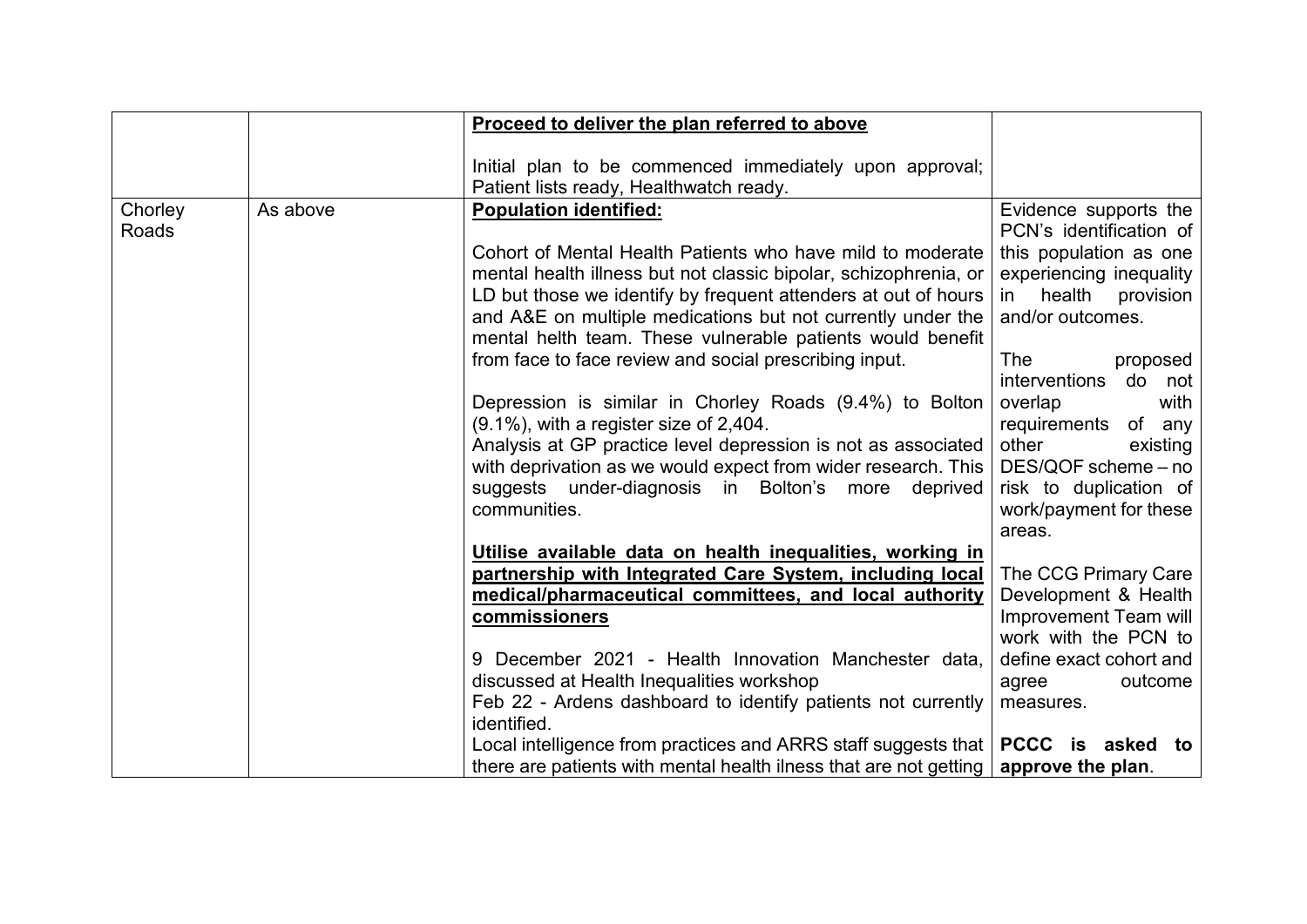|  | the support they need as they are not engaging or have<br>knowledge of the support services available to them.                                                                                                                                                              |  |
|--|-----------------------------------------------------------------------------------------------------------------------------------------------------------------------------------------------------------------------------------------------------------------------------|--|
|  | Further patient analysis to take place to establish trends and<br>identify potential inequalities and unmet needs of this cohort of<br>patients. Data will be taken from practice searches.                                                                                 |  |
|  | Hold discussions with local system partner organisations<br>who have existing relationships with the selected<br>population to agree an approach to engagement                                                                                                              |  |
|  | 9 December 2021 - workshop with system partners including<br>CCG, Council, Community, VCSE,<br>Engagement plans in development with Healthwatch Bolton; to<br>also bring in other services, including MHIST, GMMH -<br>dependent upon the findings of the patient analysis. |  |
|  | Once we have an outline of the plan we plan to meet with the<br>leads in our neighbourhood for                                                                                                                                                                              |  |
|  | 1. Social services<br>2. Drug and alcohol team<br>3. Mental Health Team<br>4. Housing<br>5. Police – links to neighbourhood on patients who have left                                                                                                                       |  |
|  | prison or have been in trouble (health is usually the last priority)<br>This is simply to inform them what out plans are how they can<br>link in with us to maximise compliance to physical health care<br>in these patients.                                               |  |
|  |                                                                                                                                                                                                                                                                             |  |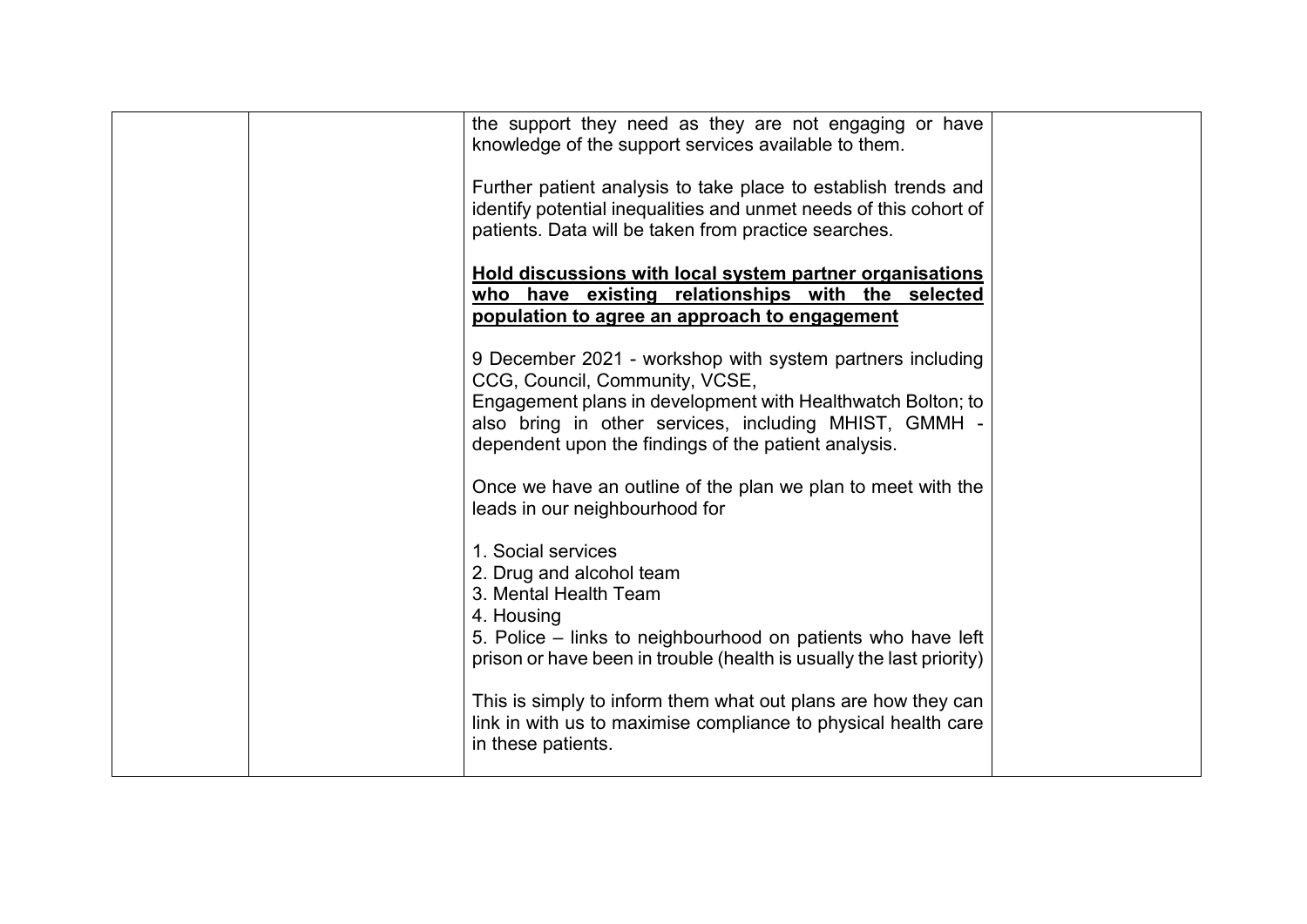|  | Begin engagement with the selected population to<br>understand the gaps in, and barriers to their care                                                                                                                                                                                                                                                                                                                                                                                                                                                                                                                                                                                                  |  |
|--|---------------------------------------------------------------------------------------------------------------------------------------------------------------------------------------------------------------------------------------------------------------------------------------------------------------------------------------------------------------------------------------------------------------------------------------------------------------------------------------------------------------------------------------------------------------------------------------------------------------------------------------------------------------------------------------------------------|--|
|  | SPLW to engage with patients Identified from practice lists who<br>have mild to moderate mental illness; to hold face to face<br>conversations with:<br>Mental Health Practitioner, Paramedic and , mental health<br>services and intergrated neighbourhood practitioners to<br>identify trends in unmet need and barriers.<br>Partnered with Healthwatch Bolton to identify other individuals<br>and groups with lived experience.                                                                                                                                                                                                                                                                     |  |
|  | Define an approach for identifying and addressing the<br>unmet needs of this population                                                                                                                                                                                                                                                                                                                                                                                                                                                                                                                                                                                                                 |  |
|  | Identified approach:<br>Work with practices to ensure supported by SPLW;<br>Identify a PCN role (Paramedics) to carry out the health checks<br>for the cohort of patients identfied within the community (non-<br>clinical setting / at home), working with the local community to<br>help with engaging and encouraging and supporting these<br>patients;<br>Recruit specialist Mental Health SPLW to engage with patients;<br>carrying out holistic assessments; understanding needs and<br>gaps in support; make referrals to support services/projects;<br>make recommendations for new activities/projects to fill gaps<br>in provision<br>Take an MDT approach for individual patients if needed. |  |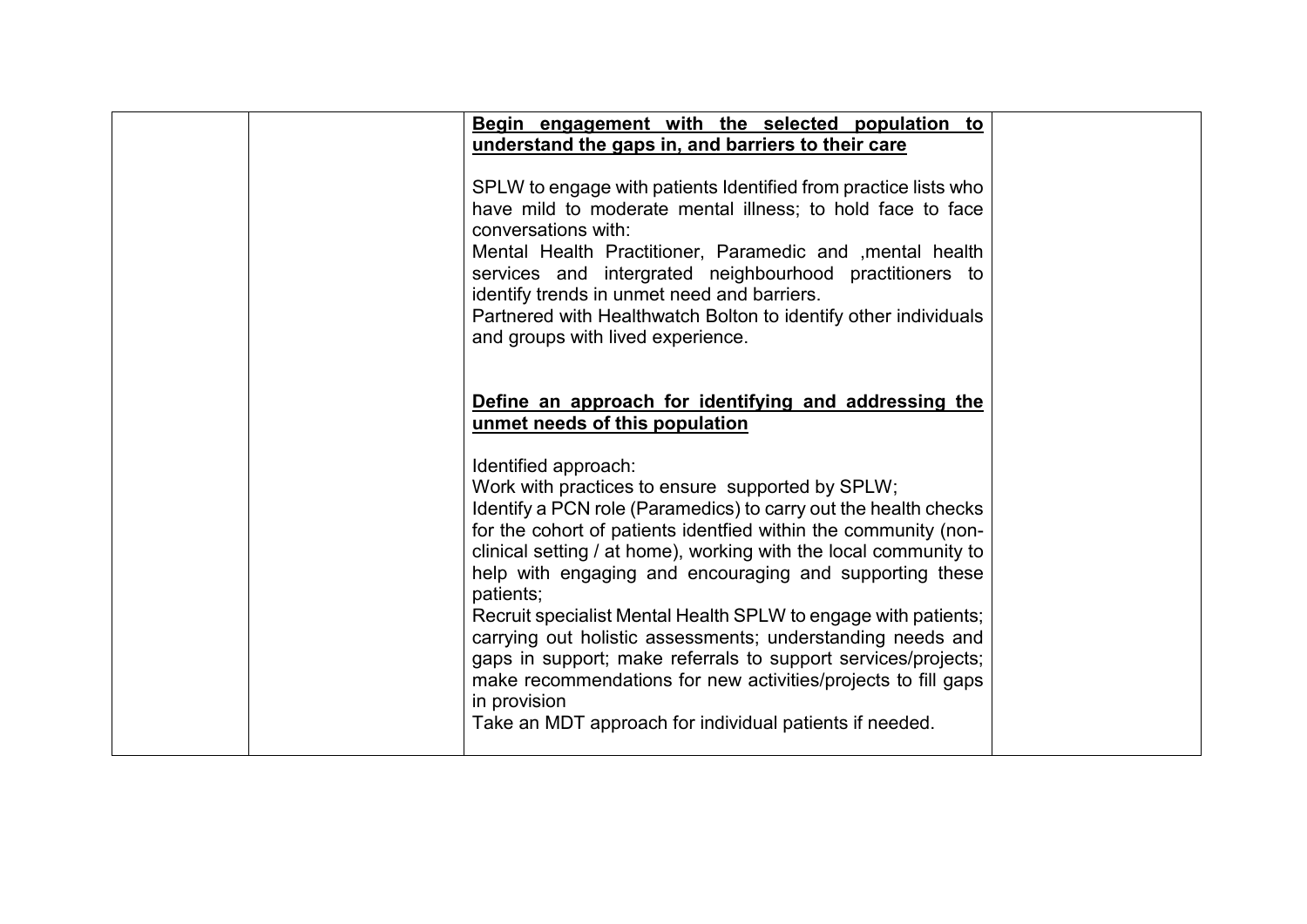| The frequent attendances GP and A&E would help to identify<br>patients with significant depression and anxiety not on the<br>mental health register.                                                                                               |  |
|----------------------------------------------------------------------------------------------------------------------------------------------------------------------------------------------------------------------------------------------------|--|
| If the paramedic identifies any health checks patient would<br>benefit from outwith those due can instigate e.g. book<br>screening for chronic disease if risk identified. So tackling<br>barriers to engage with checks rather than doing checks. |  |
| defined<br>Locally<br>with<br>measures<br><b>local</b><br>agreed<br>commissioners in line with, and co-ordinated between,<br>wider system strategies to tackle drivers of inequalities                                                             |  |
| Measures agreed: to be further defined following analysis of<br>patients not had recent health check or engaged with services<br>and trends / patterns identified.                                                                                 |  |
| Delivery of relevant interventions or referrals to services<br>that provide these interventions for the selected<br>population                                                                                                                     |  |
| The relevant interventions/referral to services are being<br>delivered by:<br>SPLW to refer to existing services, patient presented to MDT<br>and referred into mental health services if needed.                                                  |  |
| Ongoing engagement with the selected population.                                                                                                                                                                                                   |  |
| The PCN will continue to engage with the selected population<br>by:                                                                                                                                                                                |  |
| See vi. c above - this will be a continuous and interactive                                                                                                                                                                                        |  |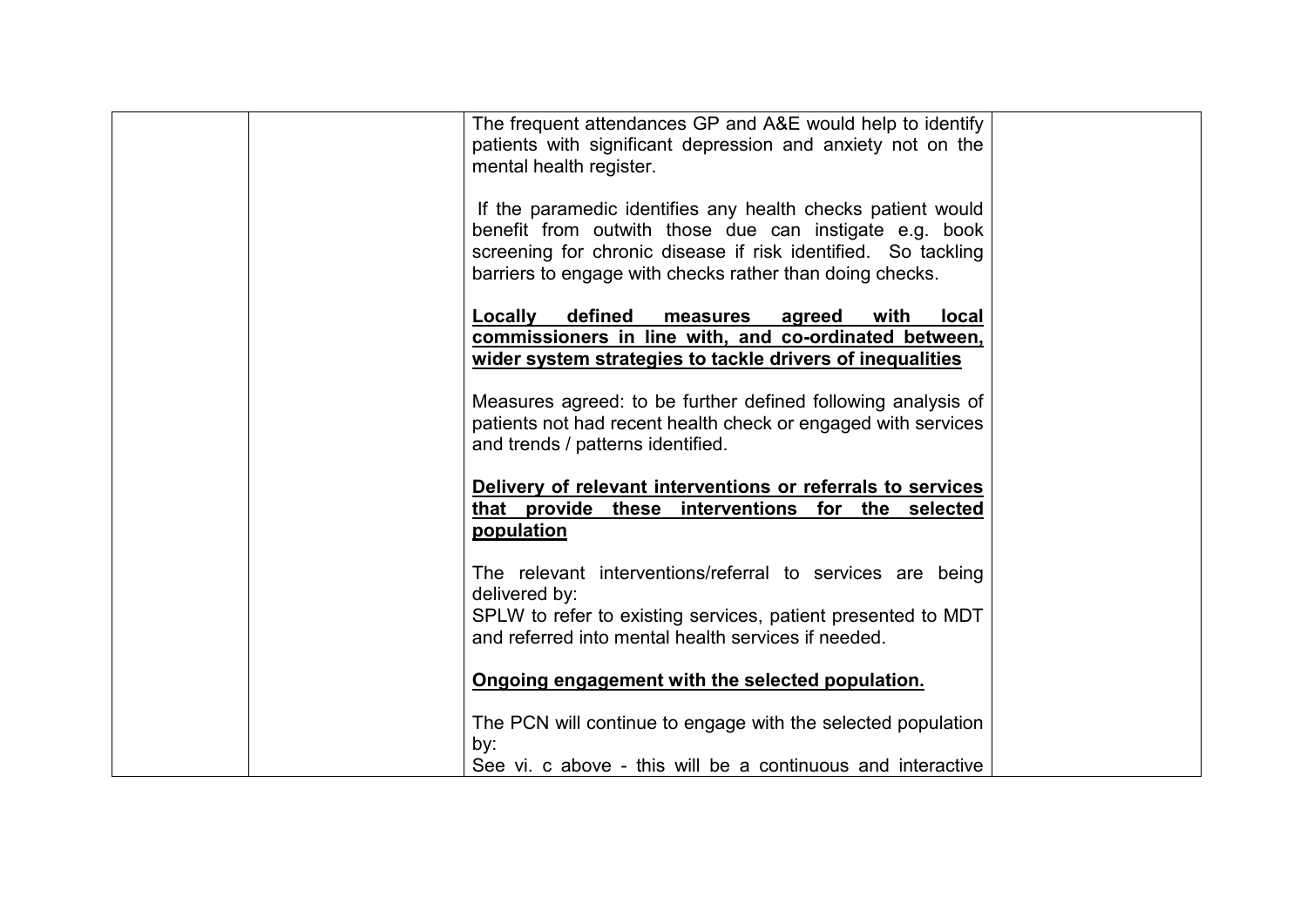|                  |          | process which will develop further as the trends / needs are<br>identified.<br>Proceed to deliver the plan referred to above<br>Initial plan:<br>• 1 March - Cleanse patient lists<br>1 March - Step up the PCN team and connect with other<br>partners to develop the plan further<br>8 March - Commence stakeholder analysis and<br>engagement plan<br>14 - 25 March - Collect patient information from<br>practices<br>W/C 28 March - carry out analysis; report on<br>trends/patterns;<br>Mid-April - Co-design / co-develop targeted plan with<br>partners and community |                                                                                                                                                                                                                                                                             |
|------------------|----------|-------------------------------------------------------------------------------------------------------------------------------------------------------------------------------------------------------------------------------------------------------------------------------------------------------------------------------------------------------------------------------------------------------------------------------------------------------------------------------------------------------------------------------------------------------------------------------|-----------------------------------------------------------------------------------------------------------------------------------------------------------------------------------------------------------------------------------------------------------------------------|
| <b>Halliwell</b> | As above | <b>Population identified:</b><br>Identifying harmful, hazardous and dependent drinkers.<br>Using the practice systems to identify those who are scoring<br>above 5 on an Audit C (currently 1,092 patients), looking further<br>then into individuals consuming harmful volumes of alcohol<br>(currently 1,572 patients)<br>Utilise available data on health inequalities, working in<br>partnership with Integrated Care System, including local<br>medical/pharmaceutical committees, and local authority<br>commissioners                                                  | Evidence supports the<br>PCN's identification of<br>this population as one<br>experiencing inequality<br>health<br>$\mathsf{in}$<br>provision<br>and/or outcomes.<br>The<br>proposed<br>interventions do not<br>with<br>overlap<br>requirements of any<br>other<br>existing |
|                  |          |                                                                                                                                                                                                                                                                                                                                                                                                                                                                                                                                                                               | DES/QOF scheme - no                                                                                                                                                                                                                                                         |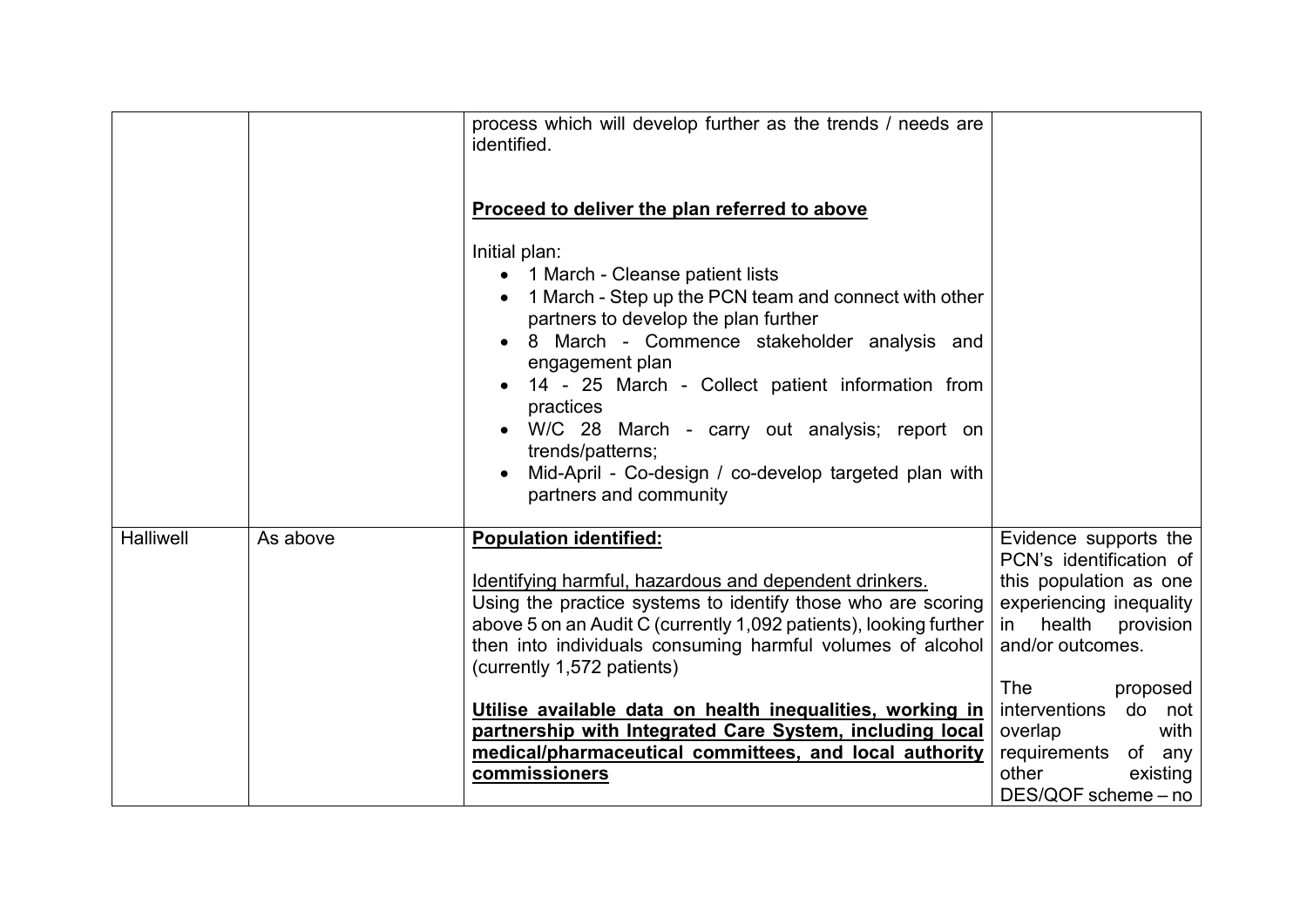| 9 December 2021 - Health Innovation Manchester data,<br>$\bullet$<br>discussed at Health Inequalities workshop<br>March 2022 - practice level data, BQC data &<br>admissions data from CCG, JSNA<br>Hold discussions with local system partner organisations<br>who have existing relationships with the selected<br>population to agree an approach to engagement<br>9 December 2021 - workshop with system partners<br>٠<br>including CCG, Council, Community, VCSE<br>Discussed with CCG HI lead<br>Engagement of people with lived experience in<br>partnership with Healthwatch<br>Connect with GMMH Achieve Service to join up | risk to duplication of<br>work/payment for these<br>areas.<br>There is some work<br>needed<br>clarify<br>to<br>processes,<br>agree<br>definitive<br>outcome<br>measures $etc - the$<br>CCG Primary Care<br>Development & Health<br>Improvement Team will<br>work with the PCN on<br>this. |
|--------------------------------------------------------------------------------------------------------------------------------------------------------------------------------------------------------------------------------------------------------------------------------------------------------------------------------------------------------------------------------------------------------------------------------------------------------------------------------------------------------------------------------------------------------------------------------------------------------------------------------------|-------------------------------------------------------------------------------------------------------------------------------------------------------------------------------------------------------------------------------------------------------------------------------------------|
| outreach opportunities<br>Liaising with alcohol services to see what alternatives<br>available for the individuals to be offered support.<br>VCSE and SPLW for social support.<br>Begin engagement with the selected population to<br>understand the gaps in, and barriers to their care<br>SPLW - holistic assessment and conversations<br>Partnered with Healthwatch Bolton to identify individuals and<br>groups with lived experience<br>Define an approach for identifying and addressing the<br>unmet needs of this population<br>Identified approach:                                                                         | PCCC is asked to<br>approve the plan.                                                                                                                                                                                                                                                     |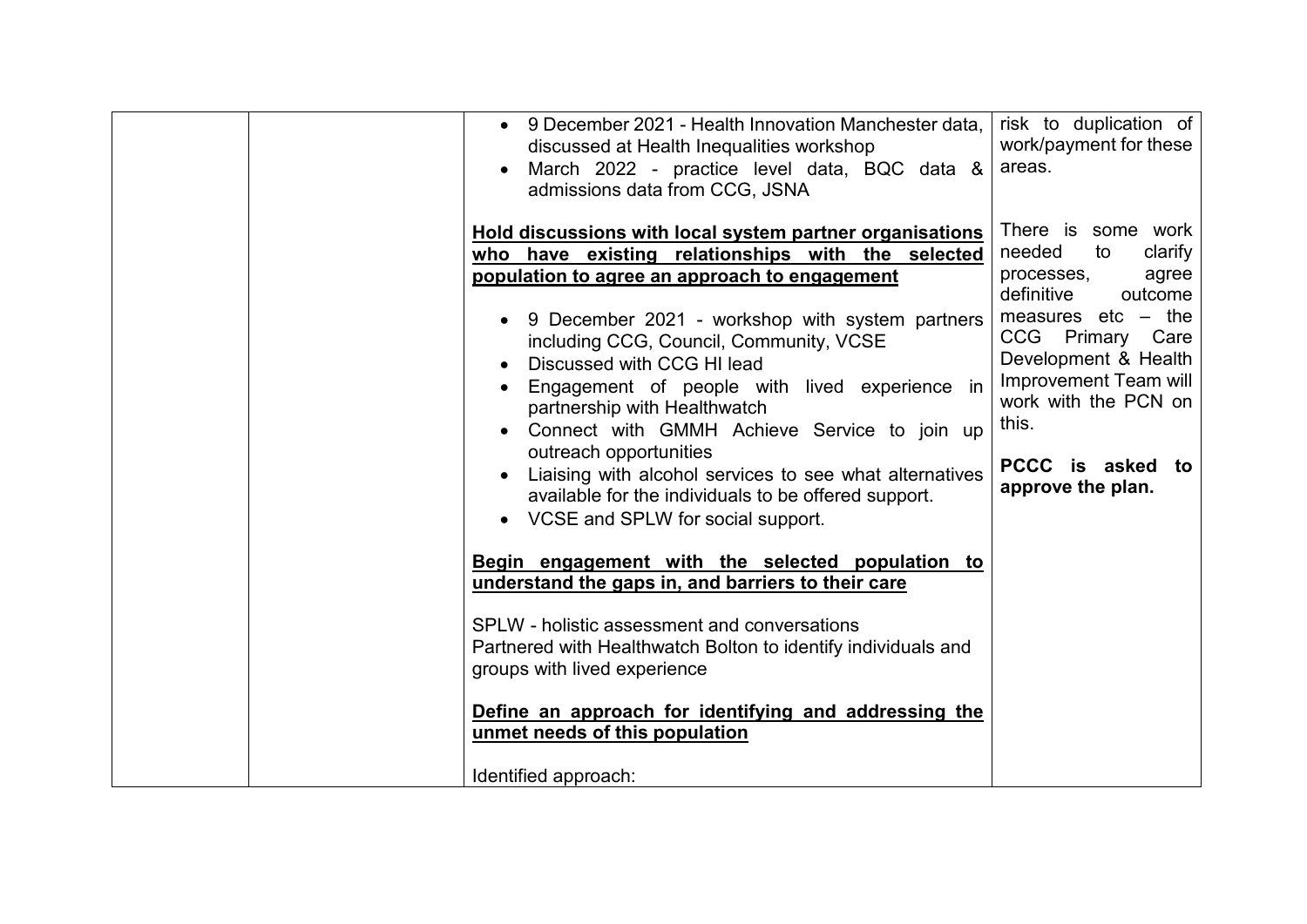| Provide patients with F2F health check, to address any<br>outstanding reviews/screening not completed. To undertake<br>relevant blood testing to ensure no underlying health<br>conditions due to substance abuse.  Deliver vaccinations and<br>check BPs opportunistically as part of this.                                                                                                                                                                                                                           |  |
|------------------------------------------------------------------------------------------------------------------------------------------------------------------------------------------------------------------------------------------------------------------------------------------------------------------------------------------------------------------------------------------------------------------------------------------------------------------------------------------------------------------------|--|
| Locally<br>defined<br>with<br>agreed<br>local<br>measures<br>commissioners in line with, and co-ordinated between,                                                                                                                                                                                                                                                                                                                                                                                                     |  |
| wider system strategies to tackle drivers of inequalities                                                                                                                                                                                                                                                                                                                                                                                                                                                              |  |
| Proposed measures:<br>Improved screening uptake for patients with alcohol<br>misuse.<br>• Annual health checks /physical health check review to<br>identify any early conditions due to alcohol abuse.<br>Bringing the individuals to the neighbourhood MDT for<br>further input re housing/social needs if required and<br>work in partnership with community team/drug and<br>alcohol service.<br>Utilising TAPPs/MHPs for lower level mental health<br>caused by substance misuse<br>Patient lifestyle improvements |  |
| Delivery of relevant interventions or referrals to services<br>that provide these interventions for the selected<br>population                                                                                                                                                                                                                                                                                                                                                                                         |  |
| The relevant interventions/referral to services are being<br>delivered by:<br>referrals from SPLW team into other services, identify<br>gaps in services available to patients and work with<br>appropriate services / VCSE groups to fill these gaps.                                                                                                                                                                                                                                                                 |  |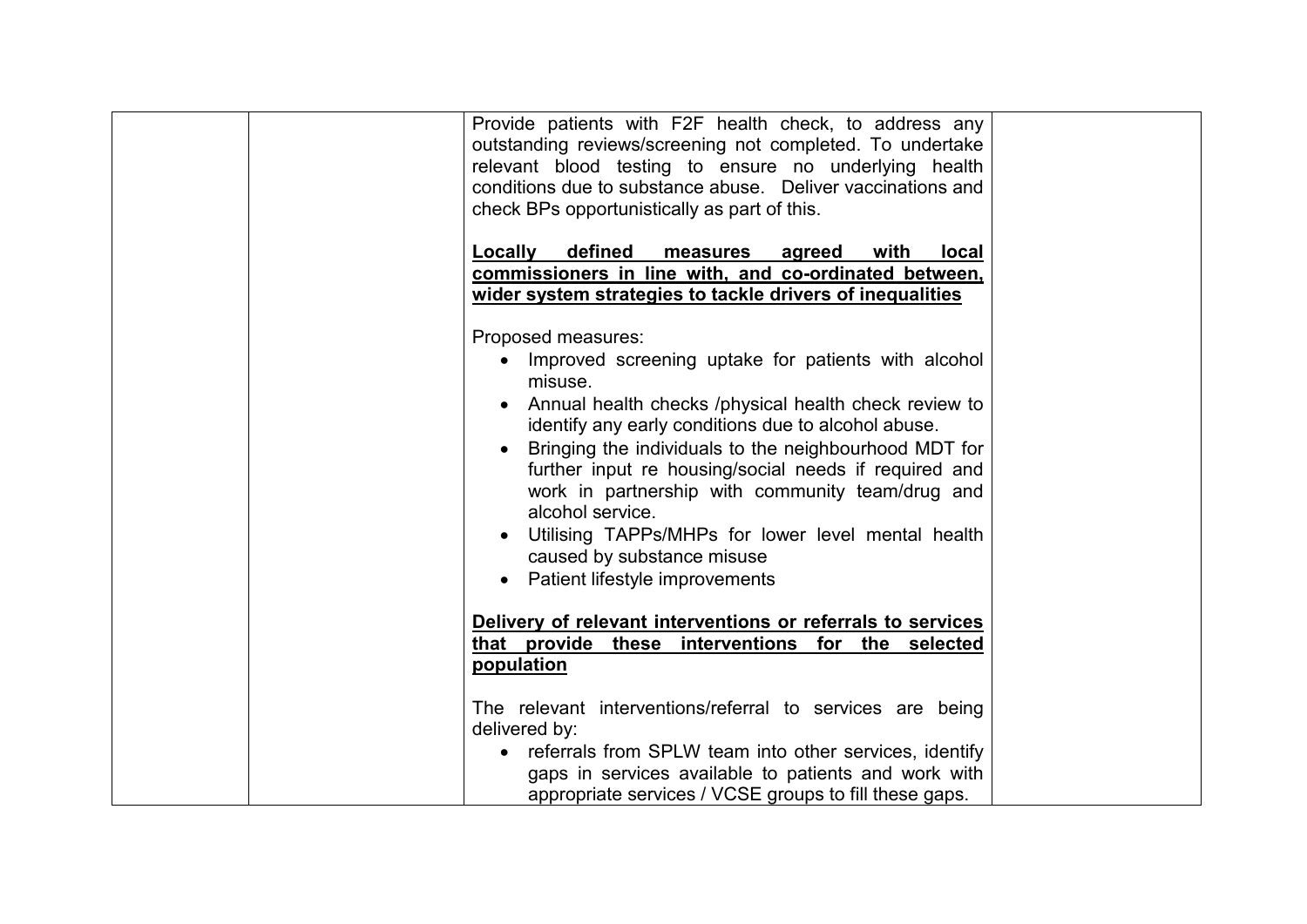|                      | • working with Bolton JSNA on reducing drug and alcohol<br>related harm. Taking any escalations to neighbourhood<br>MDT to liaise with community teams.<br>Ongoing engagement with the selected population.<br>The PCN will continue to engage with the selected population<br>by:<br>NA feedback from patients based on conversations<br>during health checks |                           |
|----------------------|----------------------------------------------------------------------------------------------------------------------------------------------------------------------------------------------------------------------------------------------------------------------------------------------------------------------------------------------------------------|---------------------------|
|                      | utilising links to patients via CVSE<br>Public health on Bolton JSNA                                                                                                                                                                                                                                                                                           |                           |
|                      | Healthwatch Bolton focus groups and individual insights                                                                                                                                                                                                                                                                                                        |                           |
|                      |                                                                                                                                                                                                                                                                                                                                                                |                           |
|                      | Proceed to deliver the plan referred to above                                                                                                                                                                                                                                                                                                                  |                           |
|                      | Staff members recruited into the role to support the project<br>(Nursing Associates, with another to join imminently and<br>additional SPLWS)                                                                                                                                                                                                                  |                           |
| Rumworth<br>As above | <b>Population identified</b>                                                                                                                                                                                                                                                                                                                                   | Evidence supports the     |
|                      |                                                                                                                                                                                                                                                                                                                                                                | PCN's identification of   |
|                      | Identifying harmful, hazardous and dependent drinking                                                                                                                                                                                                                                                                                                          | this population as one    |
|                      | Circa 600 patients, using practice data, BQC data &                                                                                                                                                                                                                                                                                                            | experiencing inequality   |
|                      | admissions data. Using the practice systems to identify those                                                                                                                                                                                                                                                                                                  | health<br>provision<br>in |
|                      | who are scoring above 5 on an Audit C, and looking further into                                                                                                                                                                                                                                                                                                | and/or outcomes.          |
|                      | individuals consuming harmful volumes of alcohol and patients<br>abusing drugs and/or other substances, along with admissions                                                                                                                                                                                                                                  | The<br>proposed           |
|                      | relating to alcohol/substance abuse.                                                                                                                                                                                                                                                                                                                           | interventions do not      |
|                      | The PCN is aware that there is a higher than average Eastern                                                                                                                                                                                                                                                                                                   | overlap<br>with           |
|                      | European population, who are at risk of higher alcohol intake                                                                                                                                                                                                                                                                                                  | requirements of any       |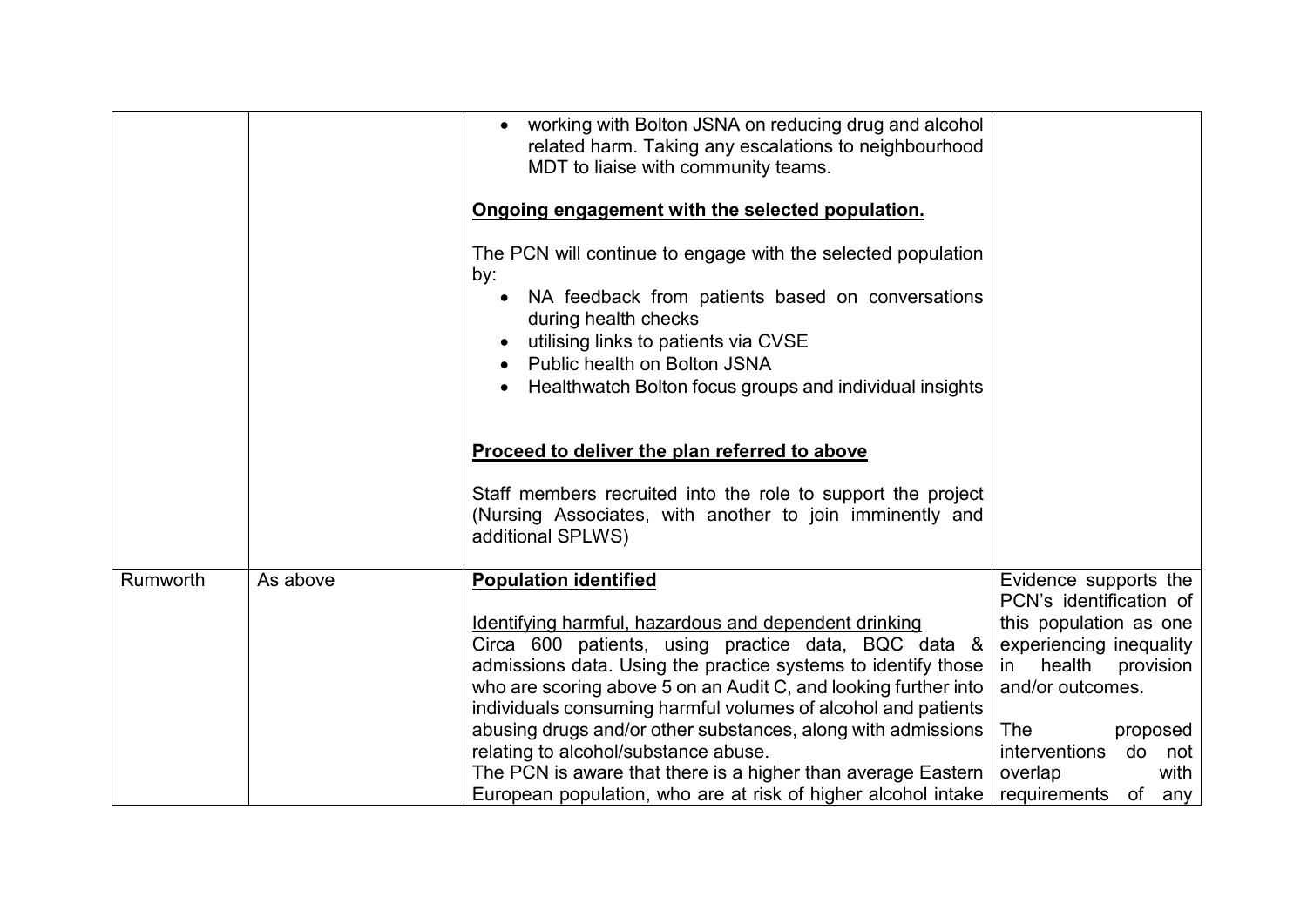| than recommended and potential drug use within the local<br>area.                          | other<br>existing<br>DES/QOF scheme - no<br>risk to duplication of |
|--------------------------------------------------------------------------------------------|--------------------------------------------------------------------|
| Utilise available data on health inequalities, working in                                  | work/payment for these                                             |
| partnership with Integrated Care System, including local                                   | areas.                                                             |
| medical/pharmaceutical committees, and local authority                                     |                                                                    |
|                                                                                            |                                                                    |
| commissioners                                                                              | PCCC is asked to                                                   |
|                                                                                            | approve the plan.                                                  |
| 9 December 2021 - Health Innovation Manchester data.<br>$\bullet$                          |                                                                    |
| discussed at Health Inequalities workshop                                                  |                                                                    |
| March 2022 - practice level data, BQC data &                                               |                                                                    |
|                                                                                            |                                                                    |
| admissions data from CCG; JSNA                                                             |                                                                    |
|                                                                                            |                                                                    |
| Hold discussions with local system partner organisations                                   |                                                                    |
| who have existing relationships with the selected                                          |                                                                    |
| population to agree an approach to engagement                                              |                                                                    |
|                                                                                            |                                                                    |
| 9 December 2021 - workshop with system partners<br>including CCG, Council, Community, VCSE |                                                                    |
| Discussed with CCG HI lead                                                                 |                                                                    |
|                                                                                            |                                                                    |
| Liaising with alcohol services to see what alternatives                                    |                                                                    |
| available for the individuals to be offered support. VCSE                                  |                                                                    |
| and SPLW for social support.                                                               |                                                                    |
| Engagement of people with lived experience in                                              |                                                                    |
| partnership with Healthwatch                                                               |                                                                    |
| Connect with GMMH Achieve Service to join up                                               |                                                                    |
| outreach opportunities.                                                                    |                                                                    |
|                                                                                            |                                                                    |
|                                                                                            |                                                                    |
| Begin engagement with the selected population to                                           |                                                                    |
| understand the gaps in, and barriers to their care                                         |                                                                    |
|                                                                                            |                                                                    |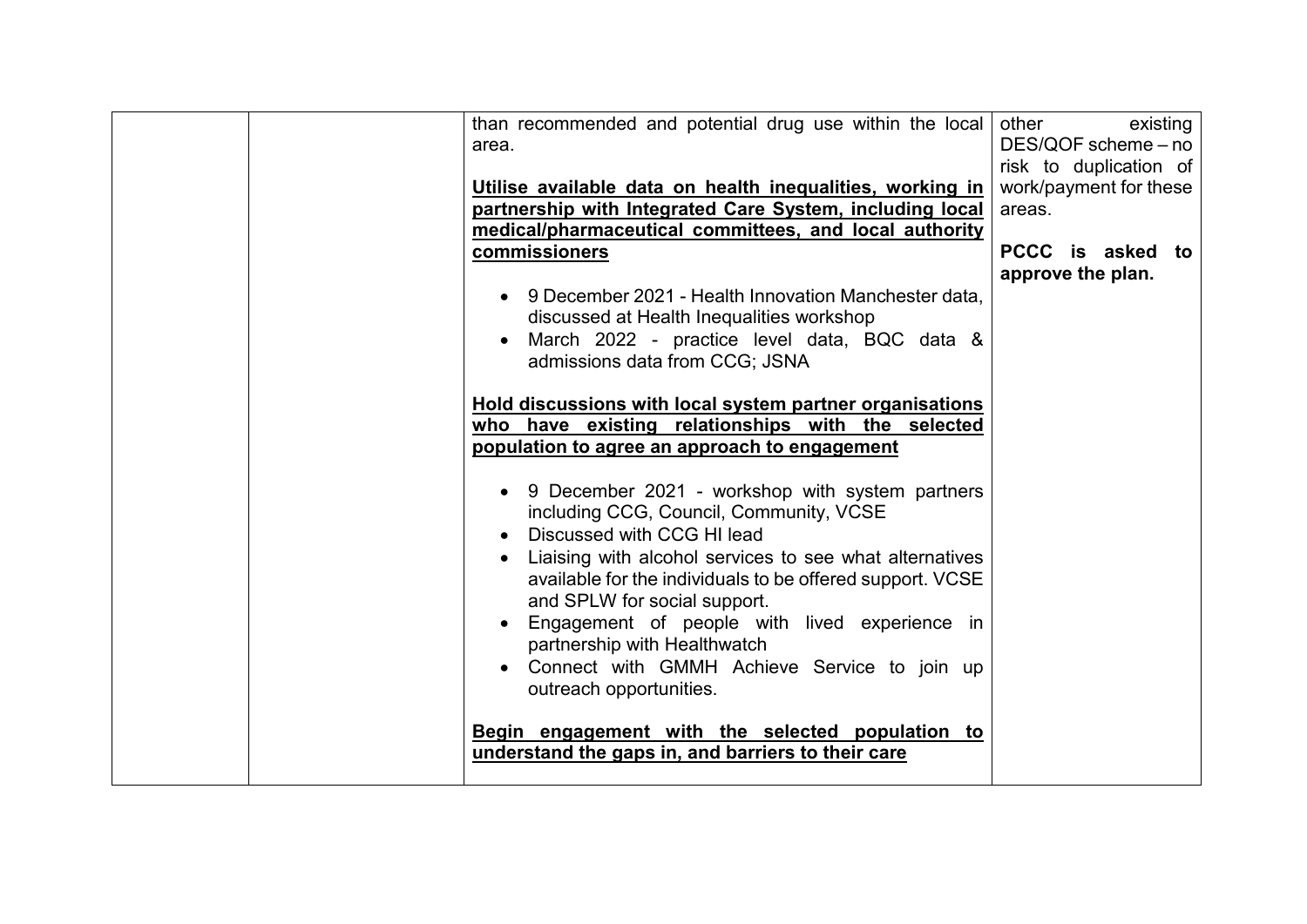| Partnered with Healthwatch Bolton to identify individuals and<br>groups with lived experience.                                                                                                                                                                                                                                                                                                                                                                                                             |  |
|------------------------------------------------------------------------------------------------------------------------------------------------------------------------------------------------------------------------------------------------------------------------------------------------------------------------------------------------------------------------------------------------------------------------------------------------------------------------------------------------------------|--|
| Define an approach for identifying and addressing the<br>unmet needs of this population                                                                                                                                                                                                                                                                                                                                                                                                                    |  |
| Identified approach:<br>Provide patients with F2F health check (utilising Paramedics),<br>to address any outstanding reviews/screening not completed.<br>To undertake relevant blood testing to ensure no underlying<br>health conditions due to substance abuse. T refer to SPLWs.                                                                                                                                                                                                                        |  |
| defined<br>Locally<br>with<br>measures<br>agreed<br><b>local</b><br>commissioners in line with, and co-ordinated between,<br>wider system strategies to tackle drivers of inequalities                                                                                                                                                                                                                                                                                                                     |  |
| Proposed measures:<br>Improved screening uptake for patients with alcohol<br>misuse.<br>Annual health checks /physical health check review and<br>nutrition advice to identify any early conditions due to<br>alcohol abuse.<br>Bringing the individuals to the neighbourhood MDT for<br>further input re housing/social needs if required and<br>work in partnership with community team/drug and<br>alcohol service.<br>Utilising TAPPs/MHPs for lower level mental health<br>caused by substance misuse |  |
| Delivery of relevant interventions or referrals to services<br>that provide these interventions for the selected                                                                                                                                                                                                                                                                                                                                                                                           |  |
| population                                                                                                                                                                                                                                                                                                                                                                                                                                                                                                 |  |
|                                                                                                                                                                                                                                                                                                                                                                                                                                                                                                            |  |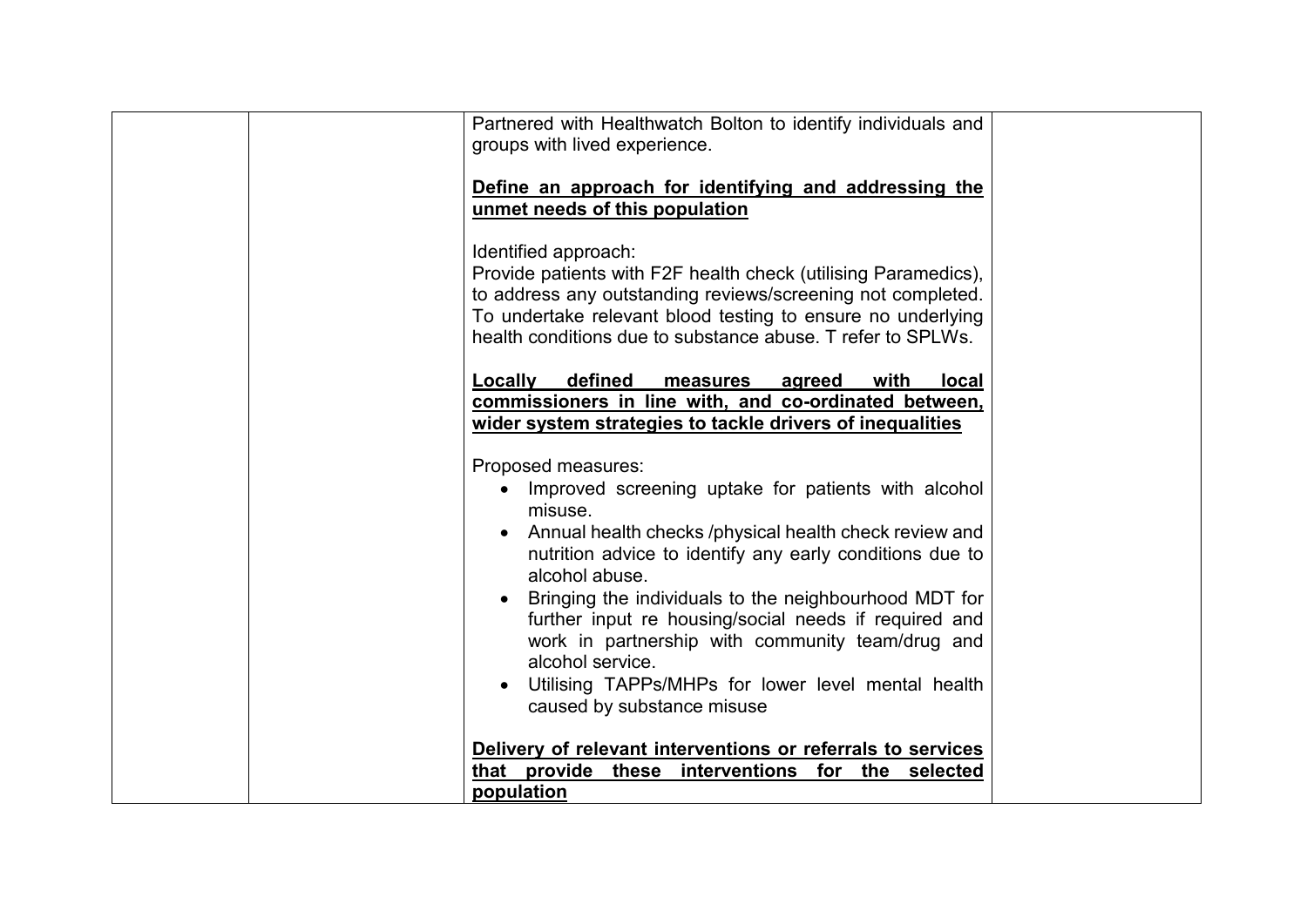|              |          | The relevant interventions/referral to services are being<br>delivered by:<br>referrals from SPLW team into other services, identify gaps in<br>services available to patients and working with services and<br>VCSE to fill these gaps, working with Bolton JSNA on reducing<br>drug and alcohol related harm. Taking any escalations to<br>neighbourhood MDT to liaise with community teams.<br>Ongoing engagement with the selected population |                                                                                                                                                     |
|--------------|----------|---------------------------------------------------------------------------------------------------------------------------------------------------------------------------------------------------------------------------------------------------------------------------------------------------------------------------------------------------------------------------------------------------------------------------------------------------|-----------------------------------------------------------------------------------------------------------------------------------------------------|
|              |          | The PCN will continue to engage with the selected population<br>by:<br>Paramedic feedback from patients<br>based<br>on<br>$\bullet$<br>conversations during health checks<br>Utilising links to patients via CVSE<br>• Public health on Bolton JSNA<br>Healthwatch insights and engagement with focus<br>groups and individuals                                                                                                                   |                                                                                                                                                     |
|              |          | Proceed to deliver the plan referred to above                                                                                                                                                                                                                                                                                                                                                                                                     |                                                                                                                                                     |
|              |          | Staff members recruited into the role to support the project<br>(Paramedics and additional SPLWS)                                                                                                                                                                                                                                                                                                                                                 |                                                                                                                                                     |
| Westhoughton | As above | Identify a population<br>Multi-professional promotion of physical activity and nutrition<br>in young people.<br>We know that the PCN has a higher than average obesity<br>rate. The PCN intend to prioritise education and promotion of<br>physical activity and nutrition advice in younger people.                                                                                                                                              | Evidence supports the<br>PCN's identification of<br>this population as one<br>experiencing inequality<br>health provision<br>in<br>and/or outcomes. |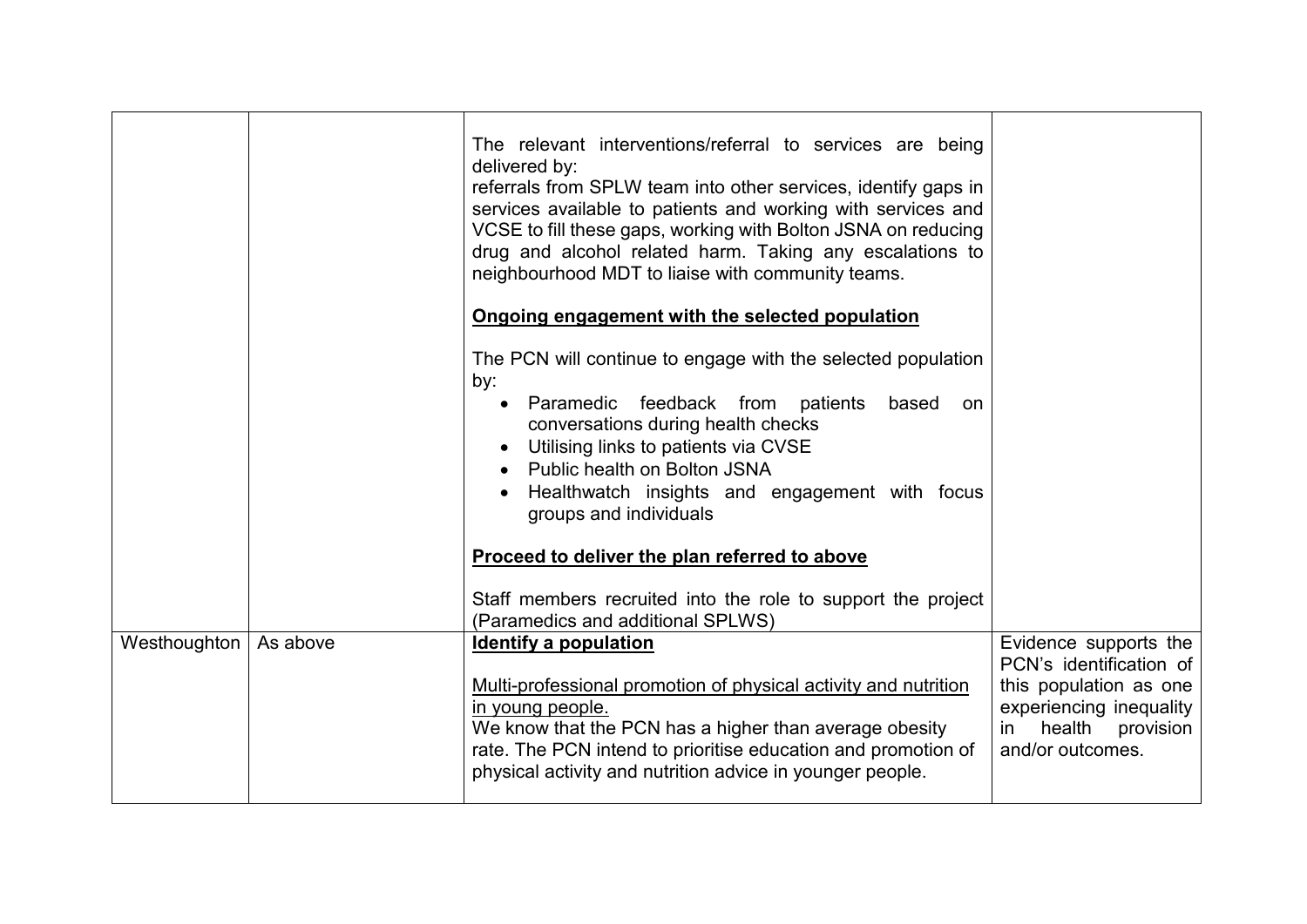| Utilise available data on health inequalities, working in     | The<br>proposed        |
|---------------------------------------------------------------|------------------------|
| partnership with Integrated Care System, including local      | interventions do not   |
| medical/pharmaceutical committees, and local authority        | overlap<br>with        |
| commissioners.                                                | requirements of any    |
|                                                               | other<br>existing      |
| December 2021 - Health Innovation Manchester data,            | DES/QOF scheme - no    |
| discussed at Health Inequalities workshop                     | risk to duplication of |
| March 2022 - review of public health data (Year 6 obesity     | work/payment for these |
| rates)                                                        | areas.                 |
| March 2022 - review of Bolton Neighbourhood Information via   |                        |
| community services                                            | PCCC is asked to       |
| March/April 2022 - review obesity hospital related admissions | approve the plan.      |
| - National Child Measurement Programme.                       |                        |
|                                                               |                        |
| PCN meetings held to review data and discuss HE project       |                        |
| options                                                       |                        |
|                                                               |                        |
| Hold discussions with local system partner organisations      |                        |
| who have existing relationships with the selected             |                        |
| population to agree an approach to engagement                 |                        |
|                                                               |                        |
| 9 December 2021 - workshop with system partners including     |                        |
| CCG, Council, Community, VCSE,                                |                        |
| Engagement plans in development with                          |                        |
| - lead in child obesity at Public health                      |                        |
| - physical activity coach (Jess Morehouse)                    |                        |
| $-0-19$ 's teams                                              |                        |
| - CVS                                                         |                        |
| - Lads and Girls club                                         |                        |
|                                                               |                        |
| - Bolton at home                                              |                        |
| - Bolton together                                             |                        |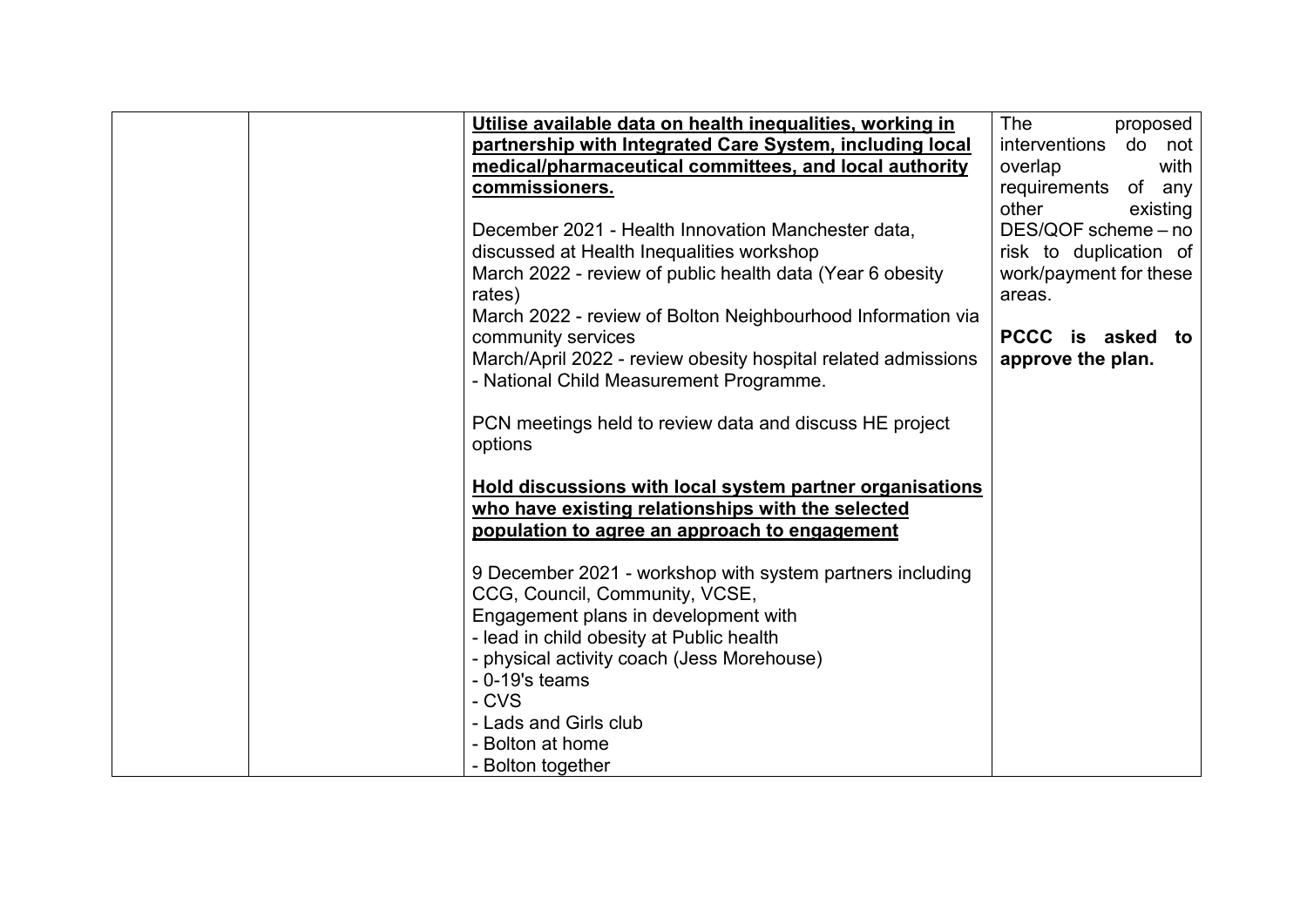| - Healthwatch Bolton to support patients engagement re lived<br>experiences<br>PCN manager arranging kick of meeting with all partners<br>identified                                                                                                                                                                                                                                                                                        |  |
|---------------------------------------------------------------------------------------------------------------------------------------------------------------------------------------------------------------------------------------------------------------------------------------------------------------------------------------------------------------------------------------------------------------------------------------------|--|
| Begin engagement with the selected population to<br>understand the gaps in, and barriers to their care                                                                                                                                                                                                                                                                                                                                      |  |
| SPLW - lead on co-design of support materials to patents and<br>their families<br>Public health and 0-19's team to proactively share support<br>mechanisms and data<br>Partnered with CVS to identify groups available.<br>Look at sharing data / intelligence with public health, CVS and<br>$0-19$ 's teams.                                                                                                                              |  |
| Define an approach for identifying and addressing the<br>unmet needs of this population                                                                                                                                                                                                                                                                                                                                                     |  |
| Identified approach:<br>- Review target groups using PH data<br>- Allocate SPLW to lead on social media campaign<br>- Allocate a PCN physical health campion<br>- Develop comms leaflet for patients and family re: support<br>info and groups<br>-Utilise nutrition/physical activity promotion videos via website<br>and other social media avenues<br>-review options available for indoor, outdoor, individual and<br>group activities. |  |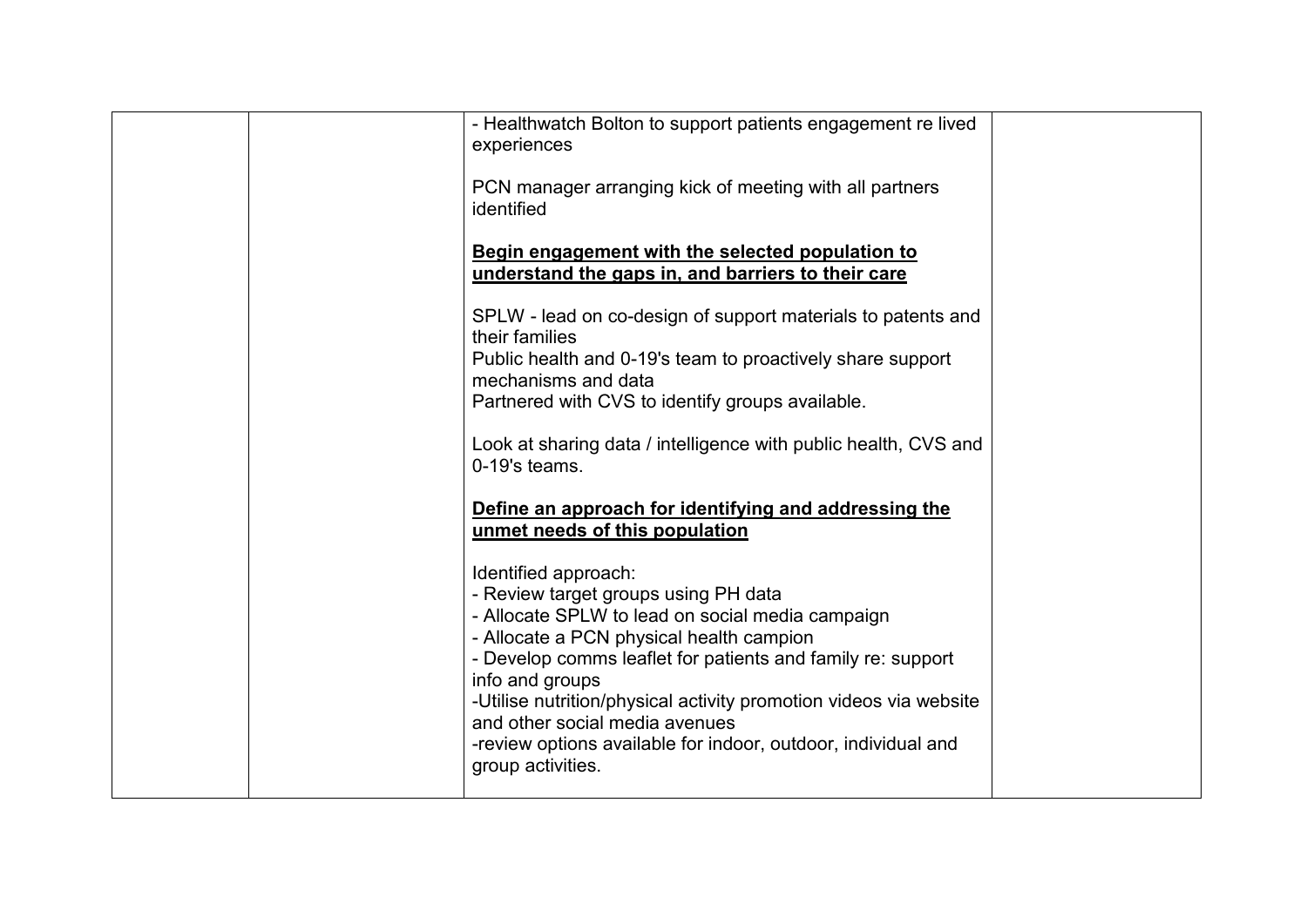| Locally defined measures agreed with local<br>commissioners in line with, and co-ordinated between,<br>wider system strategies to tackle drivers of inequalities<br>Proposed measures<br>- Increase awareness in targeted groups |  |
|----------------------------------------------------------------------------------------------------------------------------------------------------------------------------------------------------------------------------------|--|
| - make information accessible via social media and general<br>practice<br>- physical activity coaching to be delivered to all PCN<br>clinicians<br>- mapping of existing provision and gap analysis utilising CVS                |  |
| and SPLW local knowledge.<br>Delivery of relevant interventions or referrals to services<br>that provide these interventions for the selected<br>population                                                                      |  |
| The relevant interventions/referral to services are being<br>delivered by:<br><b>General Practice</b><br>Lads and Girls club<br><b>SPLW</b>                                                                                      |  |
| <b>CVS</b><br><b>Public health</b><br>Ongoing engagement with the selected population.                                                                                                                                           |  |
| The engagement with these patients will be an ongoing<br>through the PCN and partners outlined above.                                                                                                                            |  |
| Proceed to deliver the plan referred to above                                                                                                                                                                                    |  |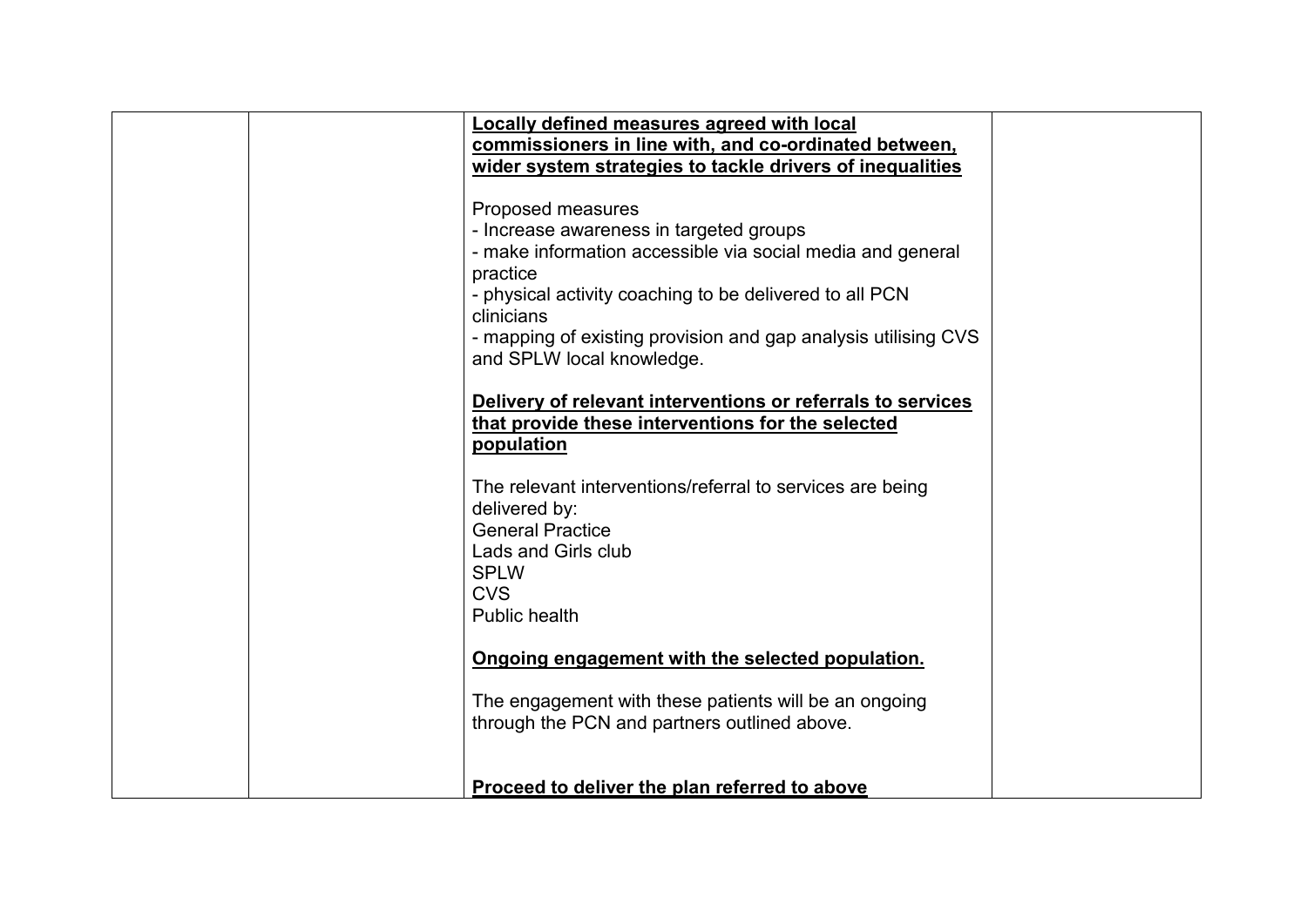|         |                                                                                                                                                                                                                                                                                                                                                                                                          | Initial plan:<br>1 March - Gathering patient info and data<br>1 April onwards - Engaging with the above MDT's                                                                                                                                                                                                                                                                                                                                                                                                                                                                                                                                                                                                                                                                                                                                                                                                                                                                                                                                                                               |                                                                                                                                                                                                                                                                                                                                                                                                                |
|---------|----------------------------------------------------------------------------------------------------------------------------------------------------------------------------------------------------------------------------------------------------------------------------------------------------------------------------------------------------------------------------------------------------------|---------------------------------------------------------------------------------------------------------------------------------------------------------------------------------------------------------------------------------------------------------------------------------------------------------------------------------------------------------------------------------------------------------------------------------------------------------------------------------------------------------------------------------------------------------------------------------------------------------------------------------------------------------------------------------------------------------------------------------------------------------------------------------------------------------------------------------------------------------------------------------------------------------------------------------------------------------------------------------------------------------------------------------------------------------------------------------------------|----------------------------------------------------------------------------------------------------------------------------------------------------------------------------------------------------------------------------------------------------------------------------------------------------------------------------------------------------------------------------------------------------------------|
| Horwich | Approved<br>plan<br>in<br>More detail<br>principle.<br>needed<br>the<br>on<br>approach for identifying<br>and<br>addressing<br>the<br>unmet needs of<br>this<br>population;<br>the<br>locally<br>proposed<br>defined<br>measures<br>to<br>tackle<br>drivers<br>of<br>inequalities<br>and<br>a<br>description of how the<br>relevant<br>interventions/referral to<br>services<br>will<br>be<br>delivered. | <b>Identify a population:</b><br>Identifying cardiovascular risk in 30-39 year olds from BAME<br>population<br>Target Group and Rationale: 969 patients have been<br>identified from Asian Ethnic Background.<br>Patients from the Indian subcontinent have a distinct<br>cardiovascular risk profile with profound health<br>consequences. South Asians tend to develop more severe<br>coronary artery disease at a younger age, and may also<br>suffer from earlier myocardial infarction and heart failure.<br><b>Key actions/By Whom/By When</b><br>To engage with trusted locations to host the screening<br>pop ups-BG/ZA-May-22<br>make contact and meet with the HIP manager-BG-<br>Apr-22<br>Invite the identified population to the screening pop<br>ups- Practices within the PCN- Commence in June<br>2022 sustained throughout the year<br>Comparing the data from the COVID 19 Vaccination<br>programme. Assisted in the approach to help decide<br>our target as we considered the age of the population<br>and compared with the achievement for the COVID 19<br>programme. | Evidence supports the<br>PCN's identification of<br>this population as one<br>experiencing inequality<br>health<br>provision<br>in<br>and/or outcomes.<br>The<br>proposed<br><i>interventions</i><br>do not<br>overlap<br>with<br>requirements<br>of any<br>other<br>existing<br>DES/QOF scheme - no<br>risk to duplication of<br>work/payment for these<br>areas.<br>PCCC is asked<br>to<br>approve the plan. |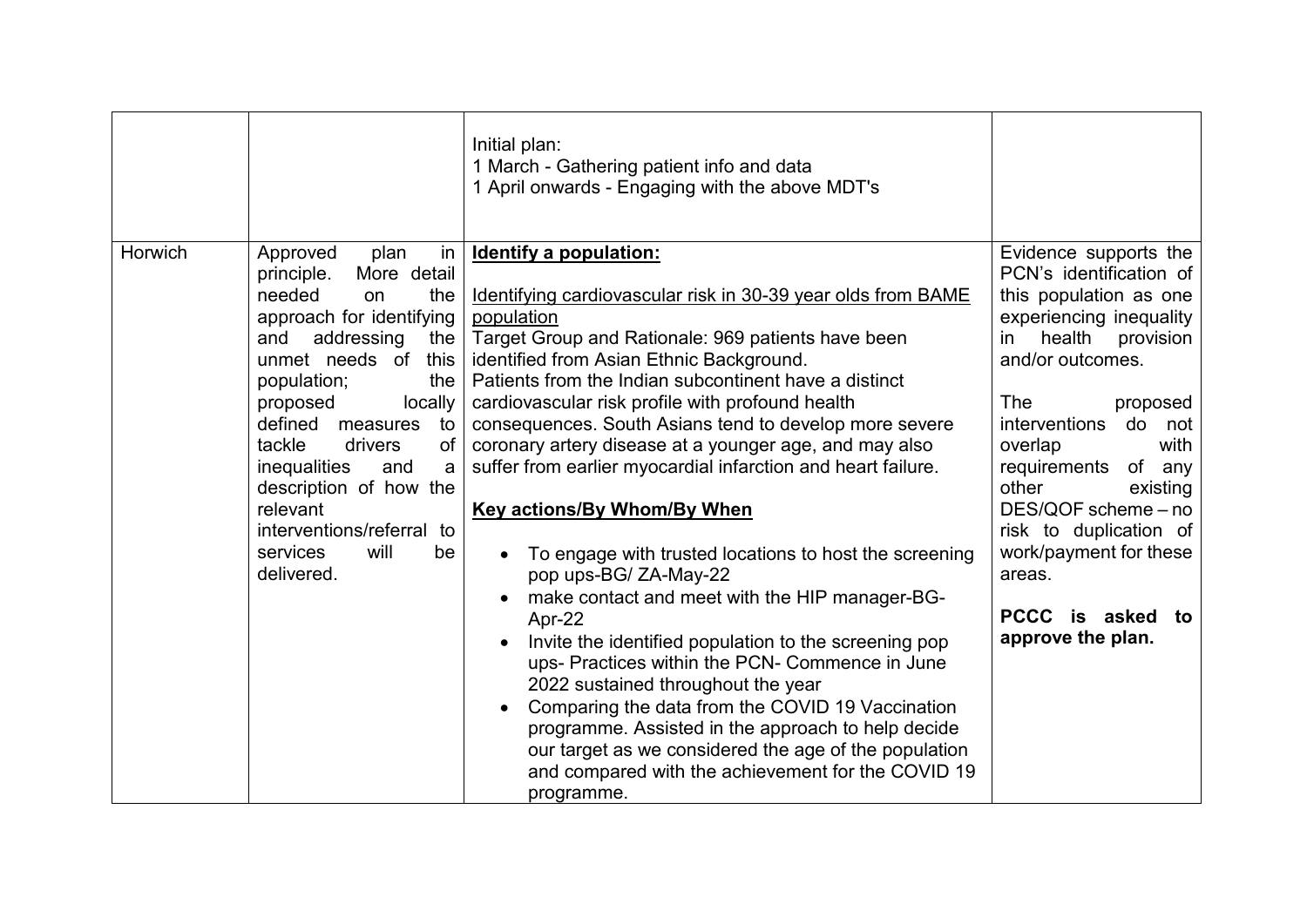| Turton                                        | Approved<br>in<br>plan<br>More detail<br>principle.<br>needed on the how the<br>relevant<br>interventions/referral to<br>services<br>will<br>be<br>delivered.                                                         | Marketing/ Communication campaign, via voluntary<br>$\bullet$<br>sectors, and other community champions- BG/ZA/<br>Voluntary sectors - June and ongoing throughout the<br>year.<br>Monitor achievement via monthly reports and<br>discussion in monthly PCN meetings.- BG/ZA- Jun-22<br>Flexible approach will be taken to ensure we achieve<br>the best possible outcomes. Will gain feedback and<br>monitor from patients that attend for a review.- BG/ZA-<br>From June 2022<br>Monitor uptake from the trusted venues, and offer<br>more pop ups from the most popular venue. We will<br>capture Qualitative and Quantitative data throughout<br>the project. - BG/ZA- Aug-22<br>To identify any language barriers and utilise<br>appropriate translation skills - BG/ZA- Ongoing<br>Not yet received. |                                                                                                                                                                       |
|-----------------------------------------------|-----------------------------------------------------------------------------------------------------------------------------------------------------------------------------------------------------------------------|------------------------------------------------------------------------------------------------------------------------------------------------------------------------------------------------------------------------------------------------------------------------------------------------------------------------------------------------------------------------------------------------------------------------------------------------------------------------------------------------------------------------------------------------------------------------------------------------------------------------------------------------------------------------------------------------------------------------------------------------------------------------------------------------------------|-----------------------------------------------------------------------------------------------------------------------------------------------------------------------|
| <b>Breightmet</b><br>&<br><b>Little Lever</b> | This submission was a<br>effort to<br>preliminary<br>outline<br>all<br>possible<br>priority areas with the<br>intention<br>being<br>to<br>narrow down to specific<br>population(s)<br>at<br>a<br>workshop attended by | <b>Populations identified:</b><br><b>Smokers</b><br>This will inevitably have good consequences for other targets<br>we have previously mentioned (e.g. premature births/<br>hypertension etc)<br>Healthy Life Expectancy in women (5.5 years lower<br>$\bullet$<br>than the national average, compared to 0.9 years for<br>men)                                                                                                                                                                                                                                                                                                                                                                                                                                                                           | Evidence supports the<br>PCN's identification of<br>these populations as<br>cohorts<br>experiencing<br>inequality<br>health<br>in<br>provision<br>and/or<br>outcomes. |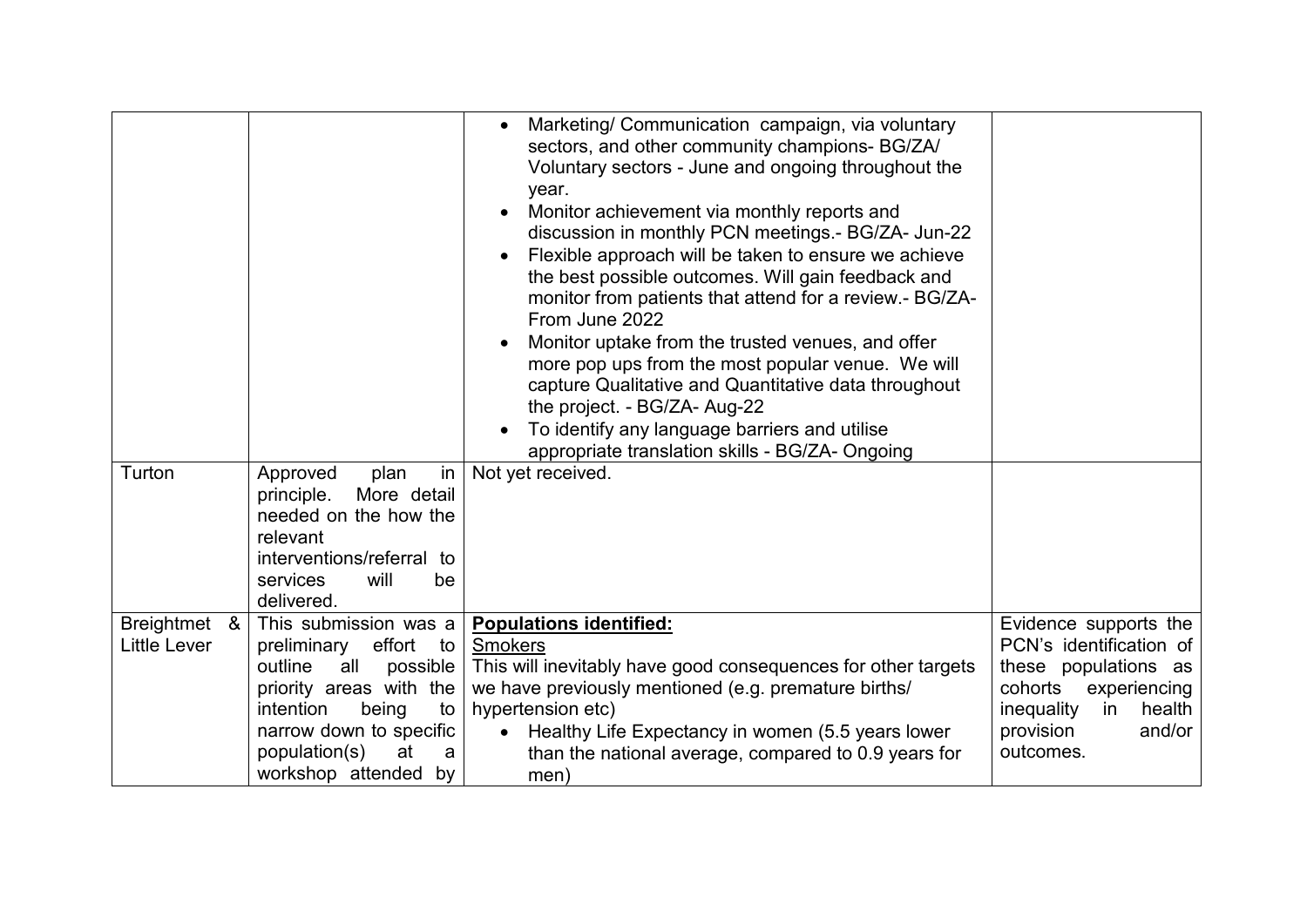| all PCN practices on 6 | ○ Women's groups. SPLW essential to helping                      | The<br>proposed               |
|------------------------|------------------------------------------------------------------|-------------------------------|
| April 2022.            | tackle this.                                                     | interventions<br>do not       |
| PCCC supported the     | Premature births (higher rates than NW/ GM/<br>$\bullet$         | overlap<br>with               |
| proposed approach and  | Nationally)                                                      | requirements of any           |
| awaited submission of  | Visit schools to discuss with girls (and boys) to<br>$\circ$     | other existing<br>DES/        |
| the final plan.        | help prevent starting smoking                                    | QOF scheme. There is          |
|                        | Liaise with school nurses. What can we do to<br>$\circ$          | no risk to duplication of     |
|                        | help?                                                            | work/payment for these        |
|                        | Hypertension (higher rates than NW/ GM/ Nationally)<br>$\bullet$ | however the<br>areas;         |
|                        | Engage with pharmacists<br>$\circ$                               | <b>CCG</b><br>is<br>currently |
|                        | BP machines in waiting rooms<br>$\circ$                          | a Bolton-<br>developing       |
|                        | HIPs in waiting rooms<br>$\circ$                                 | wide spirometry offer         |
|                        | HIPs in Morrison's car parks etc<br>$\circ$                      | which<br>would<br>likely      |
|                        | Smoking (higher rates than NW/ GM/ Nationally)<br>$\bullet$      | impact on one element         |
|                        | <b>Signposting from SPLW</b><br>$\circ$                          | of the PCN's proposed         |
|                        | Outreach days in Morrisons Car Park for                          | interventions.                |
|                        | example                                                          | There is further work         |
|                        | Communications team to set up PCN website<br>$\circ$             | needed to clarify how         |
|                        | and run social media campaigns                                   | the<br>relevant               |
|                        | ?Incentivise smoking cessation<br>$\circ$                        | will be<br>interventions      |
|                        | Restart smoking cessation clinics?<br>$\circ$                    | delivered<br>these<br>to      |
|                        | Smoking in Pregnancy (higher rates than NW/ GM/<br>$\bullet$     | cohorts as well as            |
|                        | Nationally)                                                      | definitive<br>agreeing        |
|                        | Liaise with Midwifes. How do they encourage<br>$\circ$           | outcome measures etc          |
|                        | smoking cessation (and flu jabs too!). How can                   | - the CCG Primary             |
|                        | we help?                                                         | Care Development &            |
|                        | ?Incentivise smoking cessation<br>$\circ$                        | Health<br>Improvement         |
|                        | Dispel myths- smoking makes smaller babies=                      | Team will work with the       |
|                        | easier to deliver!                                               | PCN on this.                  |
|                        | Improve prevention                                               |                               |
|                        | Engage with pharmacists                                          | <b>PCCC</b><br>is asked<br>to |
|                        | Restart smoking cessation clinics?<br>$\circ$                    | approve the plan.             |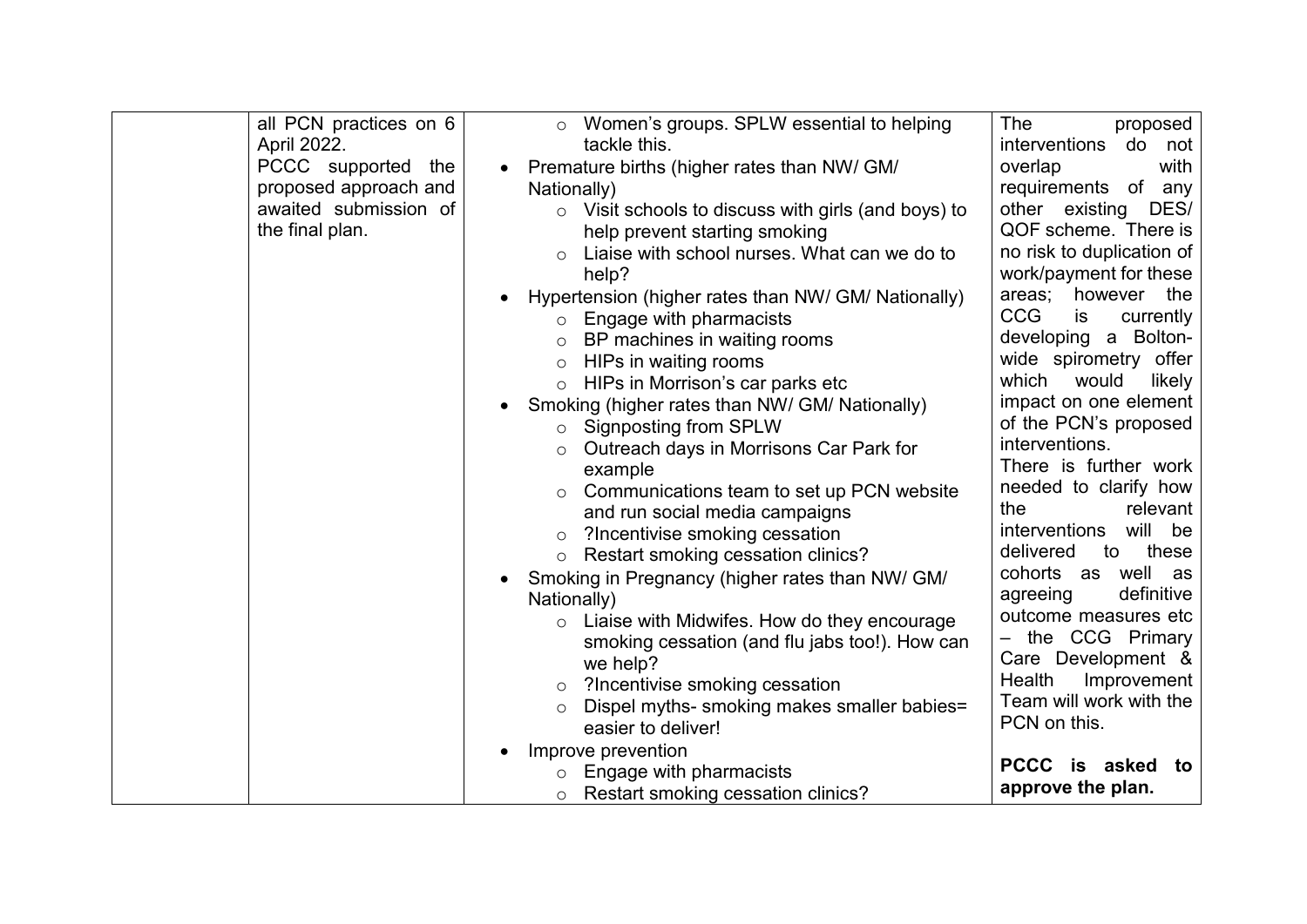| o HIPs<br>Better diagnostics of COPD (high rates within Bolton)<br>$\circ$ Fund a spirometry hub (potentially within EPC)<br>Better diagnostics of Asthma (high rates and ED<br>attendances within Bolton)<br>$\circ$ Fund 1x FENO machine and work from EPC<br>Possibly fund ACP with specialist interest in<br>Spirometry/ asthma/ COPD                                                                                                                                                                                                                                                                                             |  |
|---------------------------------------------------------------------------------------------------------------------------------------------------------------------------------------------------------------------------------------------------------------------------------------------------------------------------------------------------------------------------------------------------------------------------------------------------------------------------------------------------------------------------------------------------------------------------------------------------------------------------------------|--|
| Patients classed as obese                                                                                                                                                                                                                                                                                                                                                                                                                                                                                                                                                                                                             |  |
| Again tackling one aspect (obesity) will have numerous<br>knock- on effects<br>Healthy Life Expectancy in women (5.5 years lower<br>than the national average, compared to 0.9 years for<br>men)<br>$\circ$ Improve mobility and healthy life<br>SPLW to link up women to groups to help<br>encourage exercise/ diet etc<br>SPLWs to help refer to digital weight<br>$\circ$<br>management<br>Diabetes (higher rates than NW/ GM/ Nationally)<br>SPLWs to help refer to digital weight<br>$\circ$<br>management<br>Hypertension (higher rates than NW/ GM/ Nationally)<br>$\circ$ SPLWs to help refer to digital weight<br>management |  |
| Physically inactive adults (higher rates than NW/ GM/<br>Nationally)<br>Liaise with gyms and see if any incentivised<br>schemes can be arranged                                                                                                                                                                                                                                                                                                                                                                                                                                                                                       |  |